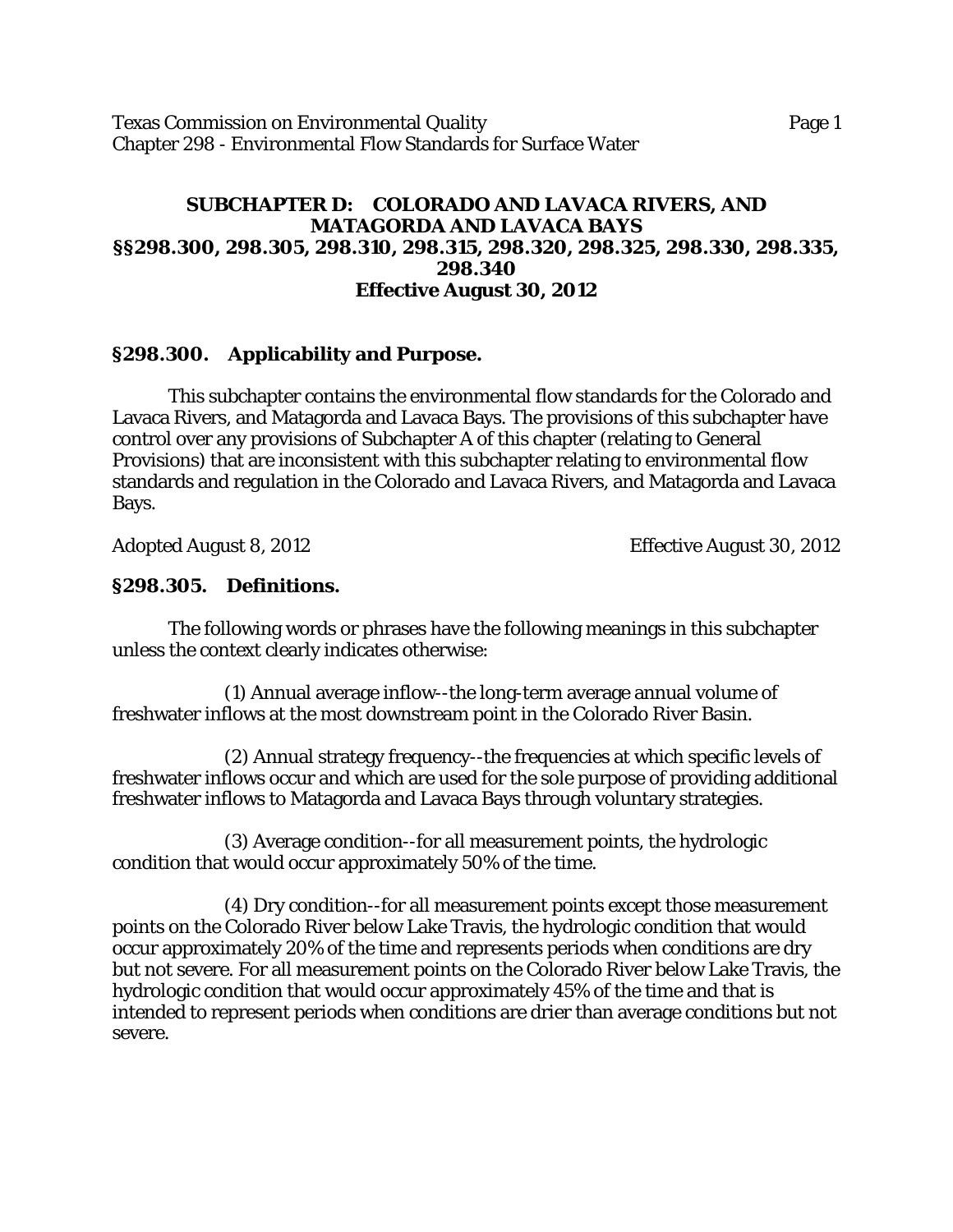Texas Commission on Environmental Quality Page 2 Chapter 298 - Environmental Flow Standards for Surface Water

(5) Fall--for the measurement points on the Colorado River and its tributaries above Lake Travis, the period of time September through October, inclusive, and for all other measurement points, the period of time September through November, inclusive.

(6) Fall inflow quantity--during any individual calendar year, the maximum freshwater inflow quantity, at the most downstream point in the Lavaca River Basin and at the most downstream point on Garcitas Creek in the Lavaca-Guadalupe Coastal Basin, occurring during any period of three consecutive months beginning in the months of August, September, or October.

(7) Fall season quantity--the maximum freshwater inflow quantity, at the most downstream point in the Colorado River Basin, occurring during any three consecutive months during the period from August through December, inclusive.

(8) Intervening inflow quantity--the quantity of freshwater inflows, at the most downstream point in the Lavaca River Basin and at the most downstream point on Garcitas Creek in the Lavaca-Guadalupe Coastal Basin, occurring during the remaining six months of the calendar year, that were not included in the Fall Inflow or Spring Inflow for that calendar year.

(9) Intervening season quantity--the quantity of freshwater inflows, at the most downstream point in the Colorado River Basin, occurring during the six months of the calendar year that are not counted towards the fall season quantity or the spring season quantity for that year.

(10) Inflow regime level--one of the annual freshwater inflow patterns, at the most downstream point in the Colorado River Basin for Matagorda Bay, that includes a spring season quantity, a fall season quantity, and an intervening season quantity as described in Figure: 30 TAC §298.330(a)(2) of this title (relating to Environmental Flow Standards), or at the most downstream point in the Lavaca River Basin and the most downstream point on Garcitas Creek in the Lavaca-Guadalupe Coastal Basin for Lavaca Bay, that includes a spring inflow quantity, a fall inflow quantity, and an intervening inflow quantity as described in Figure 30: TAC §298.330(c) of this title.

(11) Long-Term annual strategy quantity--the annual average volume of freshwater inflows, which is used for the sole purpose of providing additional freshwater inflows to Matagorda Bay through voluntary strategies.

(12) Modeled annual frequency--the frequency at which specific levels of freshwater inflows occur in the commission's water availability models for the Colorado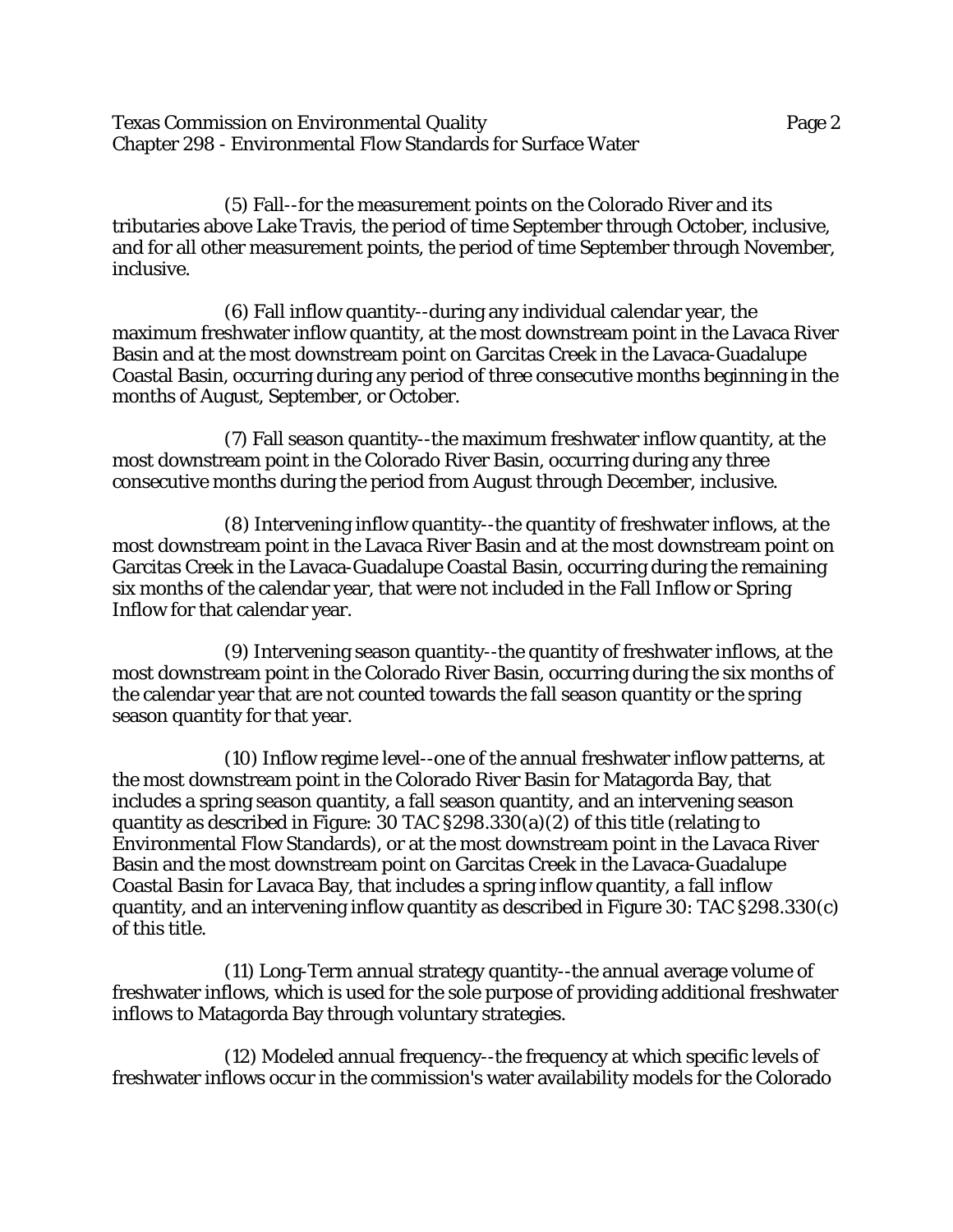Texas Commission on Environmental Quality Page 3 Chapter 298 - Environmental Flow Standards for Surface Water

and Lavaca river basins and the Colorado-Lavaca and Lavaca-Guadalupe coastal basins at the time the first water right application subject to this subchapter is processed.

(13) Monthly threshold inflow--the total volume of freshwater inflows, at the most downstream point in the Colorado River Basin, in any calendar month.

(14) Severe condition--for all measurement points, the hydrologic condition that would occur approximately 5% of the time and that is intended to represent the driest periods.

(15) Spring--the period of time March through June, inclusive.

(16) Spring inflow quantity--during any individual calendar year, the maximum freshwater inflow quantity, at the most downstream point in the Lavaca River Basin and at the most downstream point on Garcitas Creek in the Lavaca-Guadalupe Coastal Basin, occurring during any period of three consecutive months beginning in the months of February, March, April, or May.

(17) Spring season quantity--during any individual calendar year, the maximum freshwater inflow quantity, at the most downstream point in the Colorado River Basin, occurring during any three consecutive months during the period from January through July, inclusive.

(18) Sound ecological environment--characterized by flow regimes that support existing biological communities in rivers, riparian, bay, and estuary habitats.

(19) Summer--the period of time July through August, inclusive.

(20) Wet condition--for all measurement points except those measurement points on the Colorado River below Lake Travis, the hydrologic condition that would occur approximately 25% of the time and that is intended to represent the wettest conditions.

(21) Winter--for the measurement points on the Colorado River above Lake Travis, the period of time November through February, inclusive, and for all other measurement points, the period of time December through February, inclusive.

Adopted August 8, 2012 **Effective August 30, 2012** 

### **§298.310. Findings.**

(a) The Colorado and Lavaca Rivers and their associated tributaries and Matagorda and Lavaca Bays and their associated estuaries are healthy and sound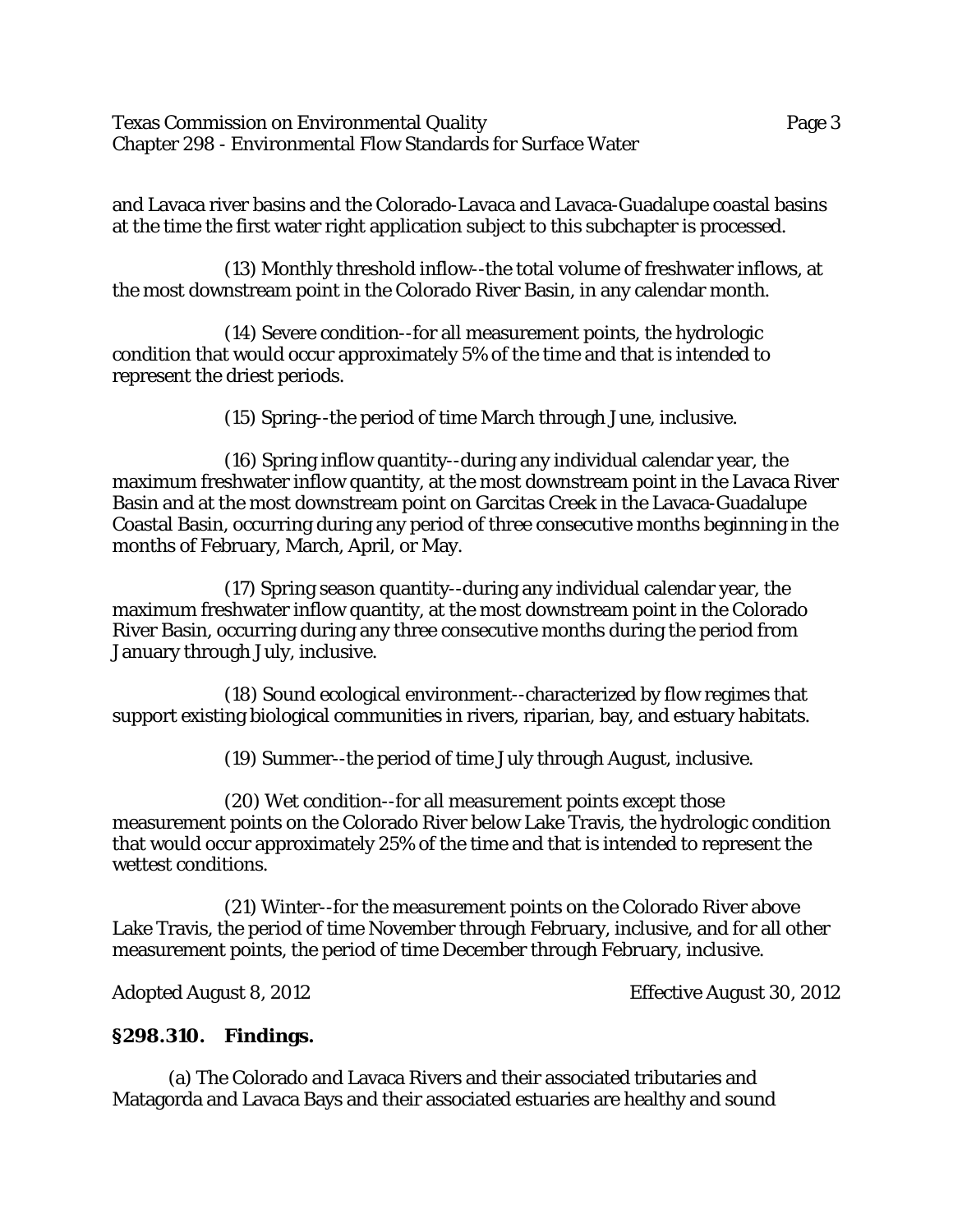Texas Commission on Environmental Quality Page 4 Chapter 298 - Environmental Flow Standards for Surface Water

ecological environments.

(b) For the Colorado and Lavaca Rivers, and their associated tributaries, the commission finds that these sound ecological environments can best be maintained by a set of flow standards that implement a schedule of flow quantities that contain subsistence flow, base flow, and high flow pulses at defined measurement points. Minimum flow levels for these components will vary by season and by year since the amount of precipitation and, therefore, whether a system is in subsistence or base flow conditions, will vary from year to year and within a year from season to season, and the number of pulses protected will also vary with the amount of precipitation.

(c) For Matagorda and Lavaca Bays, the commission finds that the sound ecological environment of Matagorda and Lavaca Bays can best be maintained by a set of freshwater inflow standards that include variable freshwater inflow quantities and that incorporate inflow and frequency targets at which specific levels of freshwater inflows occur, which are used for the sole purpose of providing additional freshwater inflows to Matagorda and Lavaca Bays through voluntary strategies.

(d) For East Matagorda Bay, the commission does not adopt environmental flow standards but finds that the sound ecological environment of East Matagorda Bay can be maintained by avoiding further reduction of freshwater inflows, to the extent those reductions can be avoided, and that strategies to provide additional freshwater inflows to East Matagorda Bay should be pursued.

Adopted August 8, 2012 **Effective August 30, 2012** 

#### **§298.315. Set-Asides and Standards Priority Date.**

The priority date for the environmental flow standards and set-asides established by this subchapter is March 1, 2011. The priority date for the environmental flow standards will be used in the water availability determination for a new appropriation or for an amendment to an existing water right that increases the amount of water authorized to be stored, taken, or diverted, and has no other purpose

Adopted August 8, 2012 Effective August 30, 2012

#### **§298.320. Calculation of Hydrologic Conditions.**

(a) For new water right authorizations which increase the amount of water authorized to be stored, taken, or diverted as described in §298.10 of this title (relating to Applicability), the determination of the hydrologic condition for a particular season shall be determined once per season. The conditions present on the last day of the month of the preceding season will determine the hydrologic condition for the following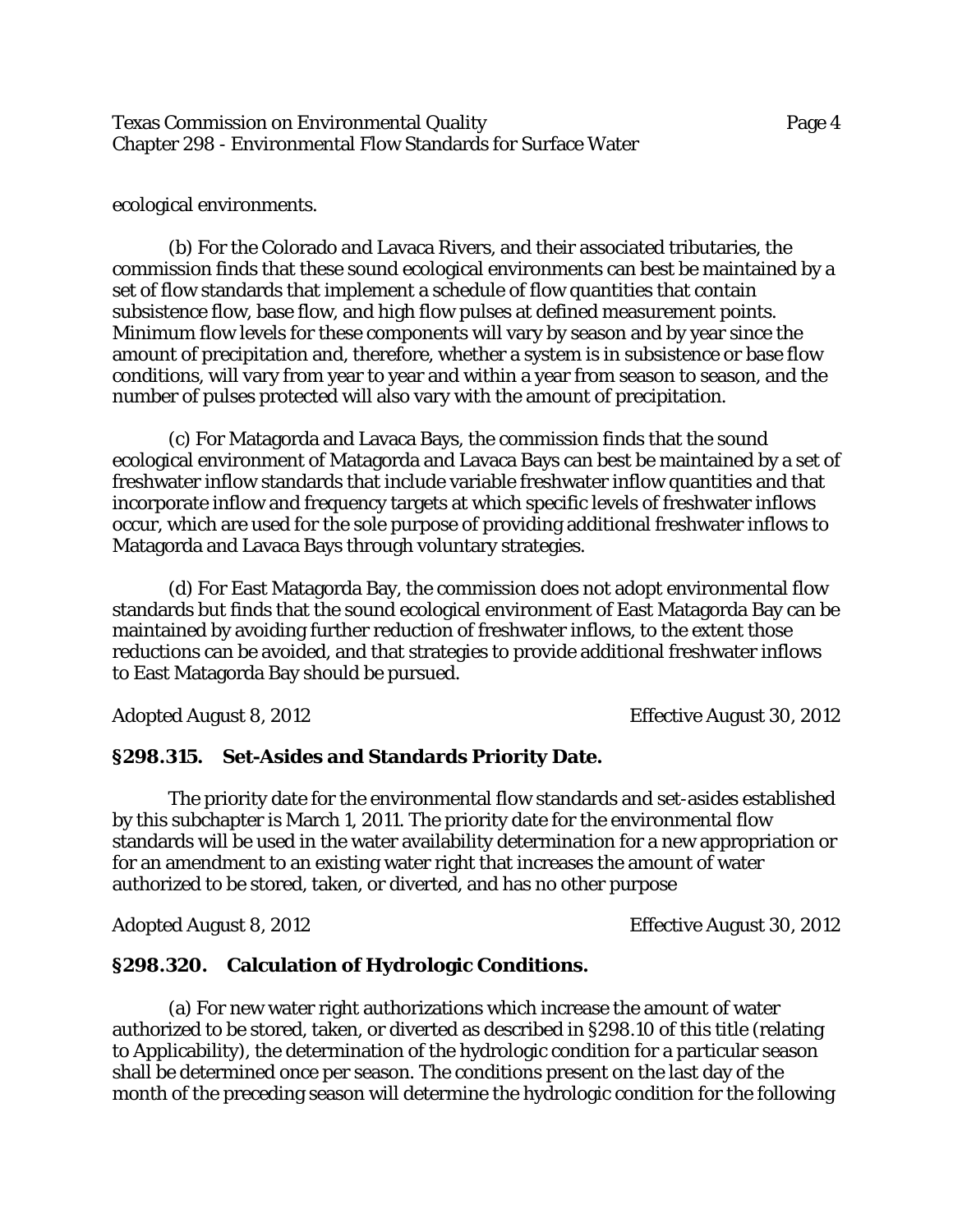Texas Commission on Environmental Quality **Page 5** Page 5 Chapter 298 - Environmental Flow Standards for Surface Water

season. For each measurement point specified in this section, either cumulative streamflow for the previous 12 months, combined storage in major reservoirs, or reservoir elevation will determine the hydrologic condition, as described in subsections (b) - (d) of this section.

(b) For measurement points located on the Colorado River above Lake Travis and tributaries of the Colorado River, and in the Colorado-Lavaca and the Lavaca-Guadalupe Coastal Basins, cumulative streamflow for the preceding 12 months and the corresponding hydrologic conditions are:

Cumulative Streamflow for Calculating Hydrologic Conditions for Measurement Points on the Colorado River above Lake Travis and tributaries of the Colorado River, and in the Colorado-Lavaca and the Lavaca-Guadalupe Coastal Basins

|                 |                                              | <b>Cumulative Streamflow (acre-feet)</b> |                      |                       |                         |  |
|-----------------|----------------------------------------------|------------------------------------------|----------------------|-----------------------|-------------------------|--|
| <b>BASIN</b>    | <b>MEASUREMENT</b><br><b>POINT</b>           | <b>SEVERE</b>                            | <b>DRY</b>           | <b>AVERAGE</b>        | <b>WET</b>              |  |
| <b>COLORADO</b> | <b>Colorado River above</b><br><b>Silver</b> | less than<br>4,090                       | $4,090 -$<br>16,600  | $16,600 -$<br>57,490  | greater than<br>57,490  |  |
| <b>COLORADO</b> | Colorado River near<br><b>Ballinger</b>      | less than<br>3,120                       | $3,120 - 11,150$     | $11,150 -$<br>67,700  | greater than<br>67,700  |  |
| <b>COLORADO</b> | Elm Creek at<br><b>Ballinger</b>             | less than<br>820                         | $820 - 4,990$        | $4,990 -$<br>46,560   | greater than<br>46,560  |  |
| <b>COLORADO</b> | <b>South Concho River</b><br>at Christoval   | less than<br>5,270                       | $5,270 - 7,380$      | $7,380 -$<br>21,660   | greater than<br>21,660  |  |
| <b>COLORADO</b> | <b>Concho River at Paint</b><br>Rock         | less than<br>7,110                       | $7,110 -$<br>17,000  | $17,000 -$<br>49,900  | greater than<br>49,900  |  |
| <b>COLORADO</b> | Pecan Bayou near<br>Mullin                   | less than<br>11,860                      | $11,860 -$<br>26,700 | $26,700 -$<br>187,740 | greater than<br>187,740 |  |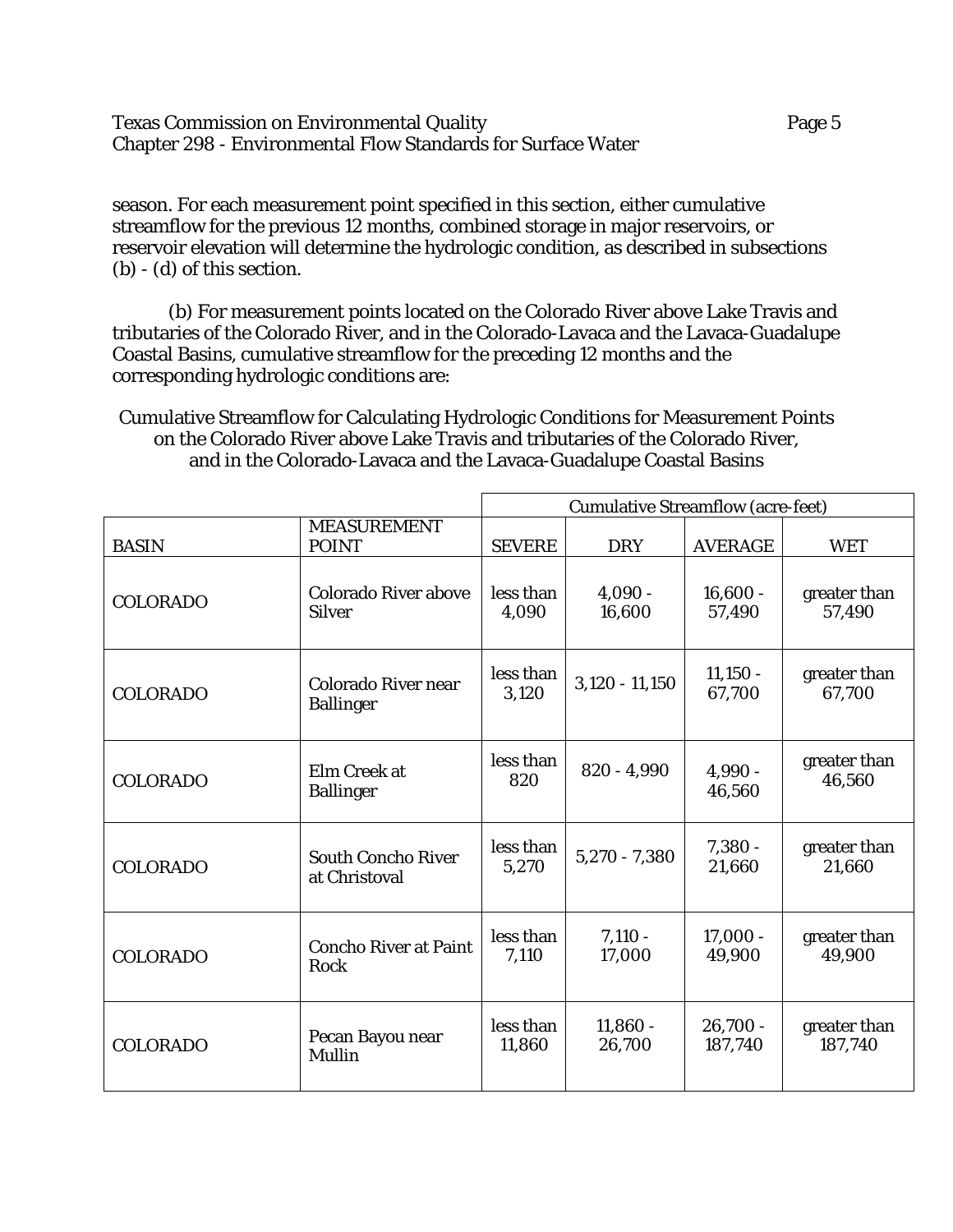### Texas Commission on Environmental Quality **Page 6** Chapter 298 - Environmental Flow Standards for Surface Water

| <b>COLORADO</b>         | San Saba River at San                | less than           | $40,550 -$            | $61,100 -$             | greater than            |
|-------------------------|--------------------------------------|---------------------|-----------------------|------------------------|-------------------------|
|                         | Saba                                 | 40,550              | 61,100                | 149,890                | 149,890                 |
| <b>COLORADO</b>         | <b>Colorado River near</b>           | less than           | $80,510 -$            | $205,110 -$            | greater than            |
|                         | San Saba                             | 80,510              | 205,110               | 568,970                | 568,970                 |
| <b>COLORADO</b>         | Llano River at Llano                 | less than<br>90,810 | $90,810 -$<br>145,660 | $145,660 -$<br>364,540 | greater than<br>364,540 |
| <b>COLORADO</b>         | <b>Pedernales River near</b>         | less than           | $27,710 -$            | $70,210 -$             | greater than            |
|                         | <b>Johnson City</b>                  | 27,710              | 70,210                | 222,700                | 222,700                 |
| <b>COLORADO</b>         | <b>Onion Creek near</b><br>Driftwood | less than<br>810    | $810 - 10,460$        | $10,460 -$<br>59,610   | greater than<br>59,610  |
| <b>COLORADO-LAVACA</b>  | <b>Tres Palacios Creek</b>           | less than           | $31,940 -$            | $62,920 -$             | greater than            |
|                         | near Midfield                        | 31,940              | 62,920                | 158,630                | 158,630                 |
| <b>LAVACA-GUADALUPE</b> | <b>Garcitas Creek near</b>           | less than           | $1,880 -$             | $10,790 -$             | greater than            |
|                         | Inez                                 | 1,880               | 10,790                | 62,460                 | 62,460                  |

(c) For measurement points located on the Colorado River below Lake Travis, the combined reservoir storage in Lakes Travis and Buchanan and the corresponding hydrologic conditions are:

Combined Reservoir Storage for Calculating Hydrologic Conditions for Measurement Points on the Colorado River below Lake Travis

|              |                    | <b>Combined Reservoir Storage in</b><br><b>Lakes Travis and Buchanan</b><br>(acre-feet) |  |  |  |  |
|--------------|--------------------|-----------------------------------------------------------------------------------------|--|--|--|--|
|              | <b>MEASUREMENT</b> |                                                                                         |  |  |  |  |
| <b>BASIN</b> | <b>POINTS</b>      | <b>AVERAGE</b><br><b>DRY</b><br>SEVERE.                                                 |  |  |  |  |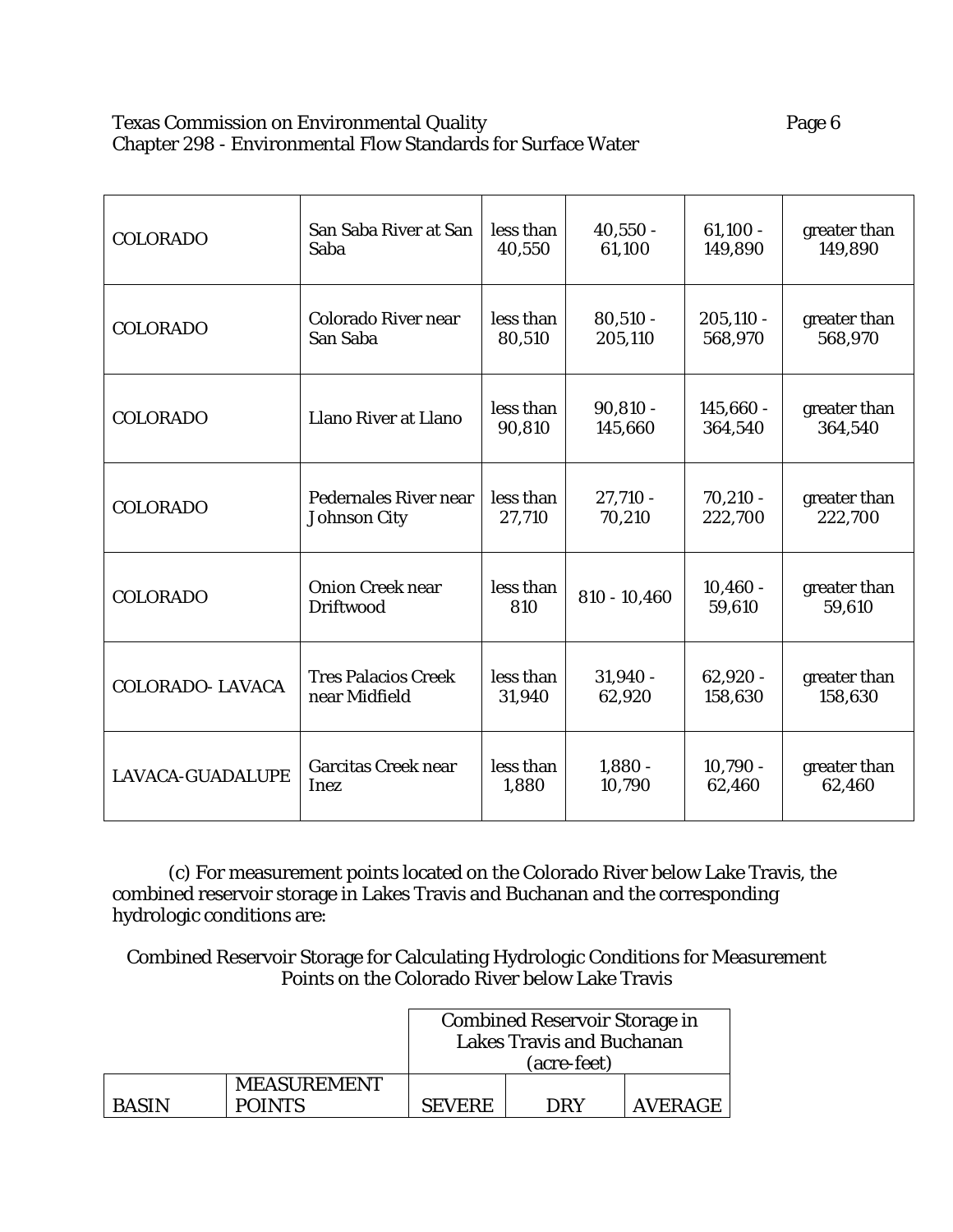### Texas Commission on Environmental Quality Page 7 Chapter 298 - Environmental Flow Standards for Surface Water

|  | <b>Colorado River at</b><br>Bastrop, Colorado<br>  COLORADO   River at Columbus,<br><b>Colorado River at</b><br><b>Wharton</b> | less than<br>1,103,700 | $1,103,700 -$<br>1,737,460 | greater<br>than<br>1,737,460 |
|--|--------------------------------------------------------------------------------------------------------------------------------|------------------------|----------------------------|------------------------------|
|--|--------------------------------------------------------------------------------------------------------------------------------|------------------------|----------------------------|------------------------------|

(d) For measurement points located in the Lavaca River Basin, the reservoir elevation of Lake Texana and the corresponding hydrologic conditions are:

Reservoir Elevation for Calculating Hydrologic Conditions for Measurement Points in the Lavaca River Basin

|               |                                                                                                                                                                                              | <b>Reservoir Elevation of Lake Texana (msl)</b> |                    |                    |                          |  |
|---------------|----------------------------------------------------------------------------------------------------------------------------------------------------------------------------------------------|-------------------------------------------------|--------------------|--------------------|--------------------------|--|
| <b>BASIN</b>  | <b>MEASUREMENT</b><br><b>POINTS</b>                                                                                                                                                          | <b>SEVERE</b>                                   | <b>DRY</b>         | <b>AVERAGE</b>     | WET                      |  |
| <b>LAVACA</b> | <b>West Mustang</b><br>Creek near Ganado,<br><b>East Mustang Creek</b><br>near Louise,<br><b>Navidad River near</b><br><b>Edna, Sandy Creek</b><br>near Ganado,<br>Lavaca River near<br>Edna | less than<br>39.95                              | $39.95 -$<br>43.00 | $43.00 -$<br>44.00 | greater<br>than<br>44.00 |  |

msl = mean sea level

(e) For purposes of water availability determinations, for measurement points on the Colorado River above Lake Travis and tributaries of the Colorado River, and in the Lavaca River Basin and the Colorado-Lavaca and Lavaca-Guadalupe Coastal Basins, hydrologic conditions used in the commission's water availability models shall be calculated such that severe conditions occur approximately 5% of the time, dry conditions occur approximately 20% of the time, average conditions occur approximately 50% of the time, and wet conditions occur approximately 25% of the time.

(f) For purposes of water availability determinations, for measurement points on the Colorado River below Lake Travis, hydrologic conditions used in the commission's water availability models shall be calculated such that severe conditions occur approximately 5% of the time, dry conditions occur approximately 45% of the time, and average conditions occur approximately 50% of the time.

(g) The hydrologic condition indicators set out in subsections (b) - (d) of this section govern the operations of permits subject to this subchapter during the initial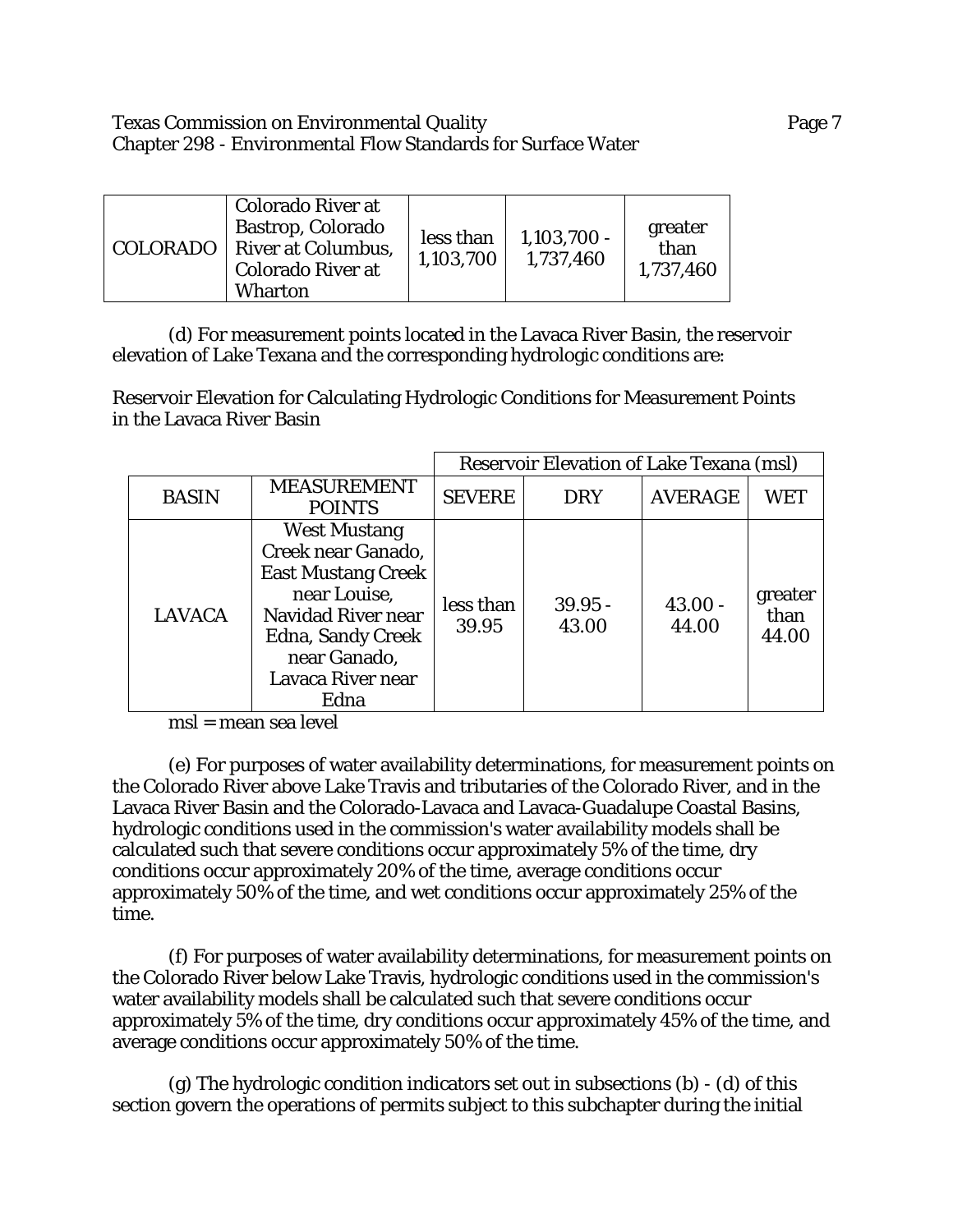#### Texas Commission on Environmental Quality Page 8 Chapter 298 - Environmental Flow Standards for Surface Water

period, of not longer than ten years, until the environmental flow standards in this subchapter are reevaluated. Those indicators were calculated to achieve compliance with the percentages of time stated in subsections (e) and (f) of this section. The hydrologic condition indicators set out in subsections (b) - (d) of this section will be recalculated, no less frequently than once every ten years, in order to achieve, to the greatest extent possible, compliance with the percentages of time stated in subsections (e) and (f) of this section.

Adopted August 8, 2012 Effective August 30, 2012

#### **§298.325. Schedule of Flow Quantities.**

(a) Schedule of flow quantities. The environmental flow standards adopted by this subchapter constitute a schedule of flow quantities made up of subsistence flow, base flow, and high flow pulses. Environmental flow standards are established at 21 separate measurement locations in §298.330 of this title (relating to Environmental Flow Standards).

(b) Subsistence flow. The applicable subsistence flow standard varies depending on the seasons as described in §298.305 of this title (relating to Definitions). For a water right holder to which an environmental flow standard applies, at a measurement point that applies to the water right, the water right holder may not store or divert water under severe hydrologic conditions, unless the flow at the measurement point is above the applicable subsistence flow standard for that point. During severe hydrologic conditions, if the flow at the measurement point is above the subsistence flow standard but below the applicable dry condition base flow standard, then the water right holder may divert or store water according to its permit, subject to senior and superior water rights, as long as the flow at the measurement point does not fall below the applicable subsistence flow standard.

(c) Base flow. The applicable base flow level varies depending on the seasons as described in §298.305 of this title and the hydrologic condition described in §298.320 of this title (relating to Calculation of Hydrologic Conditions). For a water right holder to which an environmental flow standard applies, at a measurement point that applies to the water right, the water right holder is subject to the base flow standard for the hydrologic condition prevailing at that time. For all measurement points except those on the Colorado River below Lake Travis, the water right will be subject to one of the following: a dry, an average, or a wet base flow standard. For all measurement points on the Colorado River below Lake Travis, the water right will be subject to either a dry or an average base flow standard. For all measurement points, the dry base flow standard applies during severe hydrologic conditions. For a water right holder to which an environmental flow standard applies, at a measurement point that applies to the water right, when the flow at the applicable measurement point is above the applicable base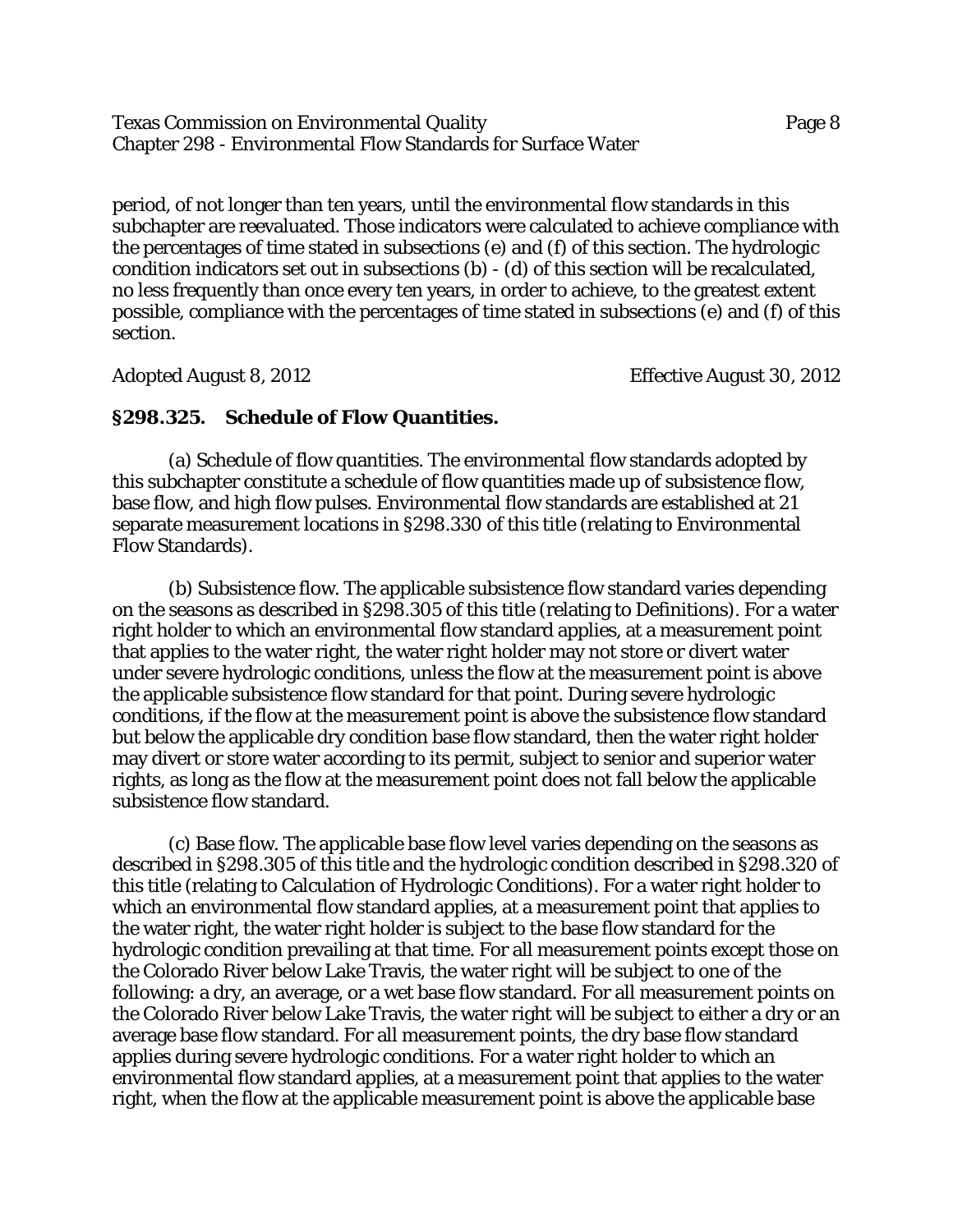Texas Commission on Environmental Quality Page 9 Chapter 298 - Environmental Flow Standards for Surface Water

flow standard, but below any applicable high flow pulse levels, the water right holder may store or divert water according to its permit, subject to senior and superior water rights, as long as the flow at the applicable measurement point does not fall below the applicable base flow standard for that hydrologic condition.

(d) High flow pulses. High flow pulses are relatively short-duration, high flows within the watercourse that occur during or immediately following a storm event.

(1) For measurement points on the Colorado River below Lake Travis, two pulses per season, one pulse per 18 months, and one pulse per two years are to be passed (i.e., no storage or diversion by an applicable water right holder), if applicable, and as described in §298.330 of this title, if streamflows are above the applicable subsistence or base flow standard, and if the applicable high flow pulse trigger level is met at the applicable measurement point. The water right holder shall not divert or store water until the daily average flow at the applicable measurement point equals at least the high flow pulse trigger level on consecutive days equaling the duration time except during times that streamflow at the applicable measurement point exceeds the applicable high flow pulse trigger level.

(2) For measurement points on the Colorado River above Lake Travis, tributaries of the Colorado River, and in the Lavaca River Basin and the Colorado-Lavaca and Lavaca-Guadalupe Coastal Basins, one or two pulses per season and one pulse per year are to be passed (i.e., no storage or diversion by an applicable water right holder), if applicable, and as described in §298.330 of this title, if streamflows are above the applicable subsistence or base flow standard, and if the applicable high flow pulse trigger level is met at the applicable measurement point. The water right holder shall not divert or store water until either the applicable volume amount has passed the applicable measurement point or the duration time has passed since the high flow pulse trigger level occurred except during times that streamflow at the applicable measurement point exceeds the applicable high flow pulse trigger level.

(3) If the applicable high flow pulse trigger level does not occur in a season, then the water right holder need not stop storing or diverting water to produce a high flow pulse. The water right holder is not required to release water lawfully stored to produce a high flow pulse.

(4) Each season is independent of the preceding and subsequent seasons with respect to high flow pulse frequency.

(5) High flow pulses are independent of the hydrologic conditions set out in §298.320 of this title.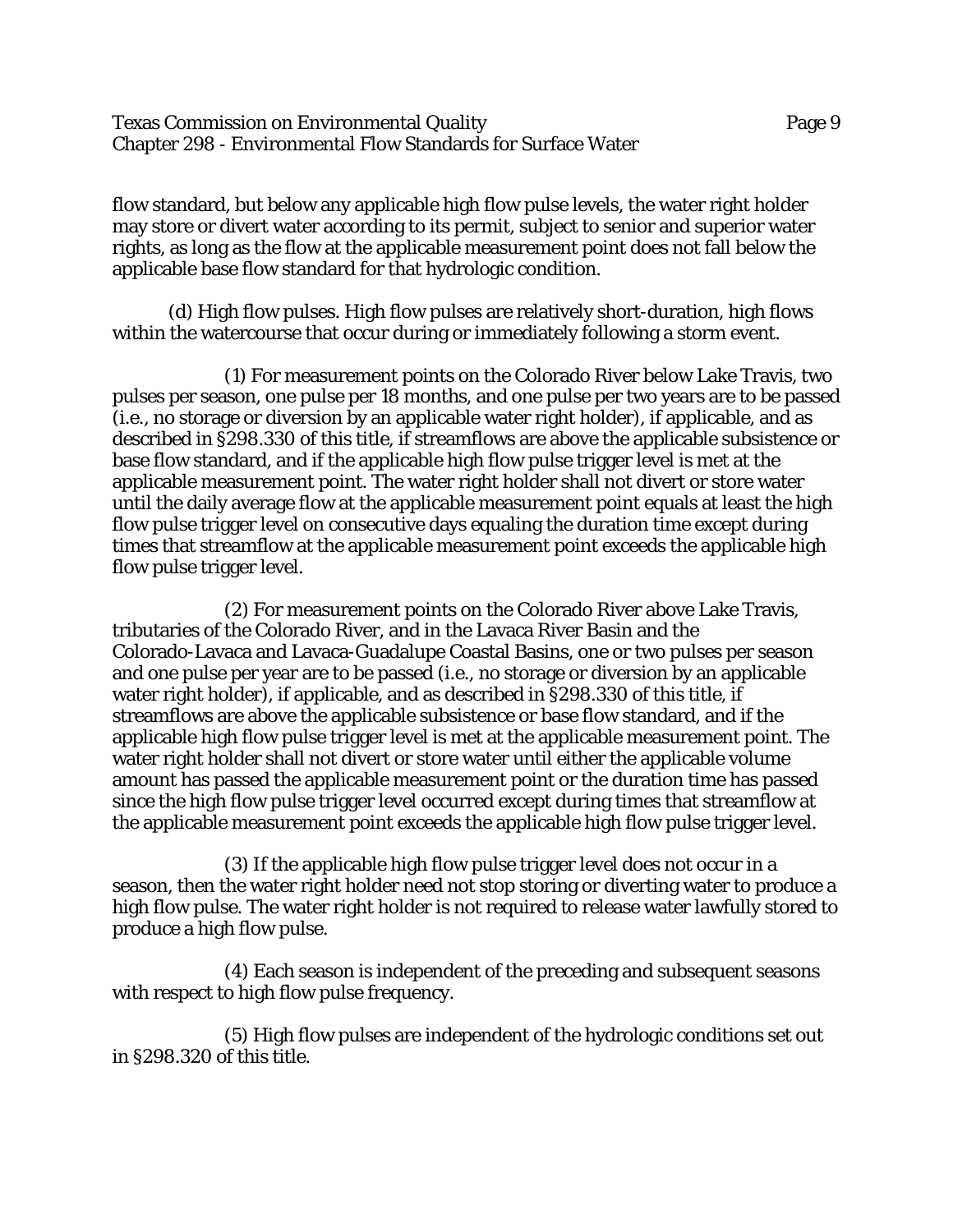Texas Commission on Environmental Quality Page 10 Chapter 298 - Environmental Flow Standards for Surface Water

(6) If a high flow pulse requirement for a one-per-season pulse is satisfied for a particular season, one of the two-per-season pulse requirements is also considered to be satisfied. When a pulse flow requirement for an annual pulse is satisfied in a particular season, the one-per-season pulse requirement and one of the two-per-season pulse requirements are also considered to be satisfied.

(e) Stored water. A water right owner that has stored water in accordance with the terms and conditions of its water right, including any applicable environmental flow requirement in effect at the time the water was stored, may divert, release, or use this water, even if the applicable environmental flow requirement is not met at the time of the subsequent diversion, release, or use of that stored water.

Adopted August 8, 2012 **Effective August 30, 2012** 

# **§298.330. Environmental Flow Standards.**

(a) A water right application in the Colorado River Basin which increases the amount of water authorized to be stored, taken or diverted as described in §298.10 of this title (relating to Applicability) shall not cause or contribute to an impairment of the inflow regimes as described in the figure in this subsection. Impairment of the inflow regime shall be evaluated as part of the water availability determination for a new water right or amendment that is subject to this subchapter. For purposes of this subsection, impairment would occur if the application, when considered in combination with any authorizations subject to this subchapter, which were issued prior to this application, would:

(1) decrease the annual average freshwater inflow, at the most downstream point in the Colorado River Basin, below 60% of the long-term annual strategy quantity listed in Figure: 30 TAC §298.330(a)(2);

(2) decrease the modeled annual frequency of any inflow regime; or,

Bay and Estuary Freshwater Inflow Standards for Matagorda Bay Inflows from the Colorado River Basin

| Inflow<br>Regime | <b>Monthly</b><br><b>Minimum</b><br>Quantity<br>(af) | <b>Spring</b><br><b>Season</b><br>Quantity<br>(af) | Fall<br><b>Season</b><br>Quantity<br>(a f) | <b>Intervening</b><br><b>Season</b><br><b>Quantity (af)</b> | <b>Long-Term</b><br><b>Annual</b><br><b>Strategy</b><br>Quantity<br>(af) | Annual<br><b>Strategy</b><br><b>Frequency</b> |
|------------------|------------------------------------------------------|----------------------------------------------------|--------------------------------------------|-------------------------------------------------------------|--------------------------------------------------------------------------|-----------------------------------------------|
| <b>Monthly</b>   | 15,000                                               | N/A                                                | N/A                                        | N/A                                                         | N/A                                                                      | 100%                                          |
| <b>Threshold</b> |                                                      |                                                    |                                            |                                                             |                                                                          |                                               |
| Inflow           |                                                      |                                                    |                                            |                                                             |                                                                          |                                               |
| <b>Level 1</b>   | N/A                                                  | 114,000                                            | 81,000                                     | 105,000                                                     | N/A                                                                      | 90%                                           |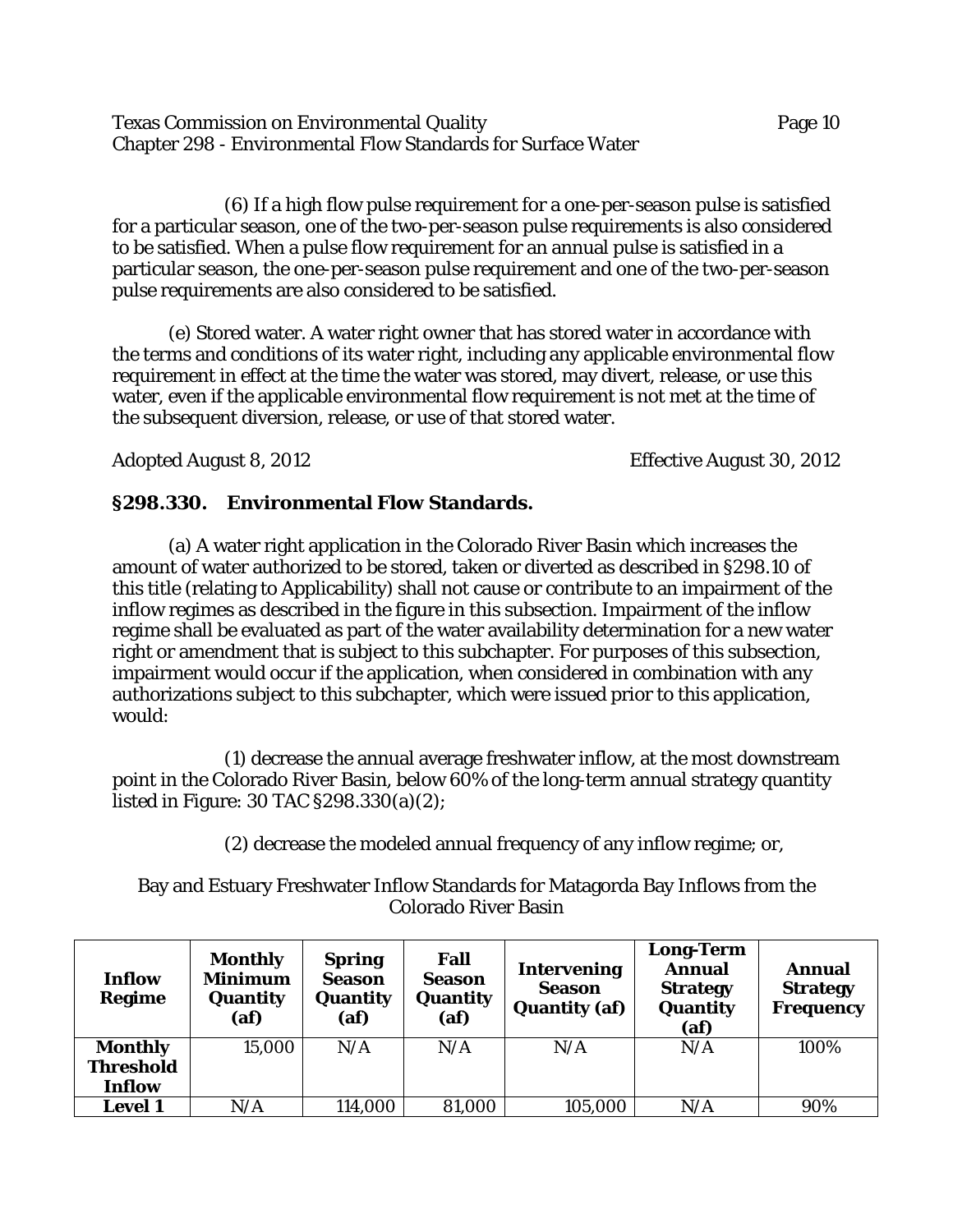#### Texas Commission on Environmental Quality Page 11 Chapter 298 - Environmental Flow Standards for Surface Water

| <b>Level 2</b> | N/A       | 168,700 | 119,900 | 155,400 | N/A                     | 75% |
|----------------|-----------|---------|---------|---------|-------------------------|-----|
| <b>Level 3</b> | $\rm N/A$ | 246,200 | 175,000 | 226,800 | $\mathrm{N}/\mathrm{A}$ | 60% |
| <b>Level 4</b> | N/A       | 433,200 | 307,800 | 399,000 | N/A                     | 35% |
| Annual         | N/A       | N/A     | N/A     | N/A     | 1,400,000               | N/A |
| Average        |           |         |         |         |                         |     |

 $af = acre-free$ 

 $N/A$  = not applicable

(3) decrease the monthly inflow quantity to Matagorda Bay below 15,000 acre-feet per month.

(b) To the extent that strategies are implemented through a water right permit or amendment to help meet the freshwater inflow standards for Matagorda Bay, a water right application in the Colorado River Basin which increases the amount of water authorized to be stored, taken, or diverted as described in §298.10 of this title shall not reduce the long-term annual strategy quantity, the modeled annual frequency, or the monthly threshold inflow for any inflow regime level listed in Figure: 30 TAC §298.330(a)(2) below the long term annual strategy quantity, modeled annual frequency, or the monthly threshold inflow that would occur in the commission's water availability model with the permitted strategy or strategies in place.

(c) A water right application in the Lavaca River basin, or Garcitas Creek located in the Lavaca-Guadalupe Coastal Basin, which increases the amount of water authorized to be stored, taken or diverted as described in §298.10 of this title, shall not cause or contribute to an impairment of the inflow regimes as described in the figure in this subsection. Impairment of the inflow regime shall be evaluated as part of the water availability determination for a new water right or amendment that is subject to this subchapter. For purposes of this subsection, impairment would occur if the application, when considered in combination with any prior authorizations subject to this subchapter, would decrease the modeled annual frequency of any inflow regime level.

| <b>Inflow</b><br><b>Regime</b>                    | <b>Spring</b><br><b>Inflow</b><br>Quantity<br>(a <sub>f</sub> ) | Fall<br><b>Inflow</b><br>Quantity<br>(a <b>f</b> ) | <b>Intervening</b><br><b>Inflow</b><br>Quantity<br>(af) | <b>Annual</b><br><b>Strategy</b><br><b>Frequency</b> |
|---------------------------------------------------|-----------------------------------------------------------------|----------------------------------------------------|---------------------------------------------------------|------------------------------------------------------|
| Subsistence                                       | 13,500                                                          | 9,600                                              | 6,900                                                   | 96%                                                  |
| <b>Base Dry</b>                                   | 55,080                                                          | 39,168                                             | 28,152                                                  | 82%                                                  |
| <b>Base Average</b>                               | 127,980                                                         | 91,080                                             | 65,412                                                  | 46%                                                  |
| <b>Base Wet</b><br>$\mathbf{r}$ .<br>$\mathbf{r}$ | 223,650                                                         | 158,976                                            | 114,264                                                 | 28%                                                  |

Bay and Estuary Freshwater Inflow Standards for the Lavaca Bay System

af=acre feet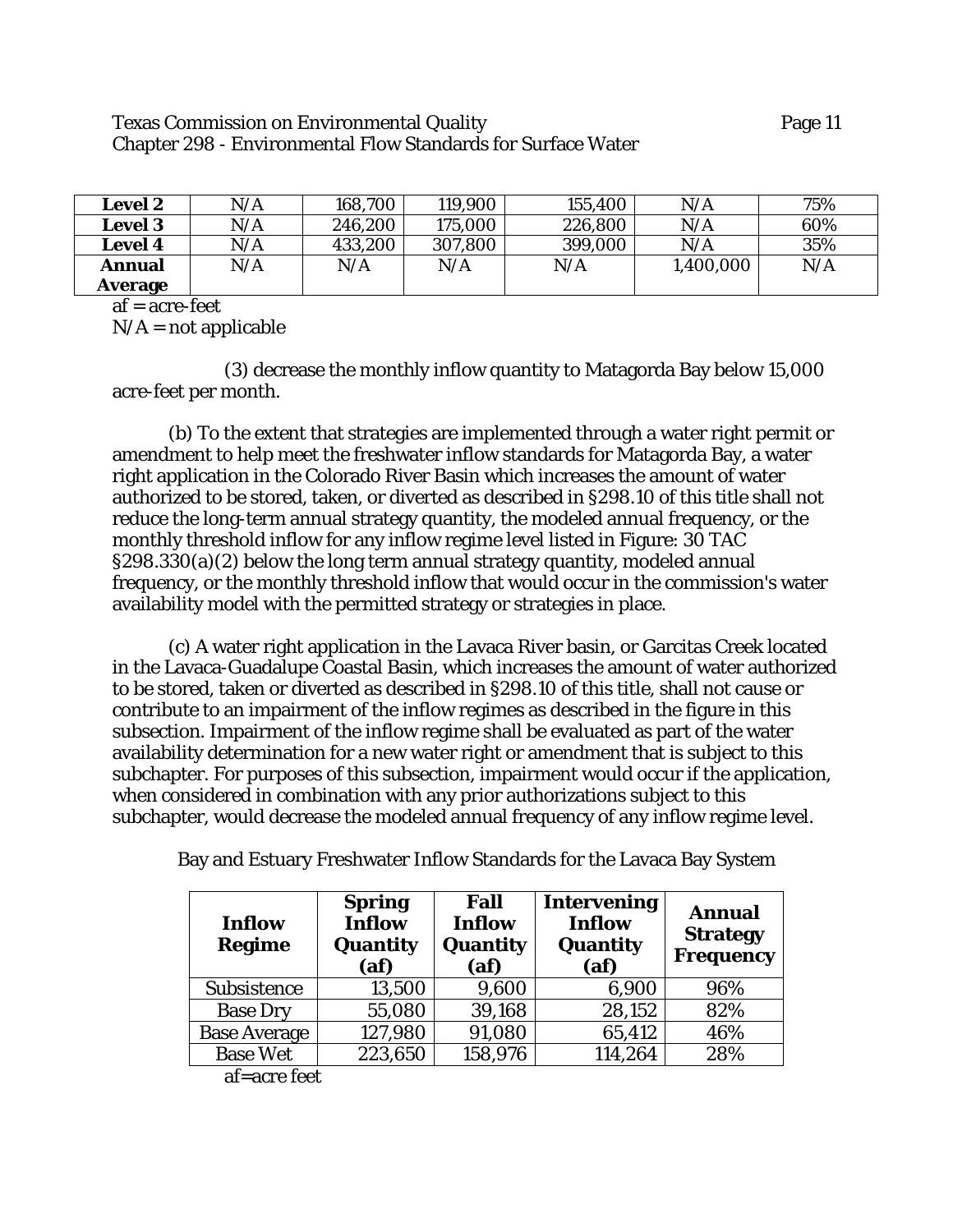Texas Commission on Environmental Quality Page 12 Chapter 298 - Environmental Flow Standards for Surface Water

(d) To the extent that strategies are implemented through a water right permit or amendment to help meet the freshwater inflow standards for Lavaca Bay, a water right application in the Lavaca River Basin, or on Garcitas Creek in the Lavaca-Guadalupe Coastal Basin, which increases the amount of water authorized to be stored, taken, or diverted as described in §298.10 of this title, shall not reduce the modeled annual frequency in the commission's water availability model for any inflow regime level described in Figure: 30 TAC §298.330(c) below the frequency that would occur with the permitted strategy or strategies in place.

(e) The following environmental flow standards are established for the following described measurement points:

(1) Colorado River above Silver, Texas, generally described as United States Geological Survey (USGS) gage 08123850, and more specifically described as Latitude 32 degrees, 03 minutes, 13 seconds; Longitude 100 degrees, 45 minutes, 42 seconds.

| <b>Season</b> | <b>Hydrologic</b><br><b>Condition</b> | <b>Subsistence</b> | <b>Base</b>           | <b>Small</b><br><b>Seasonal</b><br><b>Pulse</b><br>(2 <sub>per</sub> )<br>season) | Large<br><b>Seasonal</b><br><b>Pulse</b><br>(1 <sub>per</sub> )<br>season) | Annual<br><b>Pulse</b>                         |
|---------------|---------------------------------------|--------------------|-----------------------|-----------------------------------------------------------------------------------|----------------------------------------------------------------------------|------------------------------------------------|
| Winter        | <b>Severe</b>                         | 1 cfs              | 2 cfs                 | Trigger:                                                                          | Trigger: 42                                                                |                                                |
| Winter        | Dry                                   | N/A                | 2 cfs                 | 18 <sub>cfs</sub><br>Volume: 120                                                  | cfs<br>Volume:                                                             |                                                |
| <b>Winter</b> | Average                               | N/A                | 4 cfs                 | af<br>Duration: 13                                                                | 300 af<br>Duration:                                                        |                                                |
| <b>Winter</b> | Wet                                   | N/A                | 7 cfs                 | days                                                                              | 15 days                                                                    |                                                |
| <b>Spring</b> | <b>Severe</b>                         | 1 cfs              | 2 cfs                 | Trigger: 600<br>cfs                                                               | Trigger:<br>1,800 cfs                                                      | Trigger:                                       |
| <b>Spring</b> | Dry                                   | N/A                | $\overline{2}$<br>cfs | Volume:                                                                           | Volume:<br>7,900 af<br>$2,500$ af<br>Duration:<br>11 days                  | 3,000 cfs<br>Volume:<br>13,600 af<br>Duration: |
| <b>Spring</b> | Average                               | N/A                | 5 cfs                 | Duration: 9                                                                       |                                                                            |                                                |
| <b>Spring</b> | Wet                                   | N/A                | $12$ cfs              | days                                                                              |                                                                            | 17 days                                        |
| <b>Summer</b> | <b>Severe</b>                         | 1 cfs              | 1 cfs                 | Trigger:<br>$100$ cfs                                                             | Trigger:                                                                   |                                                |
| <b>Summer</b> | Dry                                   | N/A                | 1 cfs                 | Volume: 350                                                                       | 330 cfs<br>Volume:                                                         |                                                |
| <b>Summer</b> | Average                               | N/A                | 3 cfs                 | af<br>1,400 af<br>Duration:<br>Duration: 9<br>6 days<br>days                      |                                                                            |                                                |
| <b>Summer</b> | Wet                                   | N/A                | 8 cfs                 |                                                                                   |                                                                            |                                                |

United States Geological Survey Gage 08123850, Colorado River above Silver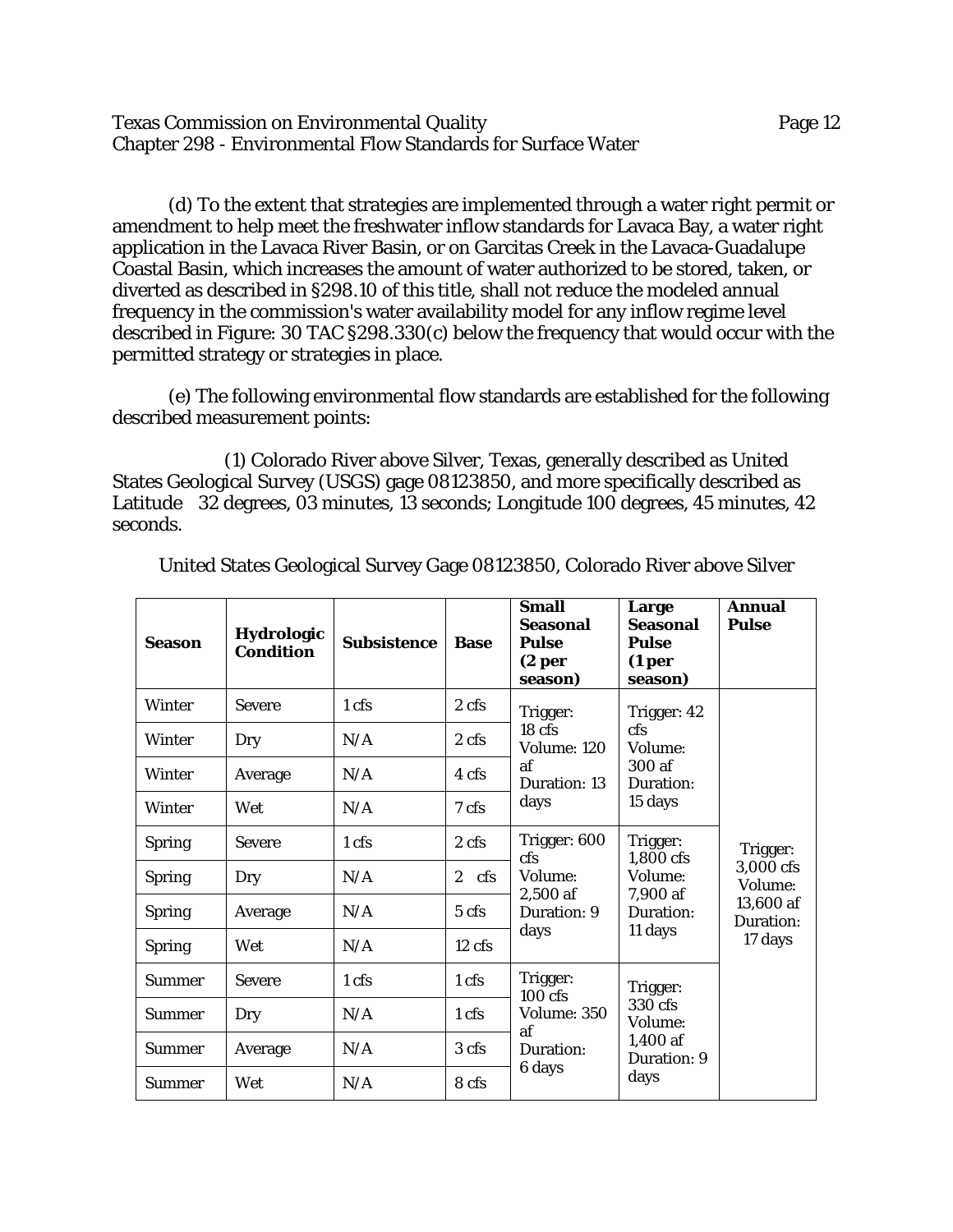# Texas Commission on Environmental Quality **Page 13** Page 13 Chapter 298 - Environmental Flow Standards for Surface Water

| Fall | <b>Severe</b> | 1 cfs | 1 cfs    | Trigger: 100<br>cfs | Trigger:<br>$430$ cfs |  |
|------|---------------|-------|----------|---------------------|-----------------------|--|
| Fall | Dry           | N/A   | 1 cfs    | Volume: 400         | Volume:<br>$1,800$ af |  |
| Fall | Average       | N/A   | 4 cfs    | at<br>Duration: 6   | Duration: 9           |  |
| Fall | Wet           | N/A   | $10$ cfs | days                | days                  |  |

cfs = cubic feet per second

af = acre-feet

 $N/A$  = not applicable

(2) Colorado River near Ballinger, Texas, generally described as USGS gage 08126380, and more specifically described as Latitude 31 degrees, 42 minutes, 55 seconds; Longitude 100 degrees, 01 minutes, 34 seconds.

United States Geological Survey Gage 08126380, Colorado River near Ballinger

| <b>Season</b> | <b>Hydrologic</b><br><b>Condition</b> | <b>Subsiste</b><br>nce | <b>Base</b>       | <b>Small</b><br><b>Seasonal</b><br><b>Pulse</b><br>(2 <sub>per</sub> )<br>season) | Large<br><b>Seasonal</b><br><b>Pulse</b><br>(1 <sub>per</sub> )<br>season) | <b>Annual</b><br><b>Pulse</b>                              |
|---------------|---------------------------------------|------------------------|-------------------|-----------------------------------------------------------------------------------|----------------------------------------------------------------------------|------------------------------------------------------------|
| Winter        | <b>Severe</b>                         | 1 cfs                  | 4 cfs             | Trigger:                                                                          | Trigger: 96                                                                |                                                            |
| Winter        | Dry                                   | N/A                    | 4 cfs             | 27 cfs<br>Volume: 180                                                             | cfs<br>Volume:                                                             |                                                            |
| Winter        | Average                               | N/A                    | 9 cfs             | af<br><b>Duration: 11</b>                                                         | 660 af<br>Duration:                                                        |                                                            |
| <b>Winter</b> | Wet                                   | N/A                    | $14 \text{ cfs}$  | days                                                                              | 17 days                                                                    | Trigger:<br>3,200 cfs<br>Volume:<br>13,700 af<br>Duration: |
| <b>Spring</b> | <b>Severe</b>                         | 1 cfs                  | 3 cfs             | Trigger:<br>1.300 cfs                                                             | Trigger:<br>3.200 cfs                                                      |                                                            |
| <b>Spring</b> | Dry                                   | N/A                    | 3 cfs             | Volume:                                                                           | Volume:                                                                    |                                                            |
| <b>Spring</b> | Average                               | N/A                    | 9 cfs             | 5,300 af<br>Duration: 9                                                           | 13,700 af<br>Duration:<br>10 days                                          |                                                            |
| <b>Spring</b> | Wet                                   | N/A                    | 19 <sub>cfs</sub> | days                                                                              |                                                                            |                                                            |
| <b>Summer</b> | <b>Severe</b>                         | 1 cfs                  | 2 cfs             | Trigger:<br>$130 \text{ cfs}$                                                     | Trigger:                                                                   | 10 days                                                    |
| <b>Summer</b> | Dry                                   | N/A                    | 2 cfs             | Volume: 490                                                                       | 630 cfs<br>Volume:<br>2,600 af<br>Duration: 9<br>days                      |                                                            |
| <b>Summer</b> | Average                               | N/A                    | 6 cfs             | af<br>Duration:<br>6 days                                                         |                                                                            |                                                            |
| <b>Summer</b> | Wet                                   | N/A                    | 14 cfs            |                                                                                   |                                                                            |                                                            |
| Fall          | <b>Severe</b>                         | 1 cfs                  | 4 cfs             | Trigger: 250                                                                      | Trigger:                                                                   |                                                            |
| Fall          | Dry                                   | N/A                    | 4 cfs             | cfs<br>Volume: 950                                                                | 1,500 cfs<br>Volume:                                                       |                                                            |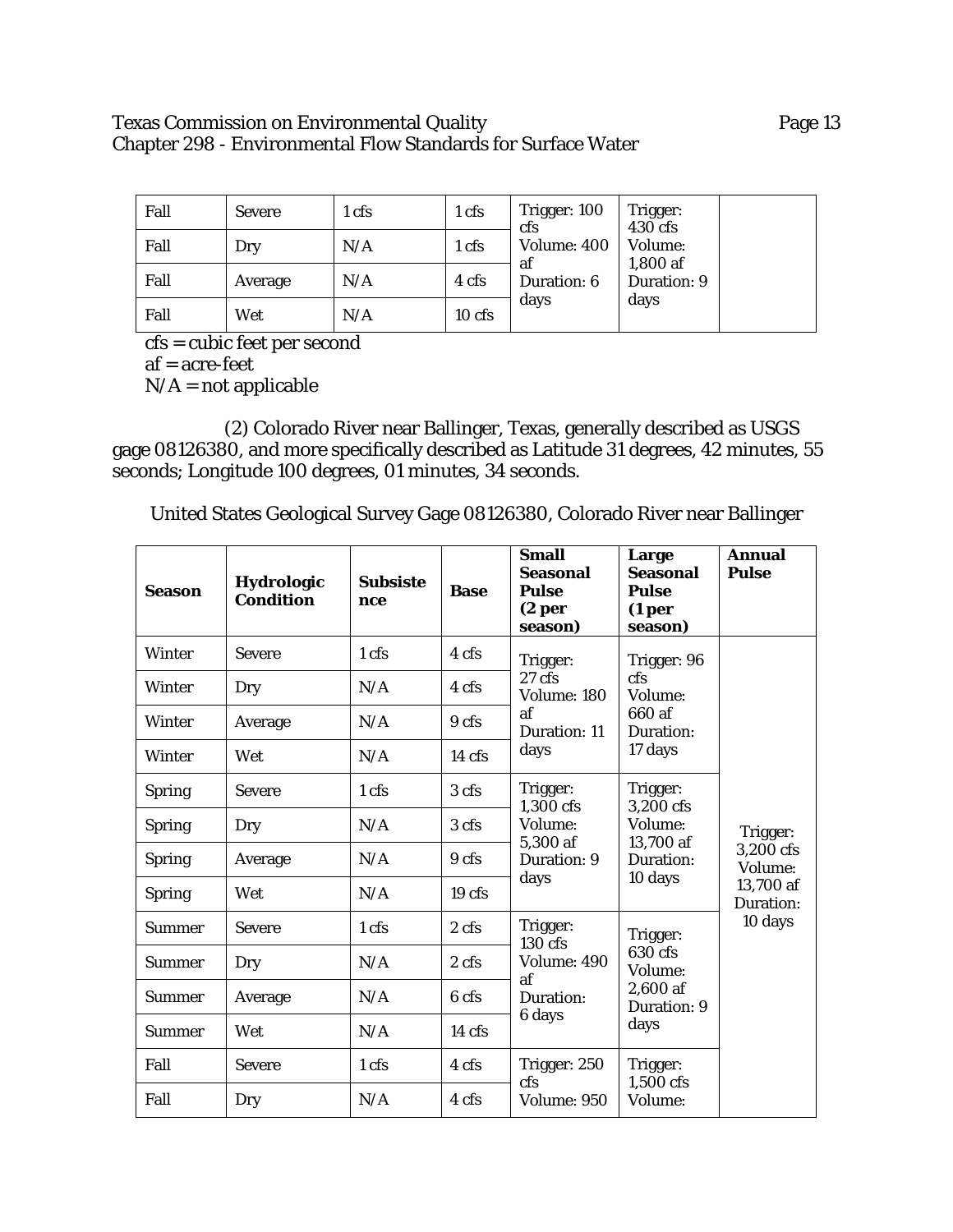# Texas Commission on Environmental Quality **Page 14** Chapter 298 - Environmental Flow Standards for Surface Water

| Fall | Average | N/A | 9 cfs  | af<br>Duration: | 5,700 af<br>Duration: |  |
|------|---------|-----|--------|-----------------|-----------------------|--|
| Fall | Wet     | N/A | 17 cfs | 8 days          | 10 days               |  |

cfs = cubic feet per second af = acre-feet  $N/A$  = not applicable

(3) Colorado River near San Saba, Texas, generally described as USGS gage 08147000, and more specifically described as Latitude 31 degrees, 13 minutes, 04 seconds; Longitude 98 degrees, 33 minutes, 51 seconds.

United States Geological Survey Gage 08147000, Colorado River near San Saba

| <b>Season</b> | Hydrologic<br><b>Condition</b> | <b>Subsistence</b> | <b>Base</b>       | <b>Small</b><br><b>Seasonal</b><br><b>Pulse</b><br>(2 <sub>per</sub> )<br>season) | Large<br><b>Seasonal</b><br><b>Pulse</b><br>(1 <sub>per</sub> )<br>season) | <b>Annual</b><br><b>Pulse</b>                                           |
|---------------|--------------------------------|--------------------|-------------------|-----------------------------------------------------------------------------------|----------------------------------------------------------------------------|-------------------------------------------------------------------------|
| <b>Winter</b> | <b>Severe</b>                  | 50 <sub>cfs</sub>  | $95 \text{ cfs}$  | Trigger:                                                                          | Trigger:                                                                   |                                                                         |
| Winter        | Dry                            | N/A                | 95 cfs            | 520 cfs<br>Volume:                                                                | 1,600 cfs<br>Volume:                                                       |                                                                         |
| Winter        | Average                        | N/A                | 150 cfs           | 3,100 af<br>Duration:                                                             | 11,100 af<br>Duration:<br>15 days                                          |                                                                         |
| Winter        | Wet                            | N/A                | $210$ cfs         | 9 days                                                                            |                                                                            |                                                                         |
| <b>Spring</b> | <b>Severe</b>                  | 50 cfs             | $120$ cfs         | Trigger:<br>5,800 cfs<br>Volume:<br>31,300 af<br>Duration: 9                      | Trigger:<br>11,000 cfs                                                     |                                                                         |
| <b>Spring</b> | Dry                            | N/A                | 120 cfs           |                                                                                   | Volume:                                                                    |                                                                         |
| <b>Spring</b> | Average                        | N/A                | $190 \text{ cfs}$ |                                                                                   | 70,200 af<br>Duration:<br>13 days                                          | Trigger:<br>18,900 cfs<br>Volume:<br>129,100 af<br>Duration:<br>23 days |
| <b>Spring</b> | Wet                            | N/A                | 360 cfs           | days                                                                              |                                                                            |                                                                         |
| <b>Summer</b> | <b>Severe</b>                  | 30 cfs             | 72 cfs            | Trigger:<br>510 cfs                                                               | Trigger:                                                                   |                                                                         |
| <b>Summer</b> | Dry                            | N/A                | 72 cfs            | Volume:                                                                           | 1,400 cfs<br>Volume:                                                       |                                                                         |
| <b>Summer</b> | Average                        | N/A                | $120$ cfs         | 1,900 af<br>Duration:<br>4 days                                                   | 6,500 af<br>Duration: 7                                                    |                                                                         |
| <b>Summer</b> | Wet                            | N/A                | 210 cfs           |                                                                                   | days                                                                       |                                                                         |
| Fall          | <b>Severe</b>                  | 30 cfs             | $95$ cfs          | Trigger: 890                                                                      | Trigger:                                                                   |                                                                         |
| Fall          | Dry                            | N/A                | $95 \text{ cfs}$  | cfs<br>Volume:<br>3,500 af<br>Duration:                                           | 3,800 cfs<br>Volume:                                                       |                                                                         |
| Fall          | Average                        | N/A                | $150$ cfs         |                                                                                   | 19,200 af<br>Duration:                                                     |                                                                         |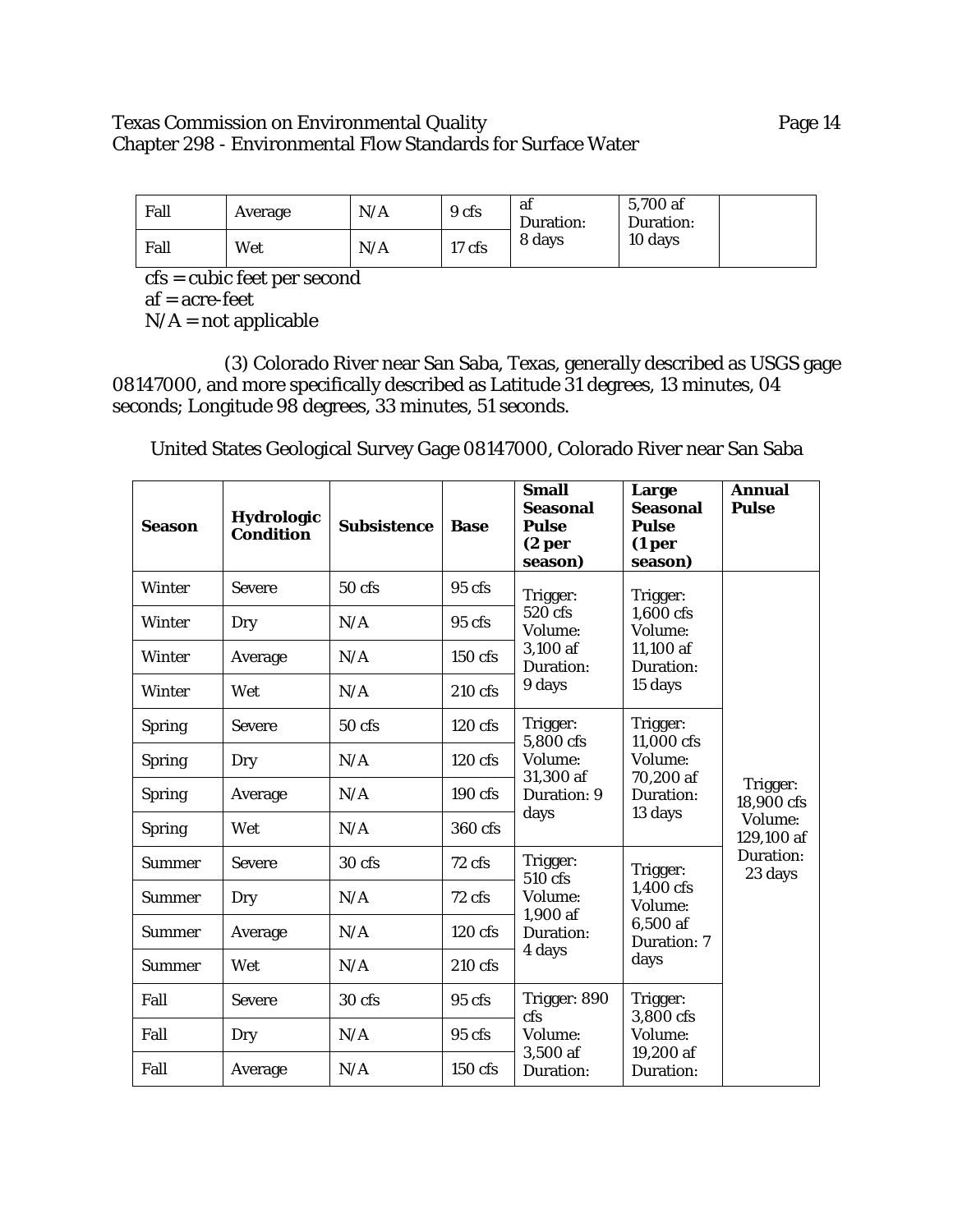# Texas Commission on Environmental Quality **Page 15** Chapter 298 - Environmental Flow Standards for Surface Water

| Fall | Wet                                             | N/A | 210 cfs | 6 days | 12 days |  |  |  |  |
|------|-------------------------------------------------|-----|---------|--------|---------|--|--|--|--|
|      | $\mathbf{cfs} = \mathbf{cubic}$ feet per second |     |         |        |         |  |  |  |  |

af = acre-feet

 $N/A$  = not applicable

(4) Elm Creek at Ballinger, Texas, generally described as USGS gage 08127000, and more specifically described as Latitude 31 degrees, 44 minutes, 57 seconds; Longitude 99 degrees, 56 minutes, 51 seconds.

United States Geological Survey Gage 08127000, Elm Creek at Ballinger

| <b>Season</b> | <b>Hydrologic</b><br><b>Condition</b> | <b>Subsistence</b> | <b>Base</b> | <b>Small</b><br><b>Seasonal</b><br><b>Pulse</b><br>(2 <sub>per</sub> )<br>season) | Large<br><b>Seasonal</b><br><b>Pulse</b><br>(1 <sub>per</sub> )<br>season) | <b>Annual</b><br><b>Pulse</b>                             |
|---------------|---------------------------------------|--------------------|-------------|-----------------------------------------------------------------------------------|----------------------------------------------------------------------------|-----------------------------------------------------------|
| Winter        | <b>Severe</b>                         | 1 cfs              | 1 cfs       | Trigger:                                                                          | Trigger: 40                                                                |                                                           |
| Winter        | Dry                                   | N/A                | 1 cfs       | 10 cfs<br>Volume:                                                                 | $\c{fs}$<br>Volume:                                                        |                                                           |
| Winter        | Average                               | N/A                | 1 cfs       | 71 af<br>Duration:                                                                | 270 af<br>Duration: 1                                                      |                                                           |
| Winter        | Wet                                   | N/A                | 4 cfs       | 10 days                                                                           | day                                                                        |                                                           |
| <b>Spring</b> | <b>Severe</b>                         | 1 cfs              | 1 cfs       | Trigger: 380<br><b>cfs</b>                                                        | Trigger:<br>1,000 cfs                                                      |                                                           |
| <b>Spring</b> | Dry                                   | N/A                | 1 cfs       | Volume:<br>Volume:<br>1,400 af<br>3,800 af<br>Duration: 10<br>Duration:           |                                                                            |                                                           |
| <b>Spring</b> | Average                               | N/A                | 1 cfs       |                                                                                   | 12 days<br>Trigger: 74<br>$\c{fs}$                                         | Trigger:<br>1,900 cfs<br>Volume:<br>7,200 af<br>Duration: |
| <b>Spring</b> | Wet                                   | N/A                | 5 cfs       | days                                                                              |                                                                            |                                                           |
| <b>Summer</b> | <b>Severe</b>                         | 1 cfs              | 1 cfs       | Trigger:<br>6 cfs                                                                 |                                                                            |                                                           |
| <b>Summer</b> | Dry                                   | N/A                | 1 cfs       | Volume:<br>25af                                                                   | Volume:<br>300 af                                                          | 18 days                                                   |
| <b>Summer</b> | Average                               | N/A                | 1 cfs       | Duration:                                                                         | Duration: 9<br>days                                                        |                                                           |
| <b>Summer</b> | Wet                                   | N/A                | 1 cfs       | 6 days                                                                            |                                                                            |                                                           |
| Fall          | <b>Severe</b>                         | 1 cfs              | 1 cfs       | Trigger:<br>$10$ cfs                                                              | Trigger:<br>$190$ cfs                                                      |                                                           |
| Fall          | Dry                                   | N/A                | 1 cfs       | Volume:<br>46af                                                                   | Volume:                                                                    |                                                           |
| Fall          | Average                               | N/A                | 1 cfs       | Duration:                                                                         | 850 af<br>Duration:<br>15 days                                             |                                                           |
| Fall          | Wet                                   | N/A                | 1 cfs       | 9 days                                                                            |                                                                            |                                                           |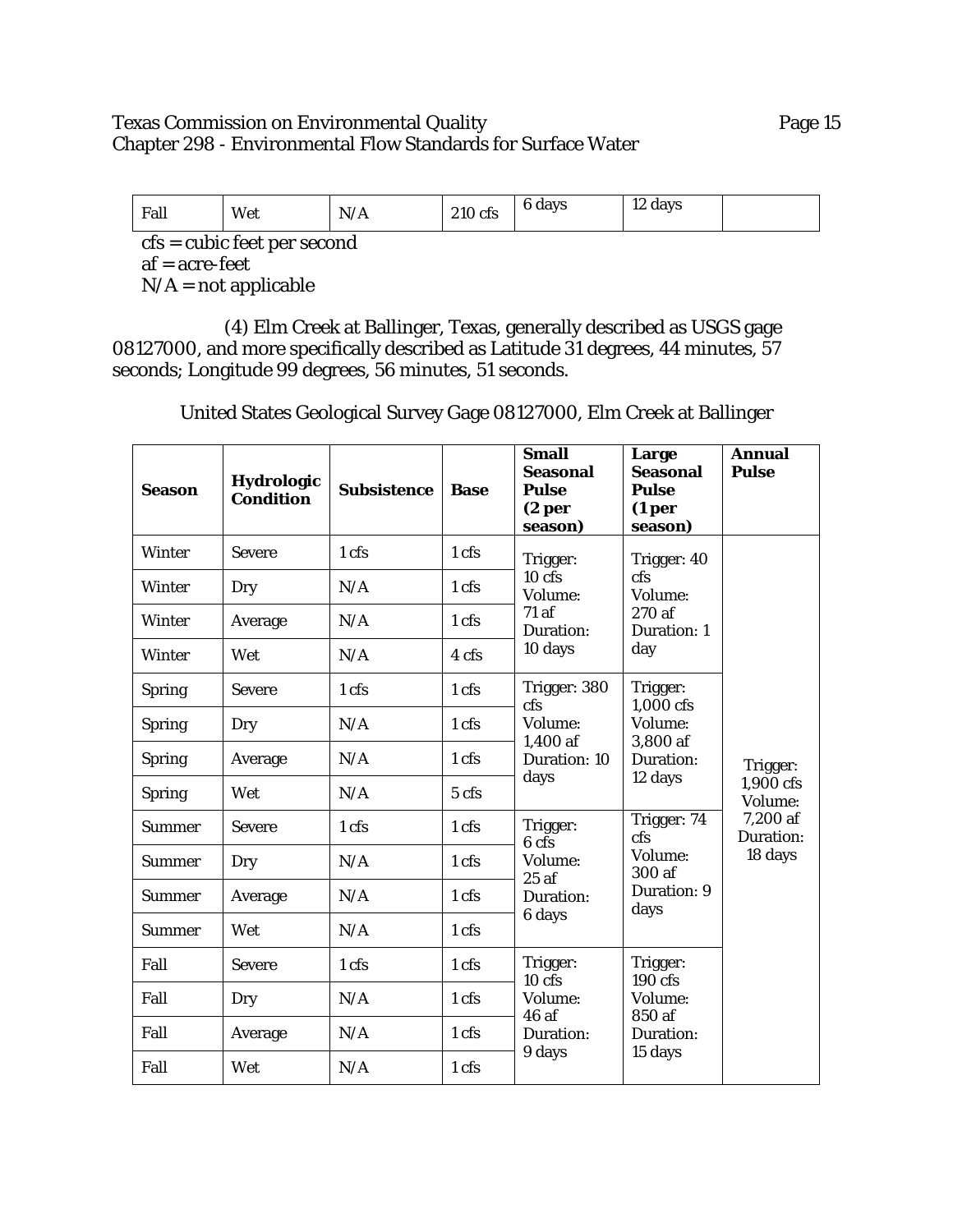# Texas Commission on Environmental Quality **Page 16** Chapter 298 - Environmental Flow Standards for Surface Water

cfs = cubic feet per second af = acre-feet  $N/A$  = not applicable

(5) Concho River at Paint Rock, Texas, generally described as USGS gage 08136500, and more specifically described as Latitude 31 degrees, 30 minutes, 57 seconds; Longitude 99 degrees, 55 minutes, 09 seconds.

| <b>Season</b> | Hydrologic<br><b>Condition</b> | <b>Subsistence</b> | <b>Base</b>      | <b>Small</b><br><b>Seasonal</b><br><b>Pulse</b><br>(2 <sub>per</sub> )<br>season)                       | Large<br><b>Seasonal</b><br><b>Pulse</b><br>(1 <sub>per</sub> )<br>season) | <b>Annual</b><br><b>Pulse</b>                              |
|---------------|--------------------------------|--------------------|------------------|---------------------------------------------------------------------------------------------------------|----------------------------------------------------------------------------|------------------------------------------------------------|
| <b>Winter</b> | <b>Severe</b>                  | 1 cfs              | 8 cfs            | Trigger:                                                                                                | Trigger:                                                                   |                                                            |
| Winter        | Dry                            | N/A                | 8 cfs            | $61 \overline{\text{cfs}}$<br>Volume:                                                                   | $160$ cfs<br>Volume:                                                       |                                                            |
| Winter        | Average                        | N/A                | 20 cfs           | 400af<br>Duration:                                                                                      | $1,200$ af<br>Duration:                                                    | Trigger:<br>3,000 cfs<br>Volume:<br>13,500 af<br>Duration: |
| Winter        | Wet                            | N/A                | 36 cfs           | 10 days                                                                                                 | 16 days                                                                    |                                                            |
| <b>Spring</b> | <b>Severe</b>                  | 1 cfs              | 4 cfs            | Trigger: 500<br>Trigger:<br>1,400 cfs<br>cfs<br>Volume:<br>Volume:<br>2,000 af<br>5.700 af<br>Duration: |                                                                            |                                                            |
| <b>Spring</b> | Dry                            | N/A                | 4 cfs            |                                                                                                         |                                                                            |                                                            |
| <b>Spring</b> | Average                        | N/A                | 14 cfs           |                                                                                                         | Duration:<br>11 days                                                       |                                                            |
| <b>Spring</b> | Wet                            | N/A                | $27$ cfs         | 8 days                                                                                                  |                                                                            |                                                            |
| <b>Summer</b> | <b>Severe</b>                  | 1 cfs              | 1 cfs            | Trigger:<br>32 <sub>cfs</sub>                                                                           | Trigger: 110                                                               |                                                            |
| Summer        | Dry                            | N/A                | 1 cfs            | Volume:<br>140 af                                                                                       | cfs<br>Volume:                                                             | 19 days                                                    |
| <b>Summer</b> | Average                        | N/A                | 4 cfs            | Duration:                                                                                               | 520 af<br>Duration: 8                                                      |                                                            |
| <b>Summer</b> | Wet                            | N/A                | 12 cfs           | 6 days                                                                                                  | days                                                                       |                                                            |
| Fall          | <b>Severe</b>                  | 1 cfs              | 5 cfs            | Trigger:<br>74 cfs                                                                                      | Trigger:<br>300 cfs                                                        |                                                            |
| Fall          | Dry                            | N/A                | 5 cfs            | Volume:                                                                                                 | Volume:                                                                    |                                                            |
| Fall          | Average                        | N/A                | 16 <sub>cf</sub> | 330 af<br>Duration:                                                                                     | 1,300 af<br>Duration:                                                      |                                                            |
| Fall          | Wet                            | N/A                | 29 <sub>cs</sub> | 7 days                                                                                                  | 10 days                                                                    |                                                            |

United States Geological Survey Gage 08136500, Concho River at Paint Rock

cfs = cubic feet per second

af = acre-feet

 $N/A$  = not applicable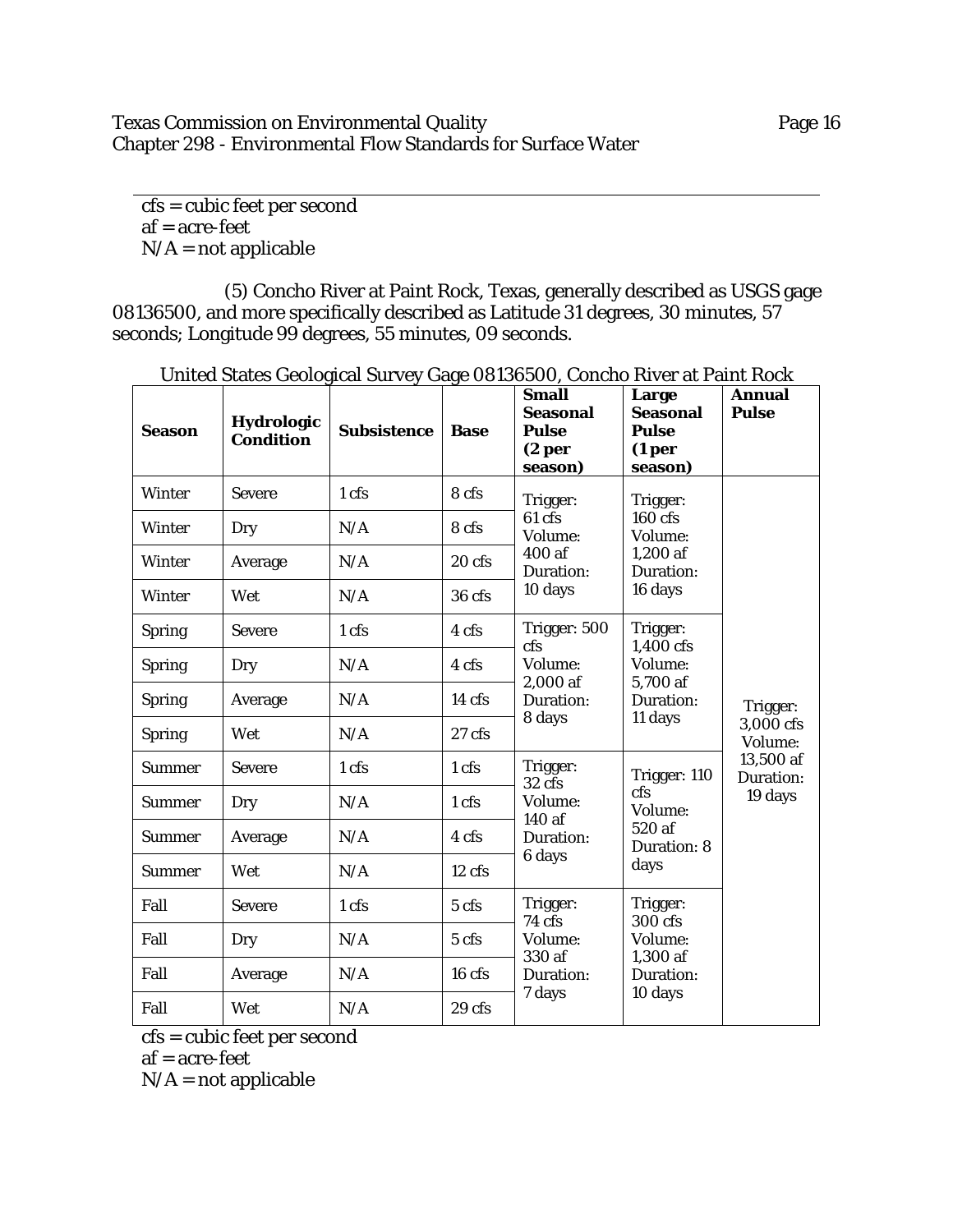### Texas Commission on Environmental Quality **Page 17** Page 17 Chapter 298 - Environmental Flow Standards for Surface Water

(6) South Concho River at Christoval, Texas, generally described as USGS gage 08128000, and more specifically described as Latitude 31 degrees, 11 minutes, 13 seconds; Longitude 100 degrees, 30 minutes, 06 seconds.

| <b>Season</b> | <b>Hydrologic</b><br><b>Condition</b> | United States Geological Survey Gage OO120000, South Control Kiver at Unitstoval<br><b>Subsistence</b> | <b>Base</b>      | <b>Small</b><br><b>Seasonal</b><br><b>Pulse</b><br>(2 <sub>per</sub> )<br>season) | Large<br><b>Seasonal</b><br><b>Pulse</b><br>(1 <sub>per</sub> )<br>season) | <b>Annual</b><br><b>Pulse</b>                                     |
|---------------|---------------------------------------|--------------------------------------------------------------------------------------------------------|------------------|-----------------------------------------------------------------------------------|----------------------------------------------------------------------------|-------------------------------------------------------------------|
| <b>Winter</b> | <b>Severe</b>                         | 2 cfs                                                                                                  | 9 cfs            |                                                                                   |                                                                            |                                                                   |
| Winter        | Dry                                   | N/A                                                                                                    | 9 cfs            | N/A                                                                               |                                                                            | Trigger:<br>420 cfs<br>Volume:<br>1,400 af<br>Duration:<br>9 days |
| <b>Winter</b> | Average                               | N/A                                                                                                    | $15$ cfs         |                                                                                   | N/A                                                                        |                                                                   |
| <b>Winter</b> | Wet                                   | N/A                                                                                                    | $22 \text{ cfs}$ |                                                                                   |                                                                            |                                                                   |
| <b>Spring</b> | <b>Severe</b>                         | 3 cfs                                                                                                  | 9 cfs            |                                                                                   | N/A                                                                        |                                                                   |
| <b>Spring</b> | Dry                                   | N/A                                                                                                    | 9 cfs            | N/A                                                                               |                                                                            |                                                                   |
| <b>Spring</b> | Average                               | N/A                                                                                                    | 15 cfs           |                                                                                   |                                                                            |                                                                   |
| <b>Spring</b> | Wet                                   | N/A                                                                                                    | 22 cfs           |                                                                                   |                                                                            |                                                                   |
| <b>Summer</b> | <b>Severe</b>                         | 2 cfs                                                                                                  | 7 cfs            |                                                                                   |                                                                            |                                                                   |
| <b>Summer</b> | Dry                                   | N/A                                                                                                    | 7 cfs            | N/A                                                                               |                                                                            |                                                                   |
| <b>Summer</b> | Average                               | N/A                                                                                                    | 12 cfs           |                                                                                   | N/A                                                                        |                                                                   |
| <b>Summer</b> | Wet                                   | N/A                                                                                                    | $22 \text{ cfs}$ |                                                                                   |                                                                            |                                                                   |
| Fall          | <b>Severe</b>                         | 2 cfs                                                                                                  | 7 cfs            |                                                                                   | Trigger: 45<br>cfs                                                         |                                                                   |
| Fall          | Dry                                   | N/A                                                                                                    | 7 cfs            |                                                                                   | Volume:                                                                    |                                                                   |
| Fall          | Average                               | N/A                                                                                                    | 12 cfs           | N/A                                                                               | 190 af<br><b>Duration: 7</b><br>days                                       |                                                                   |
| Fall          | Wet                                   | N/A                                                                                                    | $22$ cfs         |                                                                                   |                                                                            |                                                                   |

United States Geological Survey Gage 08128000, South Concho River at Christoval

cfs = cubic feet per second

af = acre-feet

 $N/A$  = not applicable

(7) Pecan Bayou near Mullin, Texas, generally described as USGS gage 08143600, and more specifically described as Latitude 31 degrees, 31 minutes, 02 seconds; Longitude 98 degrees, 44 minutes, 25 seconds.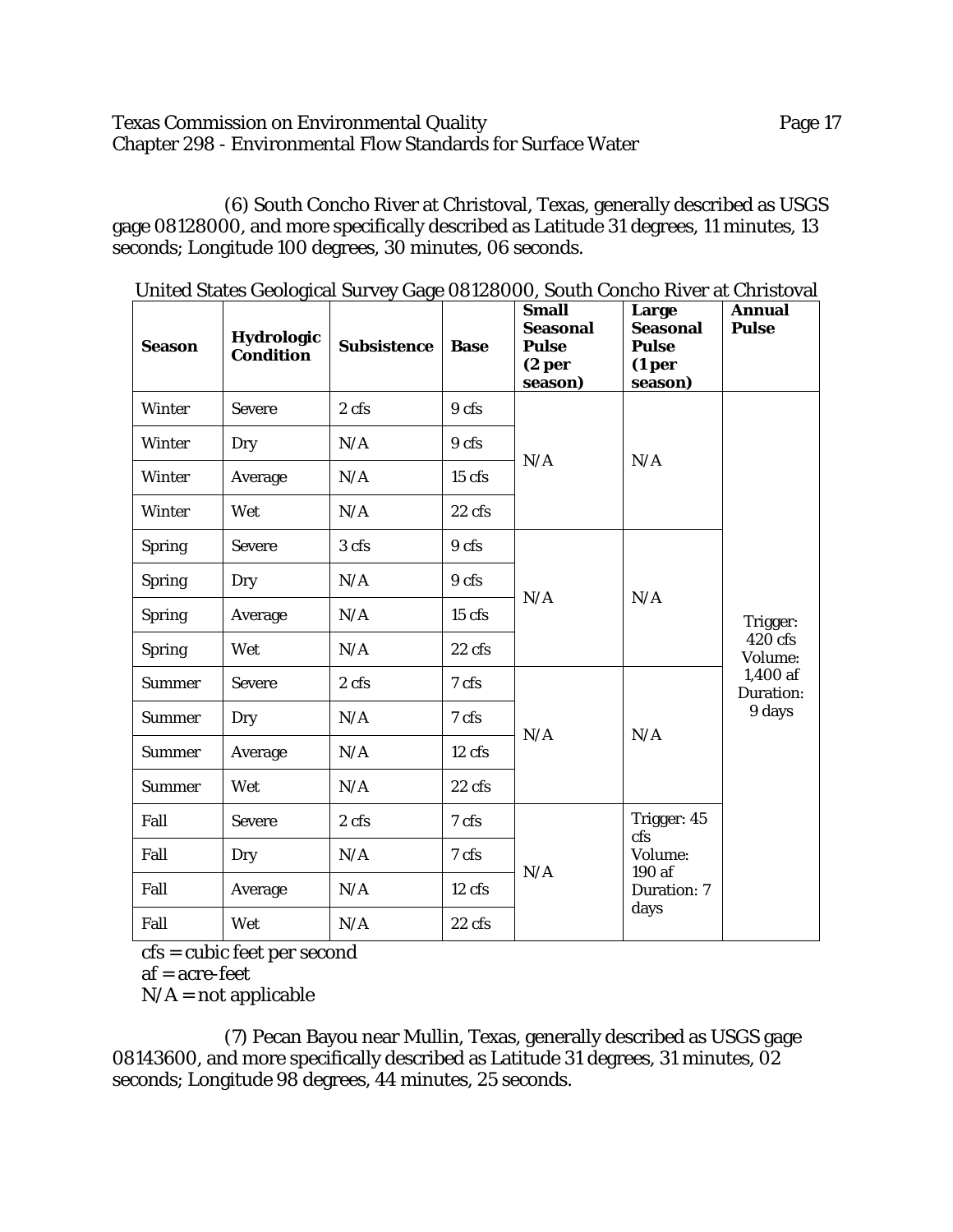# Texas Commission on Environmental Quality **Page 18** Chapter 298 - Environmental Flow Standards for Surface Water

| <b>Season</b> | <b>Hydrologic</b><br><b>Condition</b> | <b>Subsistence</b> | <b>Base</b>       | <b>Small</b><br><b>Seasonal</b><br><b>Pulse</b><br>(2 <sub>per</sub> )<br>season) | Large<br><b>Seasonal</b><br><b>Pulse</b><br>(1 <sub>per</sub> )<br>season)       | <b>Annual</b><br><b>Pulse</b>                              |
|---------------|---------------------------------------|--------------------|-------------------|-----------------------------------------------------------------------------------|----------------------------------------------------------------------------------|------------------------------------------------------------|
| <b>Winter</b> | <b>Severe</b>                         | 1 cfs              | 3 cfs             | Trigger:                                                                          | Trigger:                                                                         |                                                            |
| <b>Winter</b> | Dry                                   | N/A                | 3 cfs             | 52 cfs<br>Volume:                                                                 | 250 cfs<br>Volume:                                                               | Trigger:<br>3,500 cfs<br>Volume:<br>25,800 af<br>Duration: |
| Winter        | Average                               | N/A                | 7 cfs             | 230 af<br>Duration:                                                               | 1,500 af<br>Duration:                                                            |                                                            |
| Winter        | Wet                                   | N/A                | 12 cfs            | 7 days                                                                            | 14 days                                                                          |                                                            |
| <b>Spring</b> | <b>Severe</b>                         | 1 cfs              | 3 cfs             | Trigger:<br>710 cfs                                                               | Trigger:<br>2,100 cfs                                                            |                                                            |
| <b>Spring</b> | Dry                                   | N/A                | 3 cfs             | Volume:                                                                           | Volume:<br>3,600 af<br>13,200 af<br>Duration:<br>Duration:<br>17 days<br>10 days |                                                            |
| <b>Spring</b> | Average                               | N/A                | 9 cfs             |                                                                                   |                                                                                  |                                                            |
| <b>Spring</b> | Wet                                   | N/A                | 19 <sub>cfs</sub> |                                                                                   |                                                                                  |                                                            |
| Summer        | <b>Severe</b>                         | 1 cfs              | 2 <sub>cfs</sub>  | Trigger:<br>$21 \text{ cfs}$                                                      | Trigger:                                                                         |                                                            |
| <b>Summer</b> | Dry                                   | N/A                | 2 <sub>cfs</sub>  | Volume:                                                                           | $100$ cfs<br>Volume:                                                             | 26 days                                                    |
| Summer        | Average                               | N/A                | 4 cfs             | 73af<br>Duration:                                                                 | 440 af<br><b>Duration: 7</b>                                                     |                                                            |
| <b>Summer</b> | Wet                                   | N/A                | 8 cfs             | 4 days                                                                            | days                                                                             |                                                            |
| Fall          | <b>Severe</b>                         | 1 cfs              | 3 cfs             | Trigger:<br>36 cfs                                                                | Trigger:<br>250 cfs                                                              |                                                            |
| Fall          | Dry                                   | N/A                | 3 cfs             | Volume:                                                                           | Volume:                                                                          |                                                            |
| Fall          | Average                               | N/A                | 7 cfs             | 110 af<br>Duration:                                                               | $1,200$ af<br>Duration: 9                                                        |                                                            |
| Fall          | Wet                                   | N/A                | 12 cfs            | 3 days                                                                            | days                                                                             |                                                            |

United States Geological Survey Gage 08143600, Pecan Bayou near Mullin

cfs = cubic feet per second

af = acre-feet

 $N/A$  = not applicable

(8) San Saba River at San Saba, Texas, generally described as USGS gage 08146000, and more specifically described as Latitude 31 degrees, 12 minutes, 47 seconds; Longitude 98 degrees, 43 minutes, 09 seconds.

United States Geological Survey Gage 08146000, San Saba River at San Saba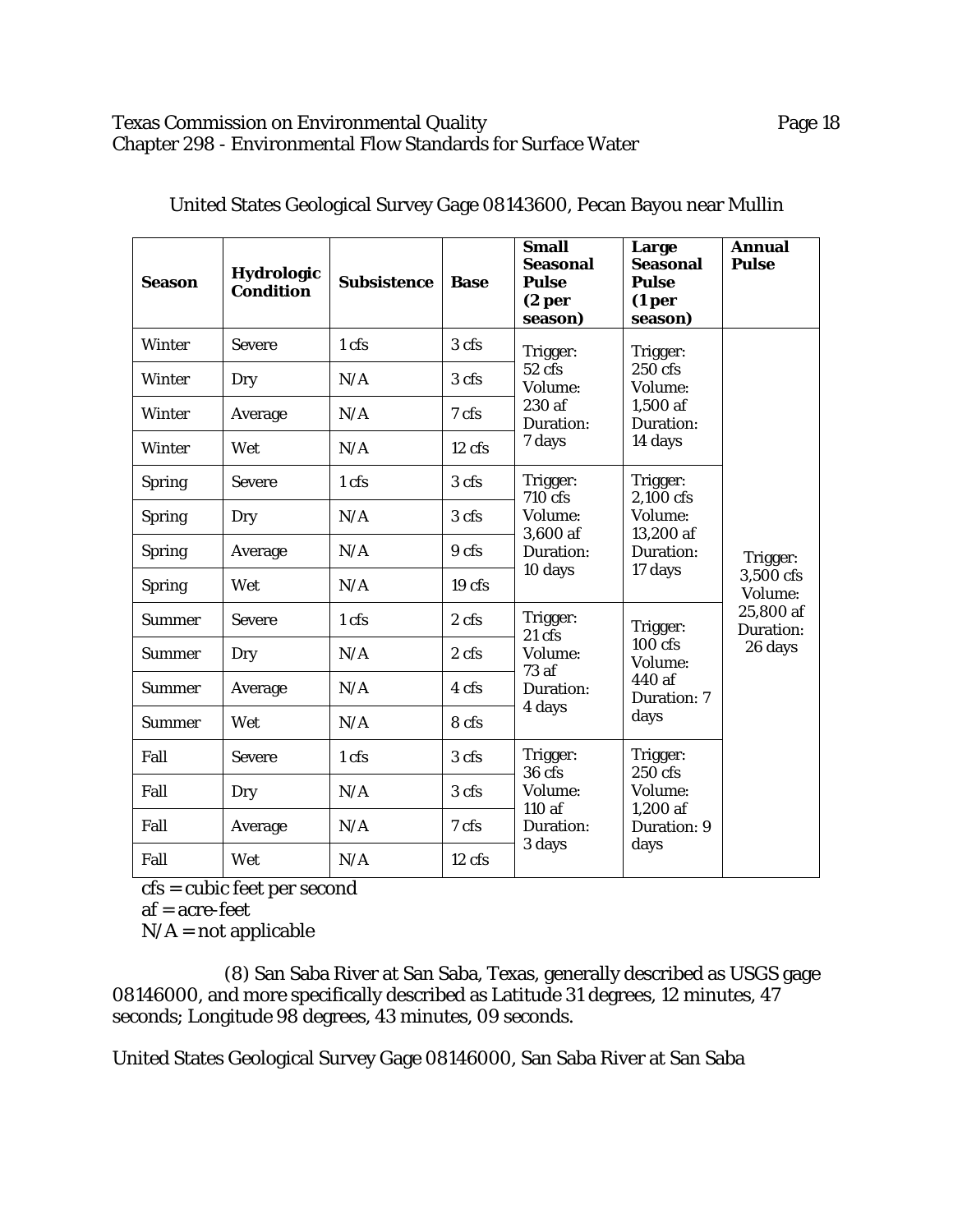### Texas Commission on Environmental Quality **Page 19** Page 19 Chapter 298 - Environmental Flow Standards for Surface Water

| <b>Season</b> | <b>Hydrologic</b><br><b>Condition</b> | <b>Subsistence</b> | <b>Base</b>       | <b>Small</b><br><b>Seasonal</b><br><b>Pulse</b><br>(2 <sub>per</sub> )<br>season)                                    | Large<br><b>Seasonal</b><br><b>Pulse</b><br>(1 <sub>per</sub> )<br>season) | <b>Annual</b><br><b>Pulse</b>                                         |
|---------------|---------------------------------------|--------------------|-------------------|----------------------------------------------------------------------------------------------------------------------|----------------------------------------------------------------------------|-----------------------------------------------------------------------|
| <b>Winter</b> | <b>Severe</b>                         | 29 <sub>cfs</sub>  | 56 cfs            | Trigger:                                                                                                             | Trigger:                                                                   |                                                                       |
| <b>Winter</b> | Dry                                   | N/A                | 56 cfs            | 150 cfs<br>Volume:                                                                                                   | 330 cfs<br>Volume:                                                         |                                                                       |
| Winter        | Average                               | N/A                | 81 cfs            | 980 af<br>Duration:                                                                                                  | 2,300 af<br>Duration:                                                      |                                                                       |
| <b>Winter</b> | Wet                                   | N/A                | $110 \text{ cfs}$ | 14 days                                                                                                              | 18 days                                                                    |                                                                       |
| <b>Spring</b> | <b>Severe</b>                         | $22$ cfs           | 56 cfs            | Trigger:<br>Trigger:<br>810 cfs<br>2,000 cfs<br>Volume:<br>Volume:<br>3,600 af<br>9,200 af<br>Duration:<br>Duration: |                                                                            |                                                                       |
| <b>Spring</b> | Dry                                   | N/A                | 56 cfs            |                                                                                                                      |                                                                            |                                                                       |
| <b>Spring</b> | Average                               | N/A                | 81 cfs            |                                                                                                                      | 12 days                                                                    | Trigger:<br>5,500 cfs<br>Volume:<br>27,400 af<br>Duration:<br>21 days |
| <b>Spring</b> | Wet                                   | N/A                | $110 \text{ cfs}$ | 9 days                                                                                                               |                                                                            |                                                                       |
| <b>Summer</b> | <b>Severe</b>                         | 3 cfs              | 32 cfs            |                                                                                                                      | Trigger:<br>$210$ cfs<br>Volume:                                           |                                                                       |
| <b>Summer</b> | Dry                                   | N/A                | $32 \text{ cfs}$  | N/A                                                                                                                  |                                                                            |                                                                       |
| <b>Summer</b> | Average                               | N/A                | 46 cfs            |                                                                                                                      | 1,100 af<br>Duration: 9                                                    |                                                                       |
| <b>Summer</b> | Wet                                   | N/A                | $62 \text{ cfs}$  |                                                                                                                      | days                                                                       |                                                                       |
| Fall          | <b>Severe</b>                         | 13 cfs             | 40 cfs            | Trigger:<br>150 cfs                                                                                                  | Trigger:<br>500 cfs                                                        |                                                                       |
| Fall          | Dry                                   | N/A                | $40$ cfs          | Volume:                                                                                                              | Volume:                                                                    |                                                                       |
| Fall          | Average                               | N/A                | 64 cfs            | 600 af<br>Duration:                                                                                                  | 2,300 af<br>Duration:<br>12 days                                           |                                                                       |
| Fall          | Wet                                   | N/A                | 87 cfs            | 8 days                                                                                                               |                                                                            |                                                                       |

cfs = cubic feet per second

af = acre-feet

 $N/A$  = not applicable

(9) Llano River at Llano, Texas, generally described as USGS gage 08151500, and more specifically described as Latitude 30 degrees, 45 minutes, 04 seconds; Longitude 98 degrees, 40 minutes, 10 seconds.

United States Geological Survey Gage 08151500, Llano River at Llano

| <b>Season</b> | Hydrologic '<br><b>Condition</b> | <b>Subsistence</b> | <b>Base</b> | <b>Small</b><br><b>Seasonal</b><br><b>Pulse</b> | Large<br><b>Seasonal</b><br><b>Pulse</b> | Annual<br><b>Pulse</b> |
|---------------|----------------------------------|--------------------|-------------|-------------------------------------------------|------------------------------------------|------------------------|
|---------------|----------------------------------|--------------------|-------------|-------------------------------------------------|------------------------------------------|------------------------|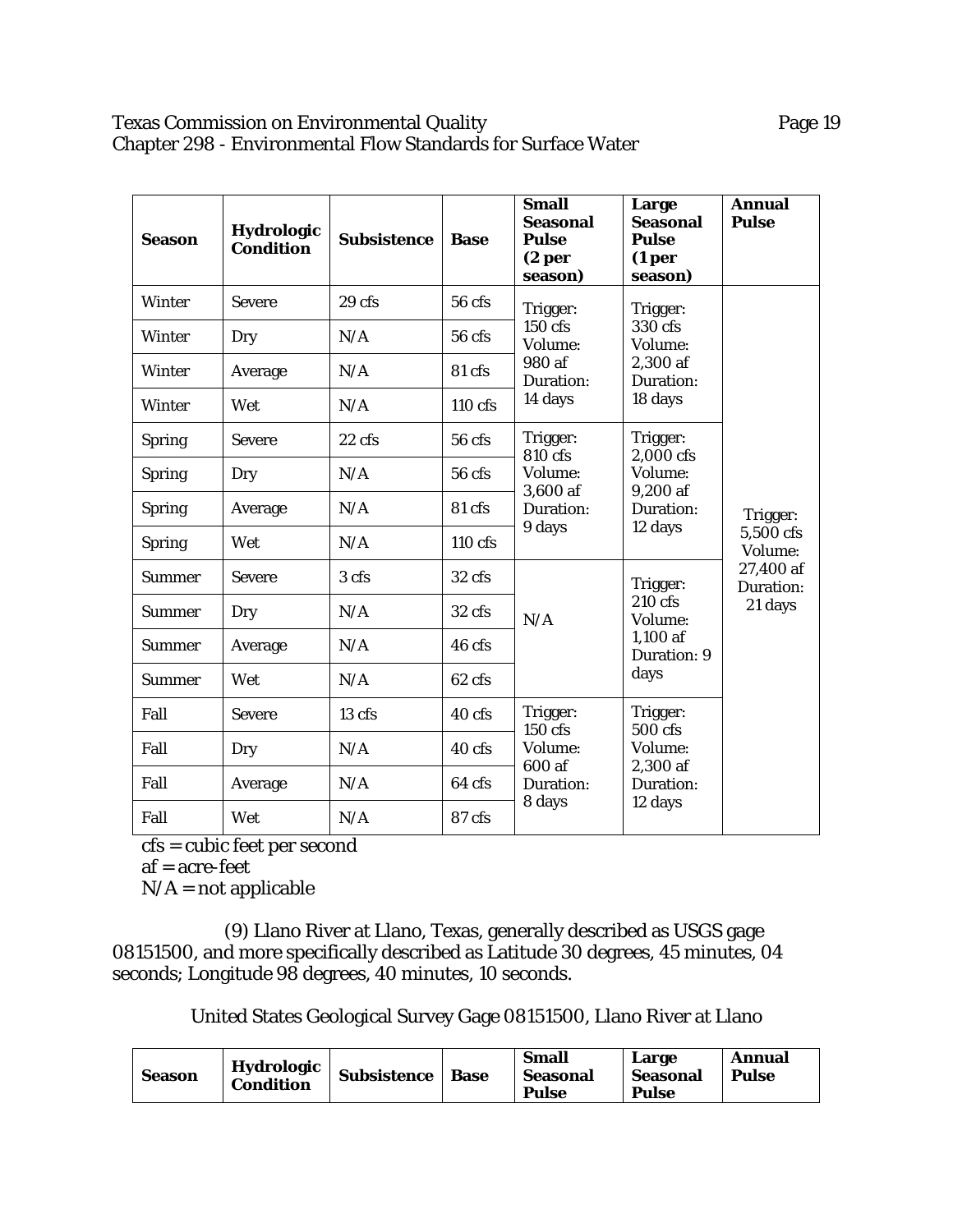# Texas Commission on Environmental Quality **Page 20** Page 20 Chapter 298 - Environmental Flow Standards for Surface Water

|               |               |          |                   | (2 <sub>per</sub> )<br>season)                                       | (1 <sub>per</sub> )<br>season)               |                                                            |
|---------------|---------------|----------|-------------------|----------------------------------------------------------------------|----------------------------------------------|------------------------------------------------------------|
| <b>Winter</b> | <b>Severe</b> | 44 cfs   | 100 cfs           | Trigger:                                                             | Trigger:                                     |                                                            |
| <b>Winter</b> | Dry           | N/A      | $100$ cfs         | 390 cfs<br>Volume:<br>2,500 af<br>Duration:<br>13 days               | $1,100$ cfs<br>Volume:                       |                                                            |
| Winter        | Average       | N/A      | 150 cfs           |                                                                      | 6,800 af<br>Duration:                        |                                                            |
| <b>Winter</b> | Wet           | N/A      | $190 \text{ cfs}$ |                                                                      | 16 days                                      |                                                            |
| <b>Spring</b> | <b>Severe</b> | 35 cfs   | $100$ cfs         | Trigger:<br>1,800 cfs<br>Volume:<br>8,500 af<br>Duration:<br>10 days | Trigger:<br>4,800 cfs                        |                                                            |
| <b>Spring</b> | Dry           | N/A      | 100 cfs           |                                                                      | Volume:<br>23,200 af<br>Duration:<br>13 days | Trigger:<br>9,100 cfs<br>Volume:<br>46,100 af<br>Duration: |
| <b>Spring</b> | Average       | N/A      | 150 cfs           |                                                                      |                                              |                                                            |
| <b>Spring</b> | Wet           | N/A      | $190 \text{ cfs}$ |                                                                      |                                              |                                                            |
| <b>Summer</b> | <b>Severe</b> | 3 cfs    | 67 cfs            |                                                                      | Trigger:                                     |                                                            |
| Summer        | Dry           | N/A      | 67 cfs            | N/A                                                                  | 560 cfs<br>Volume:                           | 18 days                                                    |
| Summer        | Average       | N/A      | $92 \text{ cfs}$  |                                                                      | 2,600 af<br><b>Duration: 9</b>               |                                                            |
| <b>Summer</b> | Wet           | N/A      | 130 cfs           |                                                                      | days                                         |                                                            |
| Fall          | <b>Severe</b> | $20$ cfs | 87 cfs            | Trigger:<br>370 cfs                                                  | Trigger:<br>1,400 cfs                        |                                                            |
| Fall          | Dry           | N/A      | 87 cfs            | Volume:                                                              | Volume:                                      |                                                            |
| Fall          | Average       | N/A      | $120$ cfs         | 1,600 af<br>Duration:                                                | 6,300 af<br>Duration:                        |                                                            |
| Fall          | Wet           | N/A      | 190 cfs           | 8 days                                                               | 11 days                                      |                                                            |

cfs = cubic feet per second

af = acre-feet

 $N/A$  = not applicable

(10) Pedernales River near Johnson City, Texas, generally described as USGS gage 08153500, and more specifically described as Latitude 30 degrees, 17 minutes, 30 seconds; Longitude 98 degrees, 23 minutes, 57 seconds.

United States Geological Survey Gage 08153500, Pedernales River near Johnson City

| <b>Season</b> | Hydrologic<br><b>Condition</b> | Subsistence | <b>Base</b> | <b>Small</b><br>Seasonal<br>Pulse<br>(2 <sub>per</sub> )<br>seasonl | Large<br><b>Seasonal</b><br><b>Pulse</b><br>(1 <sub>per</sub> )<br>season) | Annual<br><b>Pulse</b> |
|---------------|--------------------------------|-------------|-------------|---------------------------------------------------------------------|----------------------------------------------------------------------------|------------------------|
|---------------|--------------------------------|-------------|-------------|---------------------------------------------------------------------|----------------------------------------------------------------------------|------------------------|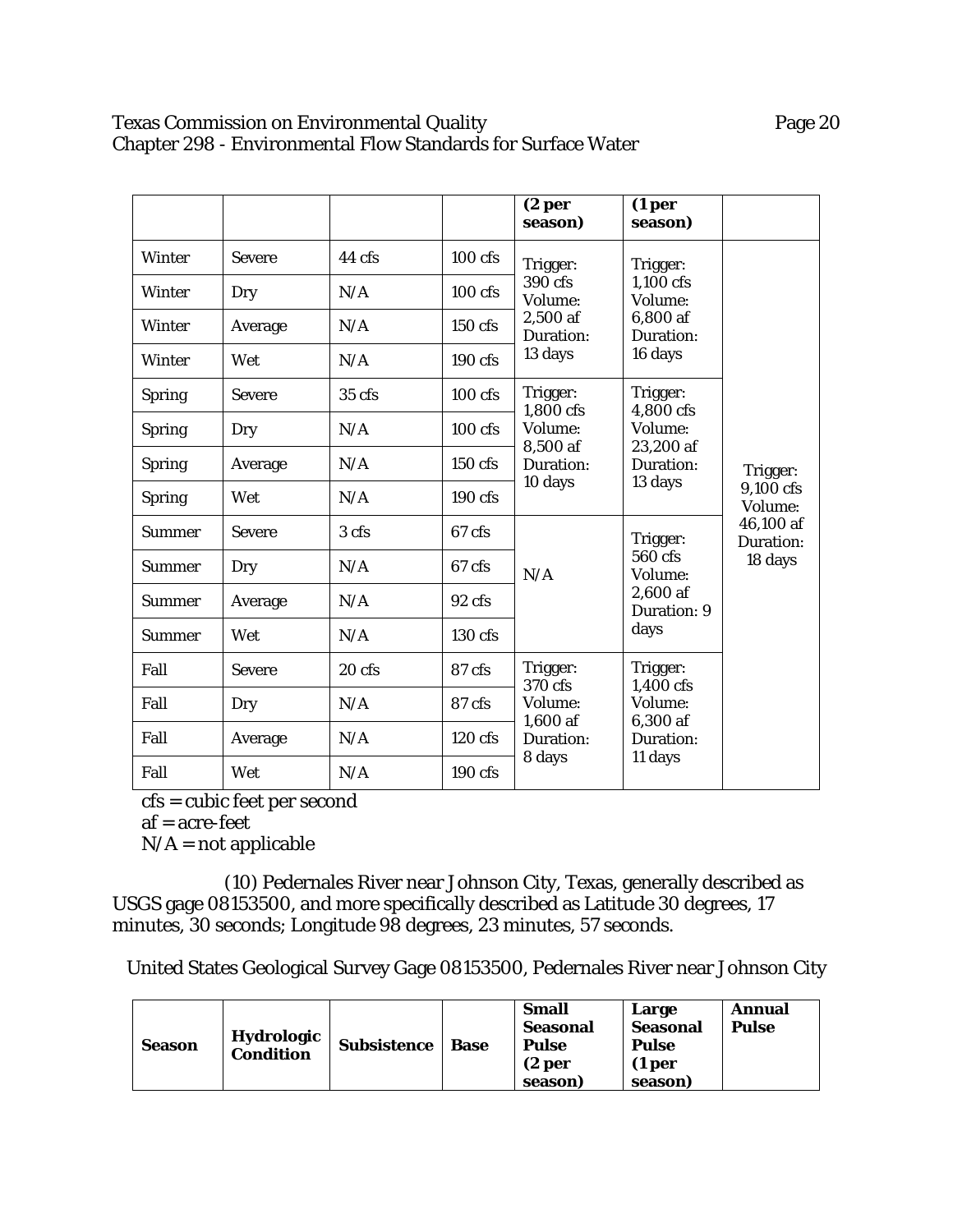# Texas Commission on Environmental Quality **Page 21** Page 21 Chapter 298 - Environmental Flow Standards for Surface Water

| Winter        | <b>Severe</b> | 7 cfs | 23 cfs            | Trigger:                        | Trigger:                          |                                  |
|---------------|---------------|-------|-------------------|---------------------------------|-----------------------------------|----------------------------------|
| Winter        | Dry           | N/A   | $23 \text{ cfs}$  | 270 cfs<br>Volume:              | 860 cfs<br>Volume:                |                                  |
| Winter        | Average       | N/A   | 45 cfs            | 1,300 af<br>Duration:           | 4,700 af<br>Duration:             |                                  |
| Winter        | Wet           | N/A   | 80 cfs            | 9 days                          | 15 days                           |                                  |
| <b>Spring</b> | <b>Severe</b> | 4 cfs | 29 cfs            | Trigger:<br>1,700 cfs           | Trigger:<br>3,700 cfs             |                                  |
| <b>Spring</b> | Dry           | N/A   | 29 <sub>cfs</sub> | Volume:                         | Volume:                           | Trigger:<br>6,980 cfs<br>Volume: |
| <b>Spring</b> | Average       | N/A   | 60 cfs            | 6,300 af<br>Duration:<br>8 days | 14,400 af<br>Duration:<br>10 days |                                  |
| <b>Spring</b> | Wet           | N/A   | 110 cfs           |                                 |                                   |                                  |
| <b>Summer</b> | <b>Severe</b> | 1 cfs | $16$ cfs          |                                 | Trigger:                          | 28,320 af<br>Duration:           |
| <b>Summer</b> | Dry           | N/A   | 16 <sub>cf</sub>  | N/A                             | 290 cfs<br>Volume:                | 15 days                          |
| Summer        | Average       | N/A   | 29 cfs            |                                 | $1,100$ af<br><b>Duration: 7</b>  |                                  |
| <b>Summer</b> | Wet           | N/A   | 49 cfs            |                                 | days                              |                                  |
| Fall          | <b>Severe</b> | 1 cfs | $16 \text{ cfs}$  | Trigger:<br>$160$ cfs           | Trigger:<br>$860$ cfs             |                                  |
| Fall          | Dry           | N/A   | 16 cfs            | Volume:                         | Volume:                           |                                  |
| Fall          | Average       | N/A   | 29 cfs            | 620 af<br>Duration:             | 3,000 af<br>Duration: 8           |                                  |
| Fall          | Wet           | N/A   | 49 cfs            | 6 days                          | days                              |                                  |

cfs = cubic feet per second

af = acre-feet

 $N/A$  = not applicable

(11) Onion Creek near Driftwood, Texas, generally described as USGS gage 08158700, and more specifically described as Latitude 30 degrees, 04 minutes, 58 seconds; Longitude 98 degrees, 00 minutes, 27 seconds.

United States Geological Survey Gage 08158700, Onion Creek near Driftwood

| <b>Season</b> | <b>Hydrologic</b><br><b>Condition</b> | <b>Subsistence</b> | <b>Base</b> | <b>Small</b><br><b>Seasonal</b><br><b>Pulse</b><br>(2 per<br>season) | Large<br><b>Seasonal</b><br><b>Pulse</b><br>(1 <sub>per</sub> )<br>season) | <b>Annual</b><br><b>Pulse</b> |
|---------------|---------------------------------------|--------------------|-------------|----------------------------------------------------------------------|----------------------------------------------------------------------------|-------------------------------|
| Winter        | <b>Severe</b>                         | 1 cfs              | 2 cfs       | N/A                                                                  | Trigger: 170<br>cfs                                                        | Trigger:<br>1,200 cfs         |
| Winter        | Dry                                   | N/A                | 2 cfs       |                                                                      | Volume:                                                                    | Volume:                       |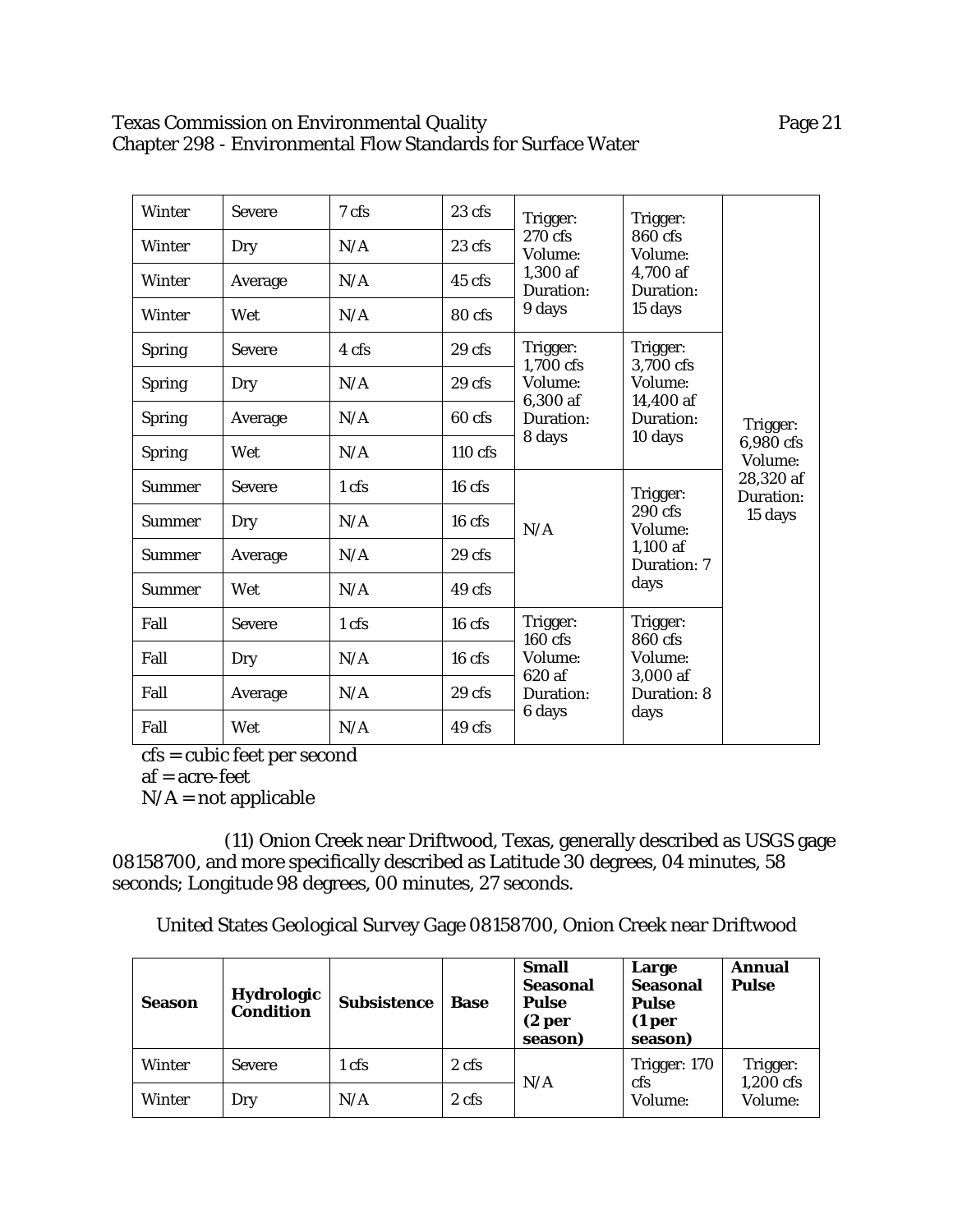### Texas Commission on Environmental Quality **Page 22** Chapter 298 - Environmental Flow Standards for Surface Water

| Winter        | Average       | N/A             | 6 cfs            |                               | 1,900 af<br>Duration: | 8,700 af<br>Duration: |
|---------------|---------------|-----------------|------------------|-------------------------------|-----------------------|-----------------------|
| <b>Winter</b> | Wet           | N/A             | $26$ cfs         |                               | 20 days               | 34 days               |
| <b>Spring</b> | <b>Severe</b> | 1 cfs           | 4 cfs            | Trigger:<br>$200 \text{ cfs}$ | Trigger:<br>620 cfs   |                       |
| <b>Spring</b> | Dry           | N/A             | 4 cfs            | Volume:                       | Volume:               |                       |
| <b>Spring</b> | Average       | N/A             | $12 \text{ cfs}$ | $1,100$ af<br>Duration: 11    | 3,700 af<br>Duration: |                       |
| <b>Spring</b> | Wet           | N/A             | 34 cfs           | days                          | 19 days               |                       |
| <b>Summer</b> | <b>Severe</b> | 1 cfs           | 1 cfs            |                               |                       |                       |
| <b>Summer</b> | Dry           | N/A             | $1 \text{ cfs}$  | N/A                           | N/A                   |                       |
| Summer        | Average       | N/A             | 3 cfs            |                               |                       |                       |
| <b>Summer</b> | Wet           | N/A             | 7 cfs            |                               |                       |                       |
| Fall          | <b>Severe</b> | 1 <sub>cf</sub> | $1 \text{ cfs}$  | Trigger:<br>18 cfs            | Trigger:<br>$120$ cfs |                       |
| Fall          | Dry           | N/A             | 1 cfs            | Volume:                       | Volume:               |                       |
| Fall          | Average       | N/A             | 3 cfs            | 70 af<br>Duration:            | 560 af<br>Duration:   |                       |
| Fall          | Wet           | N/A             | 7 cfs            | 5 days                        | 11 days               |                       |

cfs = cubic feet per second

af = acre-feet

River at Bastrop.

 $N/A$  = not applicable

(12) Colorado River at Bastrop, Texas, generally described as USGS gage 08159200, and more specifically described as Latitude 30 degrees, 06 minutes, 16 seconds; Longitude 97 degrees, 19 minutes, 09 seconds.

(A) United States Geological Survey Gage 08159200, Colorado

United States Geological Survey Gage 08159200, Colorado River at Bastrop

| Season | Month    | Hydrologic<br><b>Condition</b> | <b>Subsistence</b> | <b>Base</b> | <b>Seasonal</b><br><b>Pulse</b><br>(2 <sub>per</sub> )<br>season) |  |
|--------|----------|--------------------------------|--------------------|-------------|-------------------------------------------------------------------|--|
| Winter | December | <b>Severe</b>                  | $186 \text{ cfs}$  | 311 cfs     | Magnitude:                                                        |  |
|        | December | Drv                            | N/A                | 311 cfs     | 3,000 cfs<br>Duration: 4                                          |  |
|        | December | Average                        | N/A                | $450$ cfs   | days                                                              |  |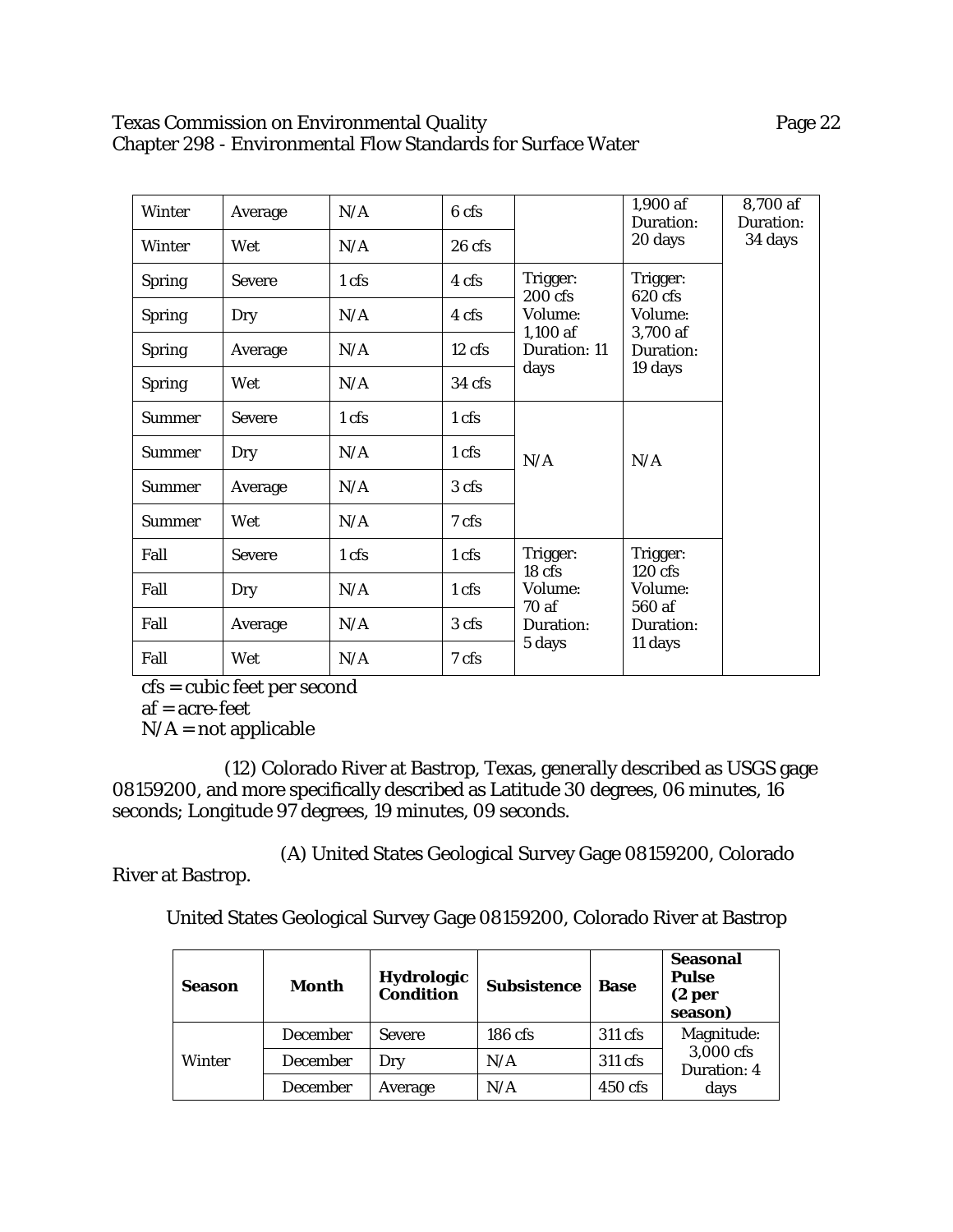### Texas Commission on Environmental Quality Page 23 Chapter 298 - Environmental Flow Standards for Surface Water

|               | <b>January</b> | <b>Severe</b> | 208 cfs   | 313 cfs |                         |
|---------------|----------------|---------------|-----------|---------|-------------------------|
|               | <b>January</b> | Dry           | N/A       | 313 cfs |                         |
|               | <b>January</b> | Average       | N/A       | 433 cfs |                         |
|               | February       | <b>Severe</b> | 274       | 317 cfs |                         |
|               | February       | Dry           | N/A       | 317 cfs |                         |
|               | February       | Average       | N/A       | 497 cfs |                         |
|               | March          | <b>Severe</b> | 274 cfs   | 274 cfs |                         |
|               | March          | Dry           | N/A       | 274 cfs |                         |
|               | March          | Average       | $\rm N/A$ | 497 cfs |                         |
|               | April          | <b>Severe</b> | 184 cfs   | 287 cfs |                         |
|               | April          | Dry           | N/A       | 287 cfs |                         |
|               | April          | Average       | N/A       | 635 cfs | Magnitude:<br>3,000 cfs |
| <b>Spring</b> | May            | <b>Severe</b> | 275 cfs   | 579 cfs | Duration:               |
|               | May            | Dry           | N/A       | 579 cfs | 4 days                  |
|               | May            | Average       | N/A       | 824 cfs |                         |
|               | June           | <b>Severe</b> | 202 cfs   | 418 cfs |                         |
|               | June           | Dry           | N/A       | 418 cfs |                         |
|               | June           | Average       | N/A       | 733 cfs |                         |
|               | July           | <b>Severe</b> | 137 cfs   | 347 cfs |                         |
|               | July           | Dry           | N/A       | 347 cfs | Magnitude:              |
|               | July           | Average       | N/A       | 610 cfs | 3,000 cfs               |
| <b>Summer</b> | August         | <b>Severe</b> | $123$ cfs | 194 cfs | Duration:               |
|               | <b>August</b>  | Dry           | N/A       | 194 cfs | 4 days                  |
|               | <b>August</b>  | Average       | N/A       | 381 cfs |                         |
|               | September      | <b>Severe</b> | 123 cfs   | 236 cfs |                         |
|               | September      | Dry           | N/A       | 236 cfs |                         |
|               | September      | Average       | N/A       | 423 cfs |                         |
|               | October        | <b>Severe</b> | 127 cfs   | 245 cfs | Magnitude:              |
| Fall          | October        | Dry           | N/A       | 245 cfs | 3,000 cfs<br>Duration:  |
|               | October        | Average       | N/A       | 433 cfs | 4 days                  |
|               | November       | <b>Severe</b> | 180 cfs   | 283 cfs |                         |
|               | November       | Dry           | N/A       | 283 cfs |                         |
|               | November       | Average       | N/A       | 424 cfs |                         |

cfs = cubic feet per second

 $N/A$  = not applicable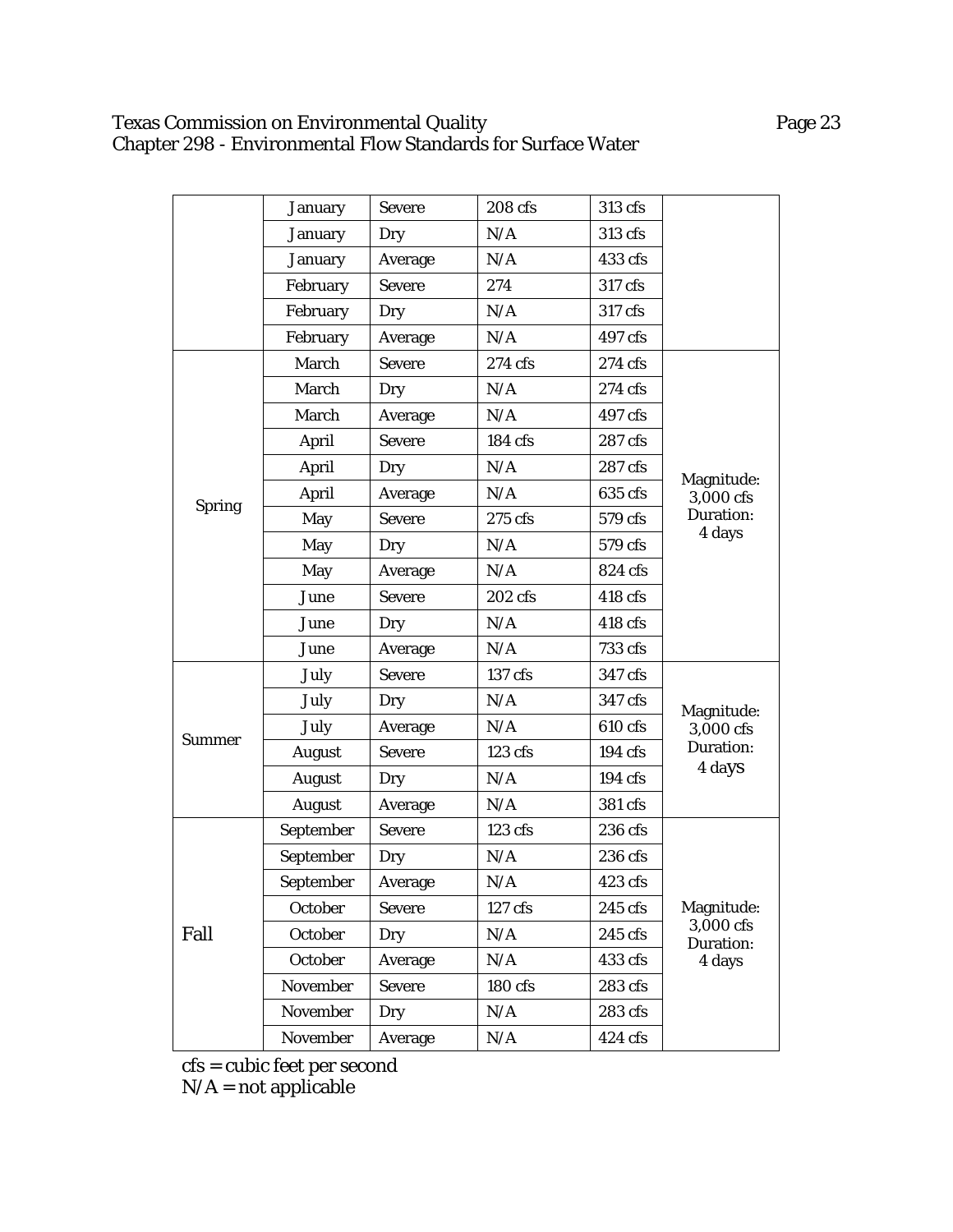### Texas Commission on Environmental Quality **Page 24** Chapter 298 - Environmental Flow Standards for Surface Water

(B) United States Geological Survey Gage 08159200, Colorado

River at Bastrop.

United States Geological Survey Gage 08159200, Colorado River at Bastrop

| <b>Pulse</b><br><b>Frequency</b> | <b>Pulse</b><br><b>Magnitude   Duration</b> | <b>Pulse</b> |
|----------------------------------|---------------------------------------------|--------------|
| 1 per 18<br>months               | 8,000 cfs                                   | 2 days       |

cfs = cubic feet per second

(13) Colorado River at Columbus, Texas, generally described as USGS gage 08161000, and more specifically described as Latitude 29 degrees, 42 minutes, 22 seconds; Longitude 96 degrees, 32 minutes, 12 seconds.

(A) United States Geological Survey Gage 08161000, Colorado River at Columbus.

United States Geological Survey Gage 08161000, Colorado River at Columbus

| Season        | <b>Month</b>    | Hydrologic<br><b>Condition</b> | <b>Subsistence</b> | <b>Base</b> | <b>Seasonal</b><br><b>Pulse</b><br>(2 <sub>per</sub> )<br>season) |  |
|---------------|-----------------|--------------------------------|--------------------|-------------|-------------------------------------------------------------------|--|
|               | December        | <b>Severe</b>                  | 301 cfs            | 464 cfs     |                                                                   |  |
|               | December        | Dry                            | N/A                | $464$ cfs   |                                                                   |  |
|               | <b>December</b> | Average                        | N/A                | 737 cfs     |                                                                   |  |
|               | <b>January</b>  | <b>Severe</b>                  | 340 cfs            | 487 cfs     | Magnitude:                                                        |  |
| Winter        | <b>January</b>  | Dry                            | N/A                | 487 cfs     | 3,000 cfs<br>Duration: 4<br>days                                  |  |
|               | <b>January</b>  | Average                        | N/A                | 828 cfs     |                                                                   |  |
|               | February        | <b>Severe</b>                  | 375                | 590 cfs     |                                                                   |  |
|               | February        | Dry                            | N/A                | 590 cfs     |                                                                   |  |
|               | February        | Average                        | N/A                | 895 cfs     |                                                                   |  |
|               | March           | <b>Severe</b>                  | 375 cfs            | $525$ cfs   |                                                                   |  |
|               | March           | Dry                            | N/A                | 525 cfs     | Magnitude:                                                        |  |
| <b>Spring</b> | March           | Average                        | N/A                | $1,020$ cfs | 3,000 cfs<br>Duration:                                            |  |
|               | April           | <b>Severe</b>                  | $299$ cfs          | 554 cfs     | 4 days                                                            |  |
|               | April           | Dry                            | N/A                | 554 cfs     |                                                                   |  |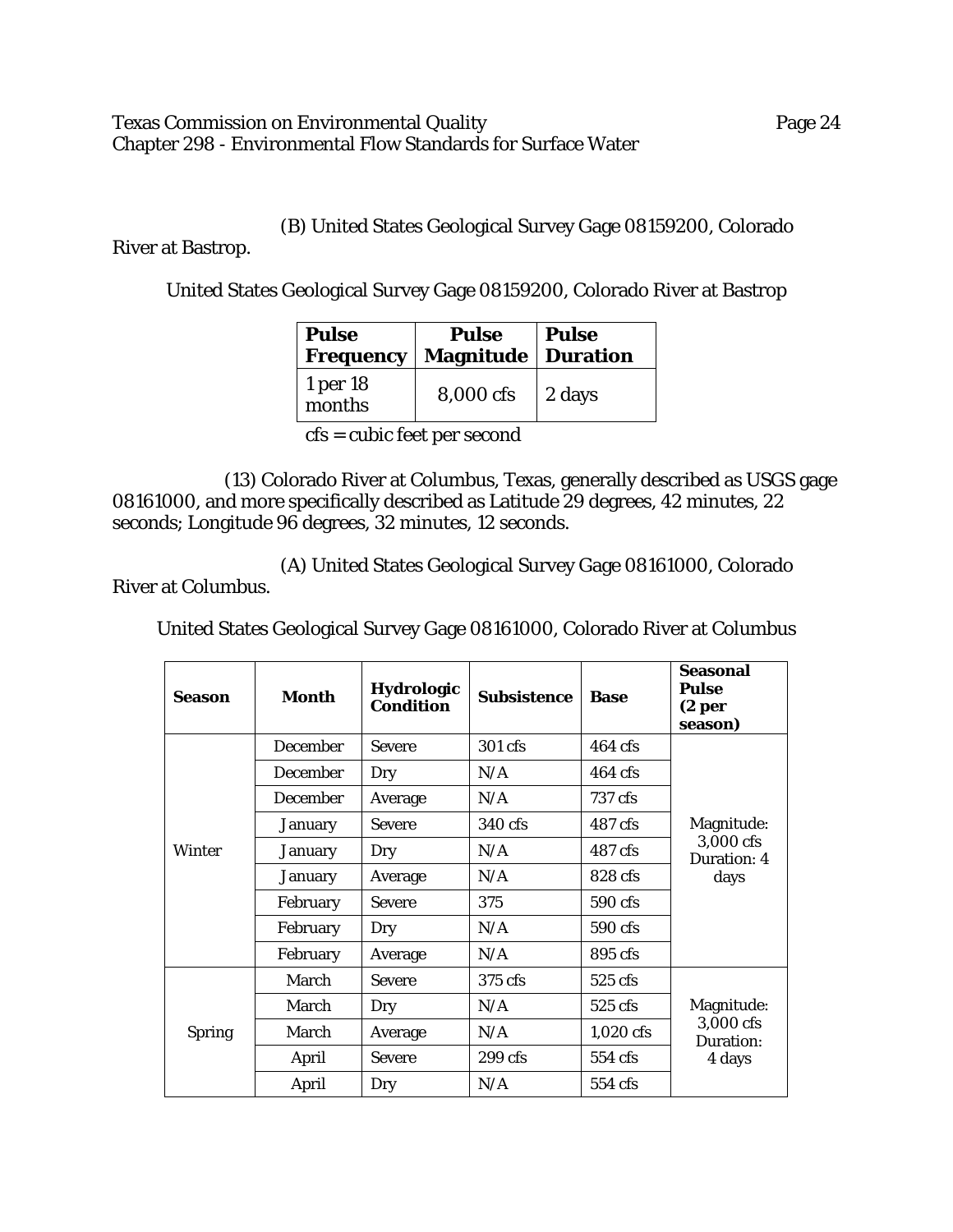# Texas Commission on Environmental Quality **Page 25** Chapter 298 - Environmental Flow Standards for Surface Water

|               | April         | Average       | N/A     | 977 cfs   |                          |
|---------------|---------------|---------------|---------|-----------|--------------------------|
|               | May           | <b>Severe</b> | 425 cfs | 966 cfs   |                          |
|               | May           | Dry           | N/A     | 966 cfs   |                          |
|               | May           | Average       | N/A     | 1,316 cfs |                          |
|               | June          | <b>Severe</b> | 534 cfs | 967 cfs   |                          |
|               | June          | Dry           | N/A     | 967 cfs   |                          |
|               | June          | Average       | N/A     | 1,440 cfs |                          |
|               | July          | <b>Severe</b> | 342 cfs | 570 cfs   |                          |
|               | July          | Dry           | N/A     | 570 cfs   |                          |
|               | July          | Average       | N/A     | 895 cfs   | Magnitude:<br>3,000 cfs  |
| <b>Summer</b> | <b>August</b> | <b>Severe</b> | 190 cfs | 310 cfs   | Duration:                |
|               | <b>August</b> | Dry           | N/A     | 310 cfs   | 4 days                   |
|               | <b>August</b> | Average       | N/A     | 516 cfs   |                          |
|               | September     | <b>Severe</b> | 279 cfs | 405 cfs   |                          |
|               | September     | Dry           | N/A     | 405 cfs   |                          |
|               | September     | Average       | N/A     | 610 cfs   |                          |
|               | October       | <b>Severe</b> | 190 cfs | 356 cfs   | Magnitude:               |
| Fall          | October       | Dry           | N/A     | 356 cfs   | $3,000$ cfs<br>Duration: |
|               | October       | Average       | N/A     | 741 cfs   | 4 days                   |
|               | November      | <b>Severe</b> | 202 cfs | 480 cfs   |                          |
|               | November      | Dry           | N/A     | 480 cfs   |                          |
|               | November      | Average       | N/A     | 755 cfs   |                          |

cfs = cubic feet per second

 $N/A = not$  applicable

(B) United States Geological Survey Gage 08161000, Colorado River at Columbus.

United States Geological Survey Gage 08161000, Colorado River at Columbus

| <b>Pulse</b><br><b>Frequency</b> | <b>Pulse</b><br><b>Magnitude</b> | Pulse<br><b>Duration</b> |  |
|----------------------------------|----------------------------------|--------------------------|--|
| 1 per 18<br>months               | 8,000 cfs                        | 2 days                   |  |
| 1 per 2 years                    | 27,000 cfs                       | 2 days                   |  |

cfs = cubic feet per second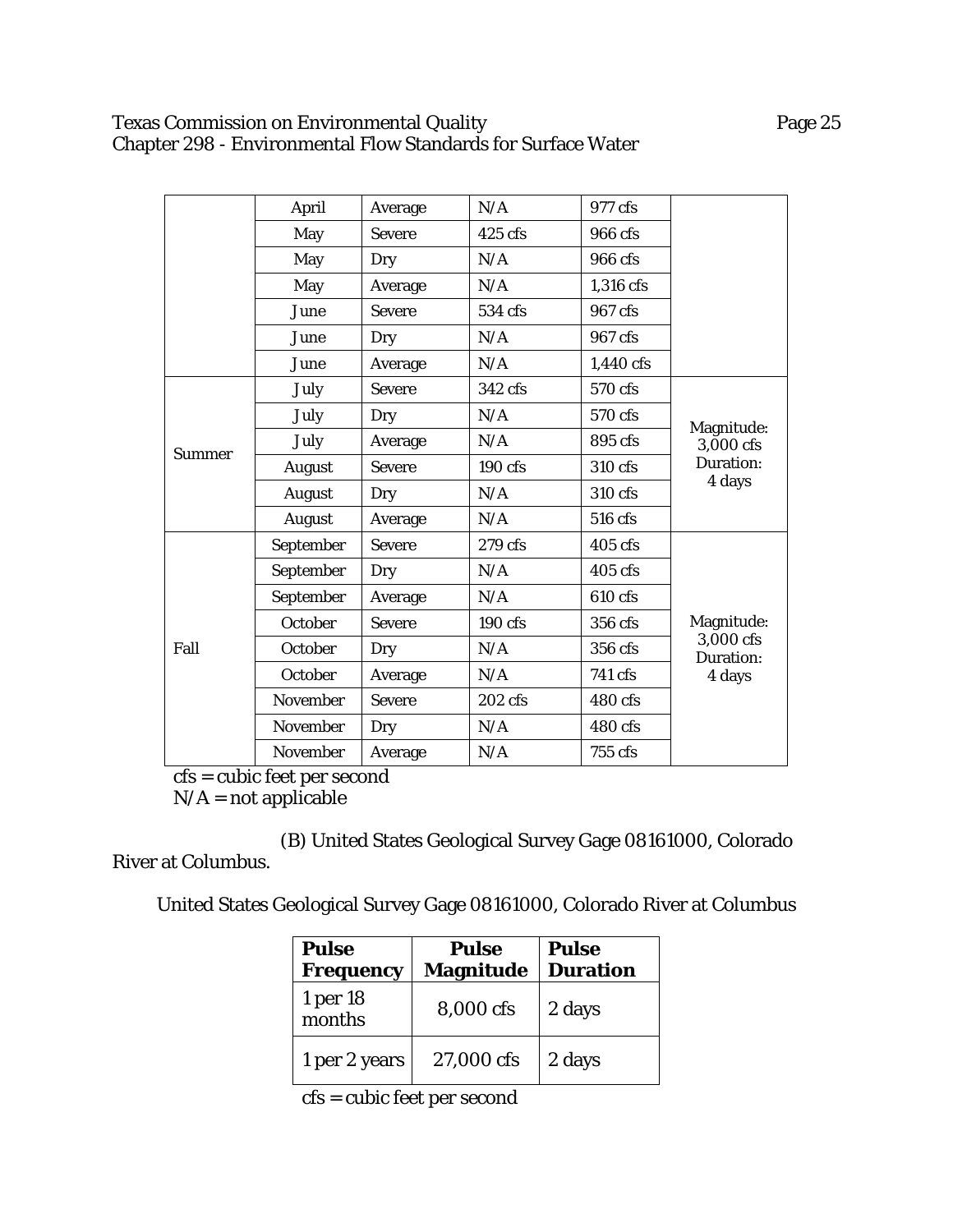Texas Commission on Environmental Quality **Page 26** Chapter 298 - Environmental Flow Standards for Surface Water

(14) Colorado River at Wharton, Texas, generally described as USGS gage 08162000, and more specifically described as Latitude 29 degrees, 18 minutes, 32 seconds; Longitude 96 degrees, 06 minutes, 13 seconds.

(A) United States Geological Survey Gage 08162000, Colorado River at Wharton.

**Season Month Hydrologic Condition Subsistence Base Seasonal Pulse (2 per season)** Winter December Severe 202 cfs 470 cfs Magnitude:  $3,000$  cfs Duration: 4 days December Dry  $N/A$  470 cfs December Average N/A 746 cfs January Severe 315 cfs 492 cfs January  $Dry$   $N/A$   $492 \text{ cfs}$ January  $Average \tN/A \t838 cfs$ February Severe 303 597 cfs February  $Dry$   $N/A$  597 cfs February Average  $N/A$  906 cfs Spring March Severe 204 cfs 531 cfs Magnitude: 3,000 cfs Duration: 4 days March  $Dry$   $N/A$  531 cfs March | Average | N/A | 1,036 cfs April Severe 270 cfs 561 cfs April Dry N/A 561 cfs April | Average | N/A | 1,011 cfs May Severe 304 cfs 985 cfs May  $Dry$   $N/A$  985 cfs May Average  $N/A$  1,397 cfs June Severe 371 cfs 984 cfs June  $Dry$   $N/A$  984 cfs June Average N/A 1,512 cfs Summer July Severe 212 cfs 577 cfs Magnitude: 3,000 cfs Duration: 4 days July  $Dry$   $N/A$   $577 \text{ cfs}$ July Average N/A 906 cfs August Severe 107 cfs 314 cfs

United States Geological Survey Gage 08162000, Colorado River at Wharton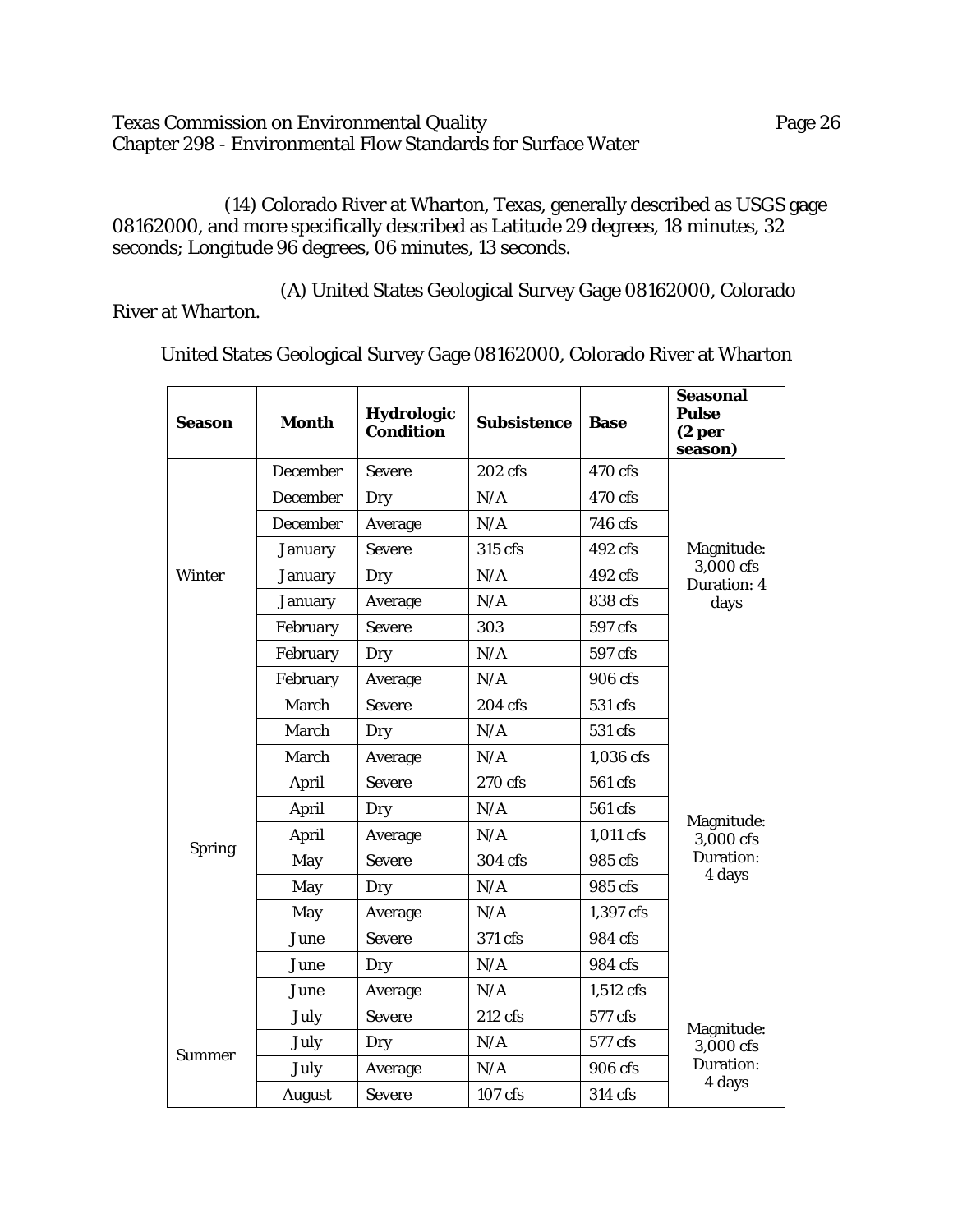#### Texas Commission on Environmental Quality **Page 27** Page 27 Chapter 298 - Environmental Flow Standards for Surface Water

|      | August          | Dry           | N/A       | 314 cfs           |                        |
|------|-----------------|---------------|-----------|-------------------|------------------------|
|      | August          | Average       | N/A       | $522 \text{ cfs}$ |                        |
|      | September       | <b>Severe</b> | 188 cfs   | $410 \text{ cfs}$ |                        |
|      | September       | Dry           | N/A       | $410 \text{ cfs}$ |                        |
|      | September       | Average       | N/A       | 617 cfs           |                        |
|      | October         | <b>Severe</b> | $147$ cfs | 360 cfs           | Magnitude:             |
| Fall | October         | Dry           | N/A       | 360 cfs           | 3,000 cfs<br>Duration: |
|      | October         | Average       | N/A       | 749 cfs           | 4 days                 |
|      | <b>November</b> | <b>Severe</b> | 173 cfs   | 486 cfs           |                        |
|      | <b>November</b> | Dry           | N/A       | 486 cfs           |                        |
|      | <b>November</b> | Average       | N/A       | 764 cfs           |                        |

cfs = cubic feet per second

 $N/A$  = not applicable

(B) United States Geological Survey Gage 08162000, Colorado

River at Wharton.

United States Geological Survey Gage 08162000, Colorado River at Wharton

| <b>Pulse</b><br><b>Frequency</b> | <b>Pulse</b><br><b>Magnitude</b> | <b>Pulse</b><br><b>Duration</b> |
|----------------------------------|----------------------------------|---------------------------------|
| 1 per 18<br>months               | 8,000 cfs                        | 2 days                          |
| 1 <sub>per</sub> 2<br>years      | 27,000 cfs                       | 2 days                          |

cfs = cubic feet per second

(15) Lavaca River near Edna, Texas, generally described as USGS gage 08164000, and more specifically described as Latitude 28 degrees, 57 minutes, 35 seconds; Longitude 96 degrees, 41 minutes, 10 seconds.

United States Geological Survey Gage 08164000, Lavaca River near Edna

| <b>Season</b> | Hydrologic<br><b>Condition</b> | <b>Subsistence</b> | <b>Base</b> | <b>Small</b><br>Seasonal<br><b>Pulse</b><br>(2 per<br>season) | Large<br>Seasonal<br><b>Pulse</b><br>(1 <sub>per</sub> )<br>season) | <b>Annual</b><br><b>Pulse</b> |
|---------------|--------------------------------|--------------------|-------------|---------------------------------------------------------------|---------------------------------------------------------------------|-------------------------------|
| <b>Winter</b> | <b>Severe</b>                  | 8.5 cfs            | 30 cfs      | Trigger:                                                      | Trigger:                                                            | Trigger:                      |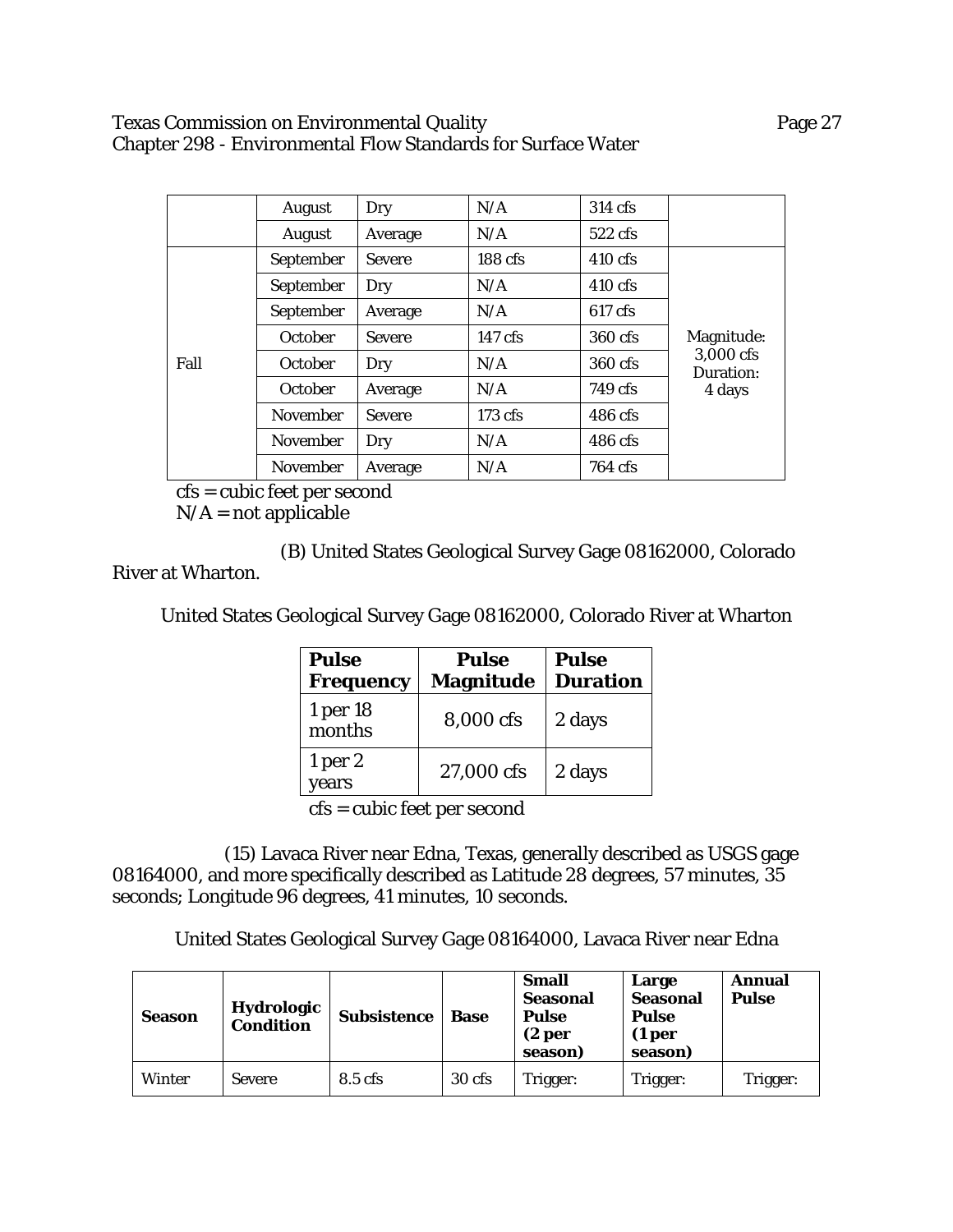# Texas Commission on Environmental Quality **Page 28** Page 28 Chapter 298 - Environmental Flow Standards for Surface Water

| <b>Winter</b> | Dry           | N/A       | 30 cfs           | 2,000 cfs<br>Volume:            | 4,500 cfs<br>Volume:             | 4,500 cfs<br>Volume:   |
|---------------|---------------|-----------|------------------|---------------------------------|----------------------------------|------------------------|
| <b>Winter</b> | Average       | N/A       | 55 cfs           | 8,000 af<br>Duration: 6         | 18,400 af<br>Duration: 7         | 18,400 af<br>Duration: |
| <b>Winter</b> | Wet           | N/A       | $94 \text{ cfs}$ | days                            | days                             | 7 days                 |
| <b>Spring</b> | <b>Severe</b> | $10$ cfs  | 30 <sub>cf</sub> | Trigger:<br>4,500 cfs           | Trigger:<br>4,500 cfs            |                        |
| <b>Spring</b> | Dry           | N/A       | 30 cfs           | Volume:<br>18,400 af            | Volume:                          |                        |
| <b>Spring</b> | Average       | N/A       | $55$ cfs         | Duration: 7                     | 18,400 af<br>Duration: 7<br>days |                        |
| <b>Spring</b> | Wet           | N/A       | $94 \text{ cfs}$ | days                            |                                  |                        |
| <b>Summer</b> | <b>Severe</b> | $1.3$ cfs | 20 cfs           | Trigger:                        | Trigger:                         |                        |
| <b>Summer</b> | Dry           | N/A       | 20 cfs           | 88 cfs<br>Volume: 370           | $420 \text{ cfs}$<br>Volume:     |                        |
| <b>Summer</b> | Average       | N/A       | 48 cfs           | af<br>Duration:                 | 1,800 af<br>Duration:<br>6 days  |                        |
| <b>Summer</b> | Wet           | N/A       | 33 cfs           | 4 days                          |                                  |                        |
| Fall          | <b>Severe</b> | $1.2$ cfs | $20$ cfs         | Trigger:<br>$1,600$ cfs         | Trigger:<br>4,500 cfs            |                        |
| Fall          | Dry           | N/A       | $20 \text{ cfs}$ | Volume:                         | Volume:                          |                        |
| Fall          | Average       | N/A       | 33 cfs           | 6,100 af<br>Duration:<br>5 days | 18,000 af<br>Duration: 6<br>days |                        |
| Fall          | Wet           | N/A       | 58 cfs           |                                 |                                  |                        |

cfs = cubic feet per second

af = acre-feet

 $N/A$  = not applicable

(16) Navidad River at Strane Park near Edna, Texas, generally described as USGS gage 08164390, and more specifically described as Latitude 29 degrees, 03 minutes, 55 seconds; Longitude 96 degrees, 40 minutes, 26 seconds.

United States Geological Survey Gage 08164390, Navidad River at Strane Park near Edna

| <b>Season</b> | Hydrologic<br><b>Condition</b> | <b>Subsistence</b> | <b>Base</b>      | <b>Small</b><br><b>Seasonal</b><br><b>Pulse</b><br>(2 <sub>per</sub> )<br>season) | Large<br><b>Seasonal</b><br><b>Pulse</b><br>(1 <sub>per</sub> )<br>season) | <b>Annual</b><br><b>Pulse</b> |
|---------------|--------------------------------|--------------------|------------------|-----------------------------------------------------------------------------------|----------------------------------------------------------------------------|-------------------------------|
| <b>Winter</b> | <b>Severe</b>                  | 1 cfs              | $14 \text{ cfs}$ | Trigger:                                                                          | Trigger:<br>2,500 cfs                                                      | Trigger:<br>2,500 cfs         |
| Winter        | Dry                            | N/A                | $14 \text{ cfs}$ | 2,000 cfs<br>Volume:                                                              | Volume:                                                                    | Volume:                       |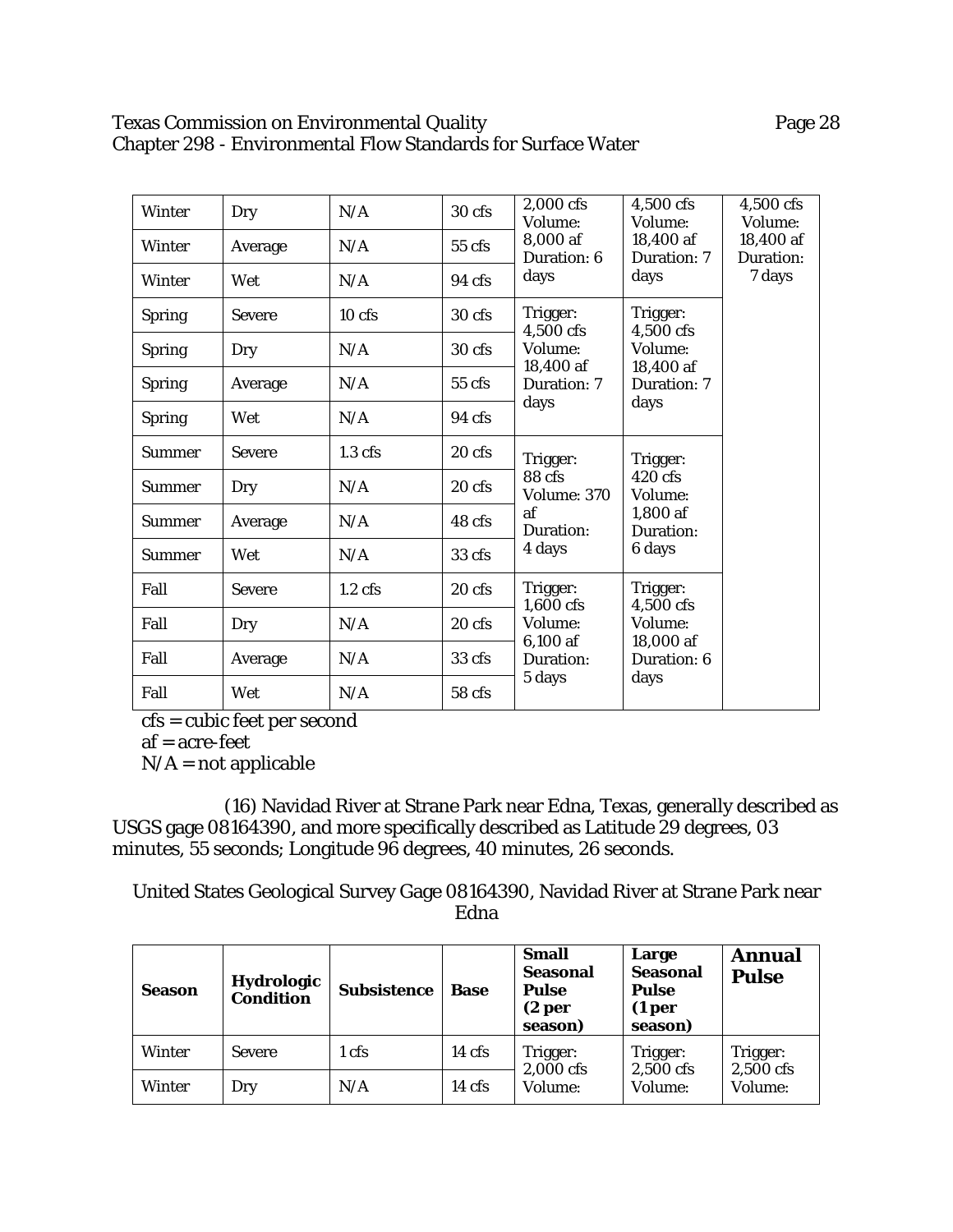# Texas Commission on Environmental Quality **Page 29** Page 29 Chapter 298 - Environmental Flow Standards for Surface Water

| <b>Winter</b> | Average       | N/A                | $35$ cfs         | 9,000 af<br>Duration:             | 11,250 af<br>Duration: | 11,250 af<br>Duration: |
|---------------|---------------|--------------------|------------------|-----------------------------------|------------------------|------------------------|
| <b>Winter</b> | Wet           | N/A                | 71 cfs           | 6 days                            | 7 days                 | 7 days                 |
| <b>Spring</b> | <b>Severe</b> | 2.8 <sub>cfs</sub> | 18 cfs           | Trigger:<br>2,500 cfs             | Trigger:<br>2,500 cfs  |                        |
| <b>Spring</b> | Dry           | N/A                | $18$ cfs         | Volume:<br>Volume:<br>$11,250$ af | 11,250 af              |                        |
| <b>Spring</b> | Average       | N/A                | $35 \text{ cfs}$ | Duration:                         | Duration:              |                        |
| <b>Spring</b> | Wet           | N/A                | $71 \text{ cfs}$ | 7 days                            | 7 days                 |                        |
| <b>Summer</b> | <b>Severe</b> | $1.2 \text{ cfs}$  | $24 \text{ cfs}$ | Trigger:                          | Trigger:               |                        |
| <b>Summer</b> | Dry           | N/A                | $24 \text{ cfs}$ | 200 cfs<br>Volume:                | 610 cfs<br>Volume:     |                        |
| <b>Summer</b> | Average       | N/A                | 47 cfs           | $1,000$ af<br>Duration:           | 3,400 af<br>Duration:  |                        |
| <b>Summer</b> | Wet           | N/A                | 84 cfs           | 5 days                            | 6 days                 |                        |
| Fall          | <b>Severe</b> | $2.2 \text{ cfs}$  | $17 \text{ cfs}$ | Trigger:<br>2,000 cfs             | Trigger:               |                        |
| Fall          | Dry           | N/A                | $17 \text{ cfs}$ | Volume:<br>8,700 af               | 2,500 cfs<br>Volume:   |                        |
| Fall          | Average       | N/A                | $35 \text{ cfs}$ | Duration:                         | 11,250 af<br>Duration: |                        |
| Fall          | Wet           | N/A                | $71 \text{ cfs}$ | 6 days                            | 7 days                 |                        |

cfs = cubic feet per second

af = acre-feet

 $N/A$  = not applicable

(17) Sandy Creek near Ganado, Texas, generally described as USGS gage 08164450, and more specifically described as Latitude 29 degrees, 09 minutes, 36 seconds; Longitude 96 degrees, 32 minutes, 46 seconds.

United States Geological Survey Gage 08164450, Sandy Creek near Ganado

| <b>Season</b> | <b>Hydrologic</b><br><b>Condition</b> | <b>Subsistence</b> | <b>Base</b>      | <b>Small</b><br><b>Seasonal</b><br><b>Pulse</b><br>(2 <sub>per</sub> )<br>season) | Large<br><b>Seasonal</b><br><b>Pulse</b><br>(1 <sub>per</sub> )<br>season) | <b>Annual</b><br><b>Pulse</b> |
|---------------|---------------------------------------|--------------------|------------------|-----------------------------------------------------------------------------------|----------------------------------------------------------------------------|-------------------------------|
| <b>Winter</b> | <b>Severe</b>                         | 1 cfs              | 5 cfs            | Trigger: 800<br>cfs                                                               | Trigger:<br>1,800 cfs                                                      | Trigger:<br>2,200 cfs         |
| <b>Winter</b> | Dry                                   | N/A                | 5 <sub>cfs</sub> | Volume:                                                                           | Volume:                                                                    | Volume:                       |
| <b>Winter</b> | Average                               | N/A                | $14 \text{ cfs}$ | $4,000$ af<br>Duration:                                                           | 10,000 af<br>Duration:                                                     | 12,200 af<br>Duration:        |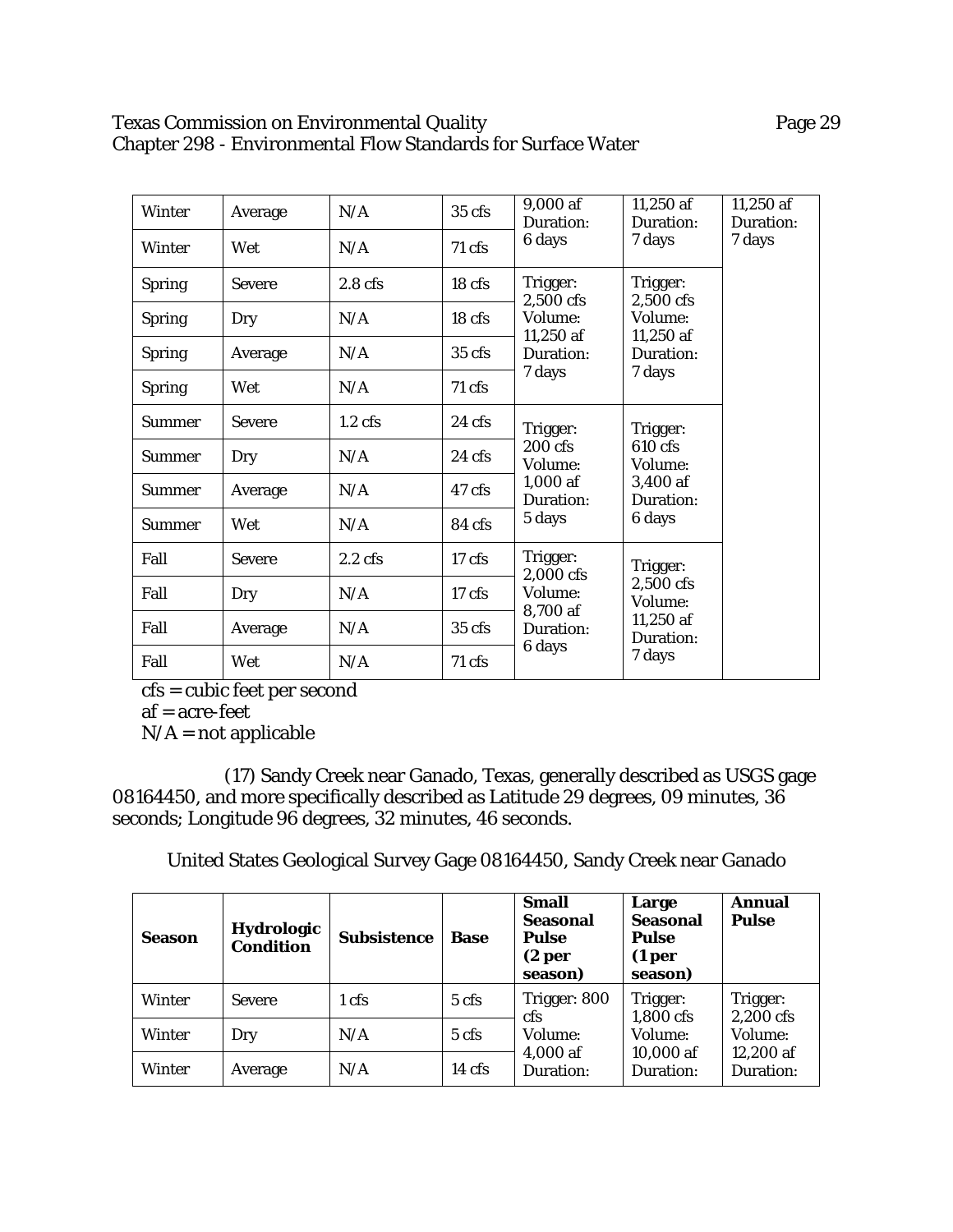## Texas Commission on Environmental Quality **Page 30** Chapter 298 - Environmental Flow Standards for Surface Water

| <b>Winter</b> | Wet           | N/A             | 30 cfs           | 6 days                                                                | 8 days                  | 10 days |
|---------------|---------------|-----------------|------------------|-----------------------------------------------------------------------|-------------------------|---------|
| <b>Spring</b> | <b>Severe</b> | 1 cfs           | 5 cfs            | Trigger:<br>1,400 cfs                                                 | Trigger:<br>2.200 cfs   |         |
| <b>Spring</b> | Dry           | N/A             | 5 cfs            | Volume:<br>Volume:<br>7,300 af<br>12,200 af<br>Duration:<br>Duration: |                         |         |
| <b>Spring</b> | Average       | N/A             | $14 \text{ cfs}$ |                                                                       |                         |         |
| <b>Spring</b> | Wet           | N/A             | $30 \text{ cfs}$ | 6 days                                                                | 10 days                 |         |
| <b>Summer</b> | <b>Severe</b> | $1 \text{ cfs}$ | 9 cfs            | Trigger:                                                              | Trigger:                |         |
| <b>Summer</b> | Dry           | N/A             | 9 cfs            | $91 \text{ cfs}$<br><b>Volume: 500</b>                                | 260 cfs<br>Volume:      |         |
| <b>Summer</b> | Average       | N/A             | $21$ cfs         | af<br>Duration:                                                       | $1,600$ af<br>Duration: |         |
| <b>Summer</b> | Wet           | N/A             | 39 cfs           | 4 days                                                                | 7 days                  |         |
| Fall          | <b>Severe</b> | 1 cfs           | 9 cfs            | Trigger:<br>630 cfs                                                   | Trigger:<br>1,800 cfs   |         |
| Fall          | Dry           | N/A             | 9 cfs            | Volume:<br>3,100 af                                                   | Volume:<br>9,200 af     |         |
| Fall          | Average       | N/A             | $21 \text{ cfs}$ | Duration:                                                             | Duration: 7             |         |
| Fall          | Wet           | N/A             | 39 cfs           | 6 days                                                                | days                    |         |

cfs = cubic feet per second af = acre-feet

 $N/A$  = not applicable

(18) East Mustang Creek near Louise, Texas, generally described as USGS gage 08164504, and more specifically described as Latitude 29 degrees, 04 minutes, 14 seconds; Longitude 96 degrees, 25 minutes, 01 seconds.

United States Geological Survey Gage 08164504, East Mustang Creek near Louise

| <b>Season</b> | <b>Hydrologic</b><br><b>Condition</b> | <b>Subsistence</b> | <b>Base</b>     | <b>Small</b><br><b>Seasonal</b><br>Pulse<br>(2 <sub>per</sub> )<br>season) | Large<br><b>Seasonal</b><br><b>Pulse</b><br>(1 <sub>per</sub> )<br>season) | <b>Annual</b><br><b>Pulse</b> |
|---------------|---------------------------------------|--------------------|-----------------|----------------------------------------------------------------------------|----------------------------------------------------------------------------|-------------------------------|
| <b>Winter</b> | <b>Severe</b>                         | 1 cfs              | 1 <sub>cf</sub> | Trigger: 150                                                               | Trigger:<br>340 cfs                                                        | Trigger:                      |
| <b>Winter</b> | Dry                                   | N/A                | 1 cfs           | cfs<br>Volume: 680                                                         | Volume:<br>$1,700$ af                                                      | 1,000 cfs<br>Volume:          |
| <b>Winter</b> | Average                               | N/A                | 2 cfs           | af<br>Duration:                                                            | Duration:                                                                  | 6,000 af                      |
| Winter        | Wet                                   | N/A                | 6 cfs           | 5 days                                                                     | 8 days                                                                     | Duration:<br>10 days          |
| <b>Spring</b> | <b>Severe</b>                         | 1 cfs              | 1 cfs           | Trigger:                                                                   | Trigger:                                                                   |                               |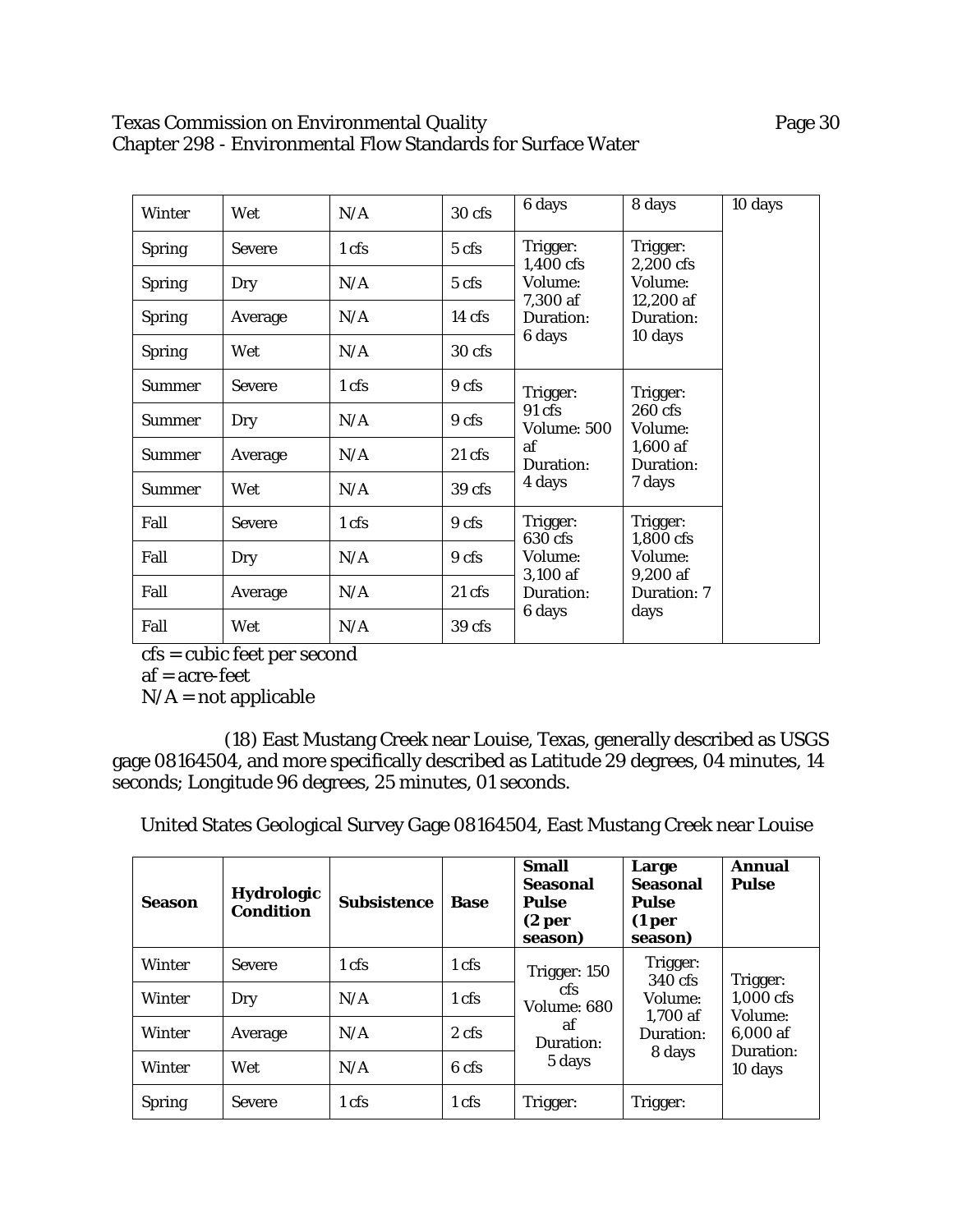# Texas Commission on Environmental Quality **Page 31** Chapter 298 - Environmental Flow Standards for Surface Water

| <b>Spring</b> | Dry           | N/A             | 1 <sub>cf</sub>  | 280 cfs<br>Volume:              | 550 cfs<br>Volume:                                             |
|---------------|---------------|-----------------|------------------|---------------------------------|----------------------------------------------------------------|
| <b>Spring</b> | Average       | N/A             | 3 cfs            | $1,400$ af<br>Duration:         | 3,000 af<br>Duration:                                          |
| <b>Spring</b> | Wet           | N/A             | 6 cfs            | 7 days                          | 9 days                                                         |
| <b>Summer</b> | <b>Severe</b> | 1 <sub>cf</sub> | $2 \text{ cfs}$  | Trigger:                        | Trigger:<br>$60 \text{ cfs}$<br>Volume:<br>310 af<br>Duration: |
| <b>Summer</b> | Dry           | N/A             | 2 <sub>cfs</sub> | $20 \text{ cfs}$<br>Volume: 100 |                                                                |
| <b>Summer</b> | Average       | N/A             | $5 \text{ cfs}$  | af<br>Duration:                 |                                                                |
| <b>Summer</b> | Wet           | N/A             | 8 cfs            | 5 days                          | 6 days                                                         |
| Fall          | <b>Severe</b> | 1 <sub>cf</sub> | $1 \text{ cfs}$  | Trigger:<br>$150 \text{ cfs}$   | Trigger:<br>$430 \text{ cfs}$<br>Volume:                       |
| Fall          | Dry           | N/A             | 1 cfs            | Volume:                         |                                                                |
| Fall          | Average       | N/A             | 3 cfs            | 650 af<br>Duration:             | $2,100$ af<br>Duration: 7                                      |
| Fall          | Wet           | N/A             | 8 cfs            | 6 days                          | days                                                           |

cfs = cubic feet per second

af = acre-feet

 $N/A$  = not applicable

(19) West Mustang Creek near Ganado, Texas, generally described as USGS gage 08164503, and more specifically described as Latitude 29 degrees, 04 minutes, 18.69 seconds; Longitude 96 degrees, 28 minutes, 04.90 seconds.

United States Geological Survey Gage 08164503, West Mustang Creek near Ganado

| Season        | Hydrologic<br><b>Condition</b> | <b>Subsistence</b> | <b>Base</b>      | <b>Small</b><br>Seasonal<br>Pulse<br>(2 <sub>per</sub> )<br>season) | Large<br><b>Seasonal</b><br>Pulse<br>(1 <sub>per</sub> )<br>season) | Annual<br><b>Pulse</b> |
|---------------|--------------------------------|--------------------|------------------|---------------------------------------------------------------------|---------------------------------------------------------------------|------------------------|
| Winter        | <b>Severe</b>                  | 1 cfs              | 4 cfs            | Trigger: 470                                                        | Trigger:<br>1,000 cfs                                               |                        |
| <b>Winter</b> | Dry                            | N/A                | 4 cfs            | <b>cfs</b><br>Volume:                                               | Volume:                                                             | Trigger:<br>1,000 cfs  |
| Winter        | Average                        | N/A                | 9 <sub>cfs</sub> | 2,400 af<br>Duration:                                               | 5,600 af<br>Duration:                                               | Volume:<br>5,600 af    |
| Winter        | Wet                            | N/A                | $20 \text{ cfs}$ | 6 days                                                              | 8 days                                                              | Duration:              |
| <b>Spring</b> | <b>Severe</b>                  | 1 cfs              | $5 \text{ cfs}$  | Trigger:                                                            | Trigger:                                                            | 8 days                 |
| <b>Spring</b> | Dry                            | N/A                | 5 <sub>cfs</sub> | 810 cfs<br>Volume:                                                  | 1,000 cfs<br>Volume:                                                |                        |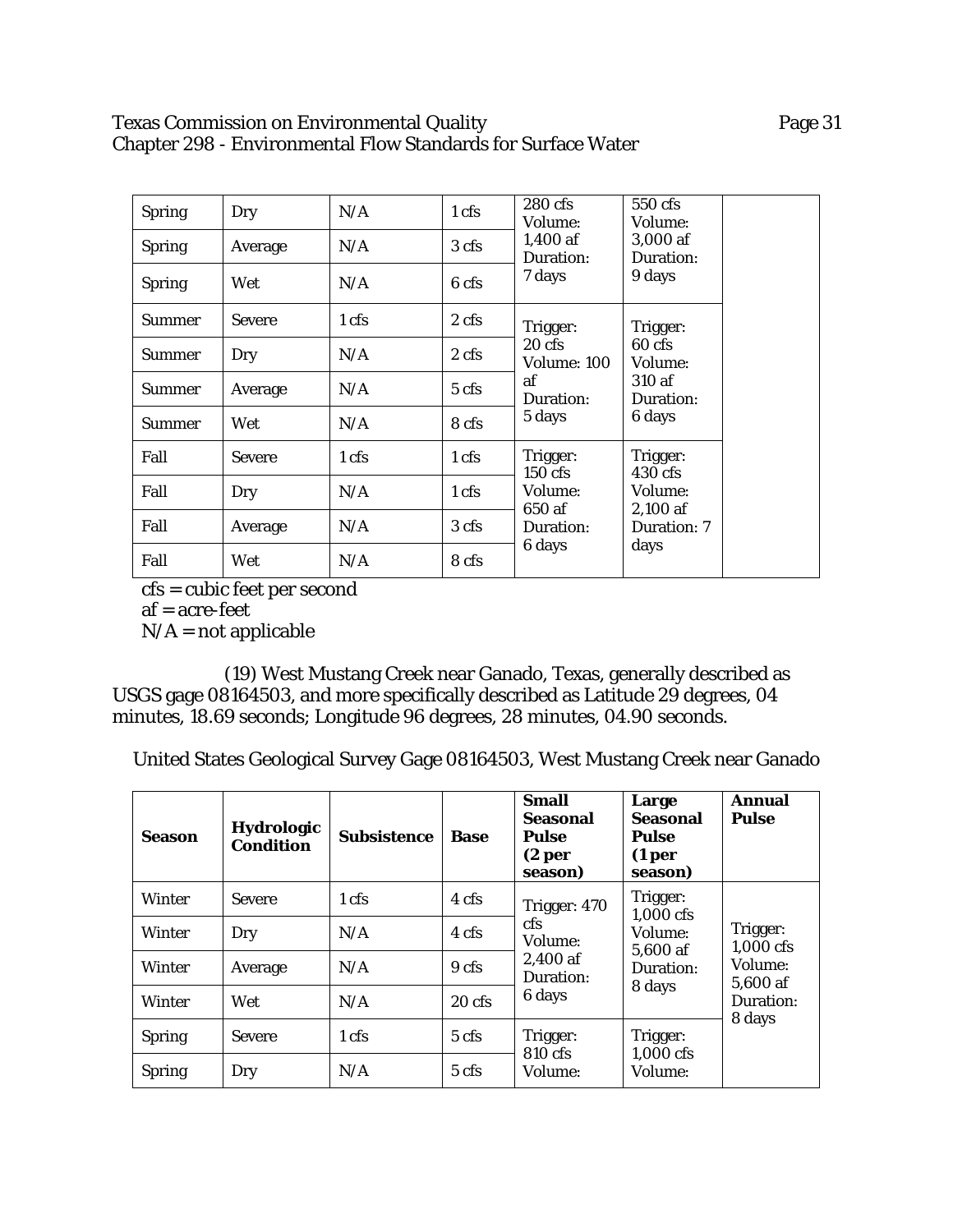# Texas Commission on Environmental Quality **Page 32** Page 32 Chapter 298 - Environmental Flow Standards for Surface Water

| <b>Spring</b> | Average       | N/A   | $11$ cfs         | 4,400 af<br>Duration:           | 5,600 af<br>Duration:             |
|---------------|---------------|-------|------------------|---------------------------------|-----------------------------------|
| <b>Spring</b> | Wet           | N/A   | $20 \text{ cfs}$ | 6 days                          | 8 days                            |
| <b>Summer</b> | <b>Severe</b> | 1 cfs | $10$ cfs         | Trigger:                        | Trigger:                          |
| <b>Summer</b> | Dry           | N/A   | $10$ cfs         | $75 \text{ cfs}$<br>Volume: 420 | $190 \text{ cfs}$<br>Volume:      |
| <b>Summer</b> | Average       | N/A   | 18 <sub>cf</sub> | af<br>Duration:                 | $1,200$ af<br>Duration:<br>6 days |
| <b>Summer</b> | Wet           | N/A   | $32 \text{ cfs}$ | 4 days                          |                                   |
| Fall          | <b>Severe</b> | 1 cfs | 6 cfs            | Trigger:<br>470 cfs             | Trigger:<br>1,000 cfs             |
| Fall          | Dry           | N/A   | 6 cfs            | Volume:                         | <b>Volume:</b><br>5,600 af        |
| Fall          | Average       | N/A   | $14 \text{ cfs}$ | $2,200$ af<br>Duration:         | Duration: 8                       |
| Fall          | Wet           | N/A   | $26$ cfs         | 6 days                          | days                              |

cfs = cubic feet per second

af = acre-feet

 $N/A$  = not applicable

(20) Garcitas Creek near Inez, Texas, generally described as USGS gage 08164600, and more specifically described as Latitude 28 degrees, 53 minutes, 28 seconds; Longitude 96 degrees, 49 minutes, 08 seconds.

United States Geological Survey Gage 08164600, Garcitas Creek near Inez

| <b>Season</b> | <b>Hydrologic</b><br><b>Condition</b> | Subsistence | <b>Base</b>      | Small<br><b>Seasonal</b><br>Pulse<br>(2 <sub>per</sub> )<br>season) | Large<br>Seasonal<br><b>Pulse</b><br>(1 <sub>per</sub> )<br>season) | <b>Annual</b><br><b>Pulse</b> |
|---------------|---------------------------------------|-------------|------------------|---------------------------------------------------------------------|---------------------------------------------------------------------|-------------------------------|
| <b>Winter</b> | <b>Severe</b>                         | 1 cfs       | 2 <sub>cfs</sub> | Trigger:                                                            | Trigger:<br>380 cfs                                                 |                               |
| Winter        | Dry                                   | N/A         | 2 <sub>cfs</sub> | $110 \text{ cfs}$<br><b>Volume: 520</b>                             | Volume:<br>$1.500$ af                                               | Trigger:                      |
| <b>Winter</b> | Average                               | N/A         | 4 cfs            | af<br>Duration:                                                     | Duration:                                                           | 380 cfs<br>Volume:            |
| Winter        | Wet                                   | N/A         | 7 cfs            | 8 days                                                              | 10 days                                                             | $1,500$ af                    |
| <b>Spring</b> | <b>Severe</b>                         | 1 cfs       | 2 cfs            | Trigger:                                                            | Trigger:                                                            | Duration:<br>10 days          |
| <b>Spring</b> | Dry                                   | N/A         | 2 cfs            | 380 cfs<br><b>Volume:</b>                                           | 380 cfs<br>Volume:                                                  |                               |
| <b>Spring</b> | Average                               | N/A         | 4 cfs            | $1,500$ af<br>Duration:                                             | $1,500$ af<br>Duration:                                             |                               |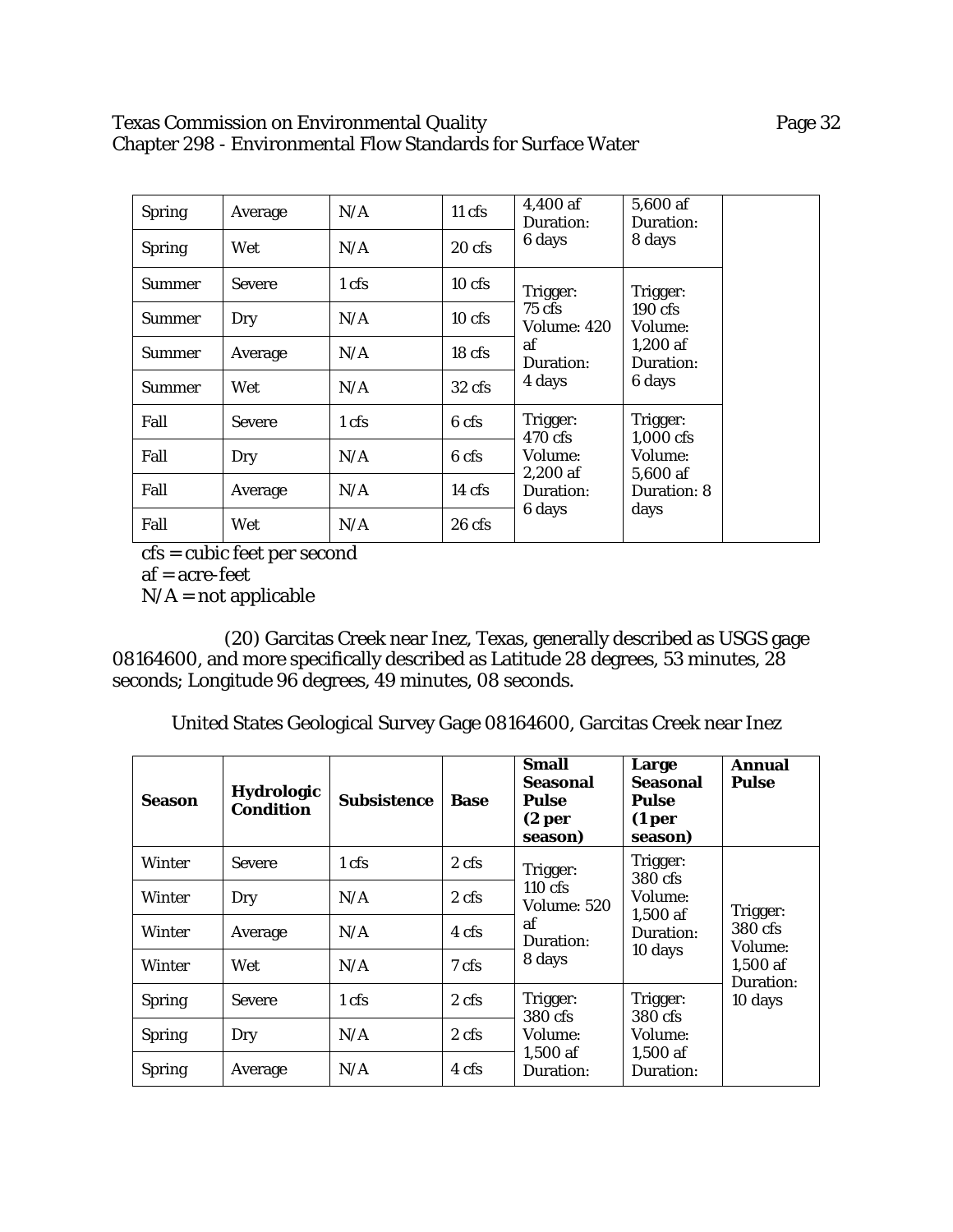### Texas Commission on Environmental Quality **Page 33** Chapter 298 - Environmental Flow Standards for Surface Water

| <b>Spring</b> | Wet           | N/A             | 7 cfs            | 10 days                       | 10 days                     |
|---------------|---------------|-----------------|------------------|-------------------------------|-----------------------------|
| <b>Summer</b> | <b>Severe</b> | $1 \text{ cfs}$ | $1 \text{ cfs}$  | Trigger:                      | Trigger:                    |
| <b>Summer</b> | Dry           | N/A             | 1 cfs            | 8 cfs<br>Volume:              | $36 \text{ cfs}$<br>Volume: |
| <b>Summer</b> | Average       | N/A             | 2 <sub>cfs</sub> | 28af<br>Duration:             | 150af<br>Duration:          |
| <b>Summer</b> | Wet           | N/A             | 3 cfs            | 4 days                        | 8 days                      |
| Fall          | <b>Severe</b> | 1 cfs           | 1 <sub>cf</sub>  | Trigger:<br>$110 \text{ cfs}$ | Trigger:<br>380 cfs         |
| Fall          | Dry           | N/A             | 1 <sub>cf</sub>  | Volume:<br>420 af             | Volume:<br>$1,500$ af       |
| Fall          | Average       | N/A             | 2 cfs            | Duration:                     | Duration:                   |
| Fall          | Wet           | N/A             | 5 cfs            | 8 days                        | 10 days                     |

cfs = cubic feet per second

af = acre-feet

 $N/A$  = not applicable

(21) Tres Palacios River near Midfield, Texas, generally described as USGS gage 08162600, and more specifically described as Latitude 28 degrees, 55 minutes, 40 seconds; Longitude 96 degrees, 10 minutes, 15 seconds.

United States Geological Survey Gage 08162600, Tres Palacios River near Midfield

| <b>Season</b> | <b>Hydrologic</b><br><b>Condition</b> | <b>Subsistence</b> | <b>Base</b>       | <b>Small</b><br><b>Seasonal</b><br><b>Pulse</b><br>(2 <sub>per</sub> )<br>season) | Large<br><b>Seasonal</b><br><b>Pulse</b><br>(1 <sub>per</sub> )<br>season) | Annual<br><b>Pulse</b> |
|---------------|---------------------------------------|--------------------|-------------------|-----------------------------------------------------------------------------------|----------------------------------------------------------------------------|------------------------|
| <b>Winter</b> | <b>Severe</b>                         | 2 cfs              | 9 cfs             | Trigger:<br>650 cfs<br>Volume:<br>2,500 af<br>Duration:                           | Trigger:<br>1,300 cfs                                                      |                        |
| <b>Winter</b> | Dry                                   | N/A                | 9 cfs             |                                                                                   | Volume:                                                                    |                        |
| <b>Winter</b> | Average                               | N/A                | $13 \text{ cfs}$  |                                                                                   | 4,900 af<br>Duration:                                                      | Trigger:               |
| <b>Winter</b> | Wet                                   | N/A                | 18 <sub>cfs</sub> | 6 days                                                                            | 6 days                                                                     | 2,000 cfs<br>Volume:   |
| <b>Spring</b> | <b>Severe</b>                         | $2.5$ cfs          | 9 cfs             | Trigger:                                                                          | Trigger:                                                                   | 9,000 af               |
| <b>Spring</b> | Dry                                   | N/A                | 9 cfs             | 1,200 cfs<br>Volume:                                                              | 1,900 cfs<br>Volume:                                                       | Duration:<br>8 days    |
| <b>Spring</b> | Average                               | N/A                | $13 \text{ cfs}$  | 4,400 af<br>Duration:                                                             | 7,100 af<br>Duration:                                                      |                        |
| <b>Spring</b> | Wet                                   | N/A                | $22 \text{ cfs}$  | 6 days                                                                            | 6 days                                                                     |                        |
| Summer        | <b>Severe</b>                         | 1 cfs              | 7 cfs             | Trigger:                                                                          | Trigger:                                                                   |                        |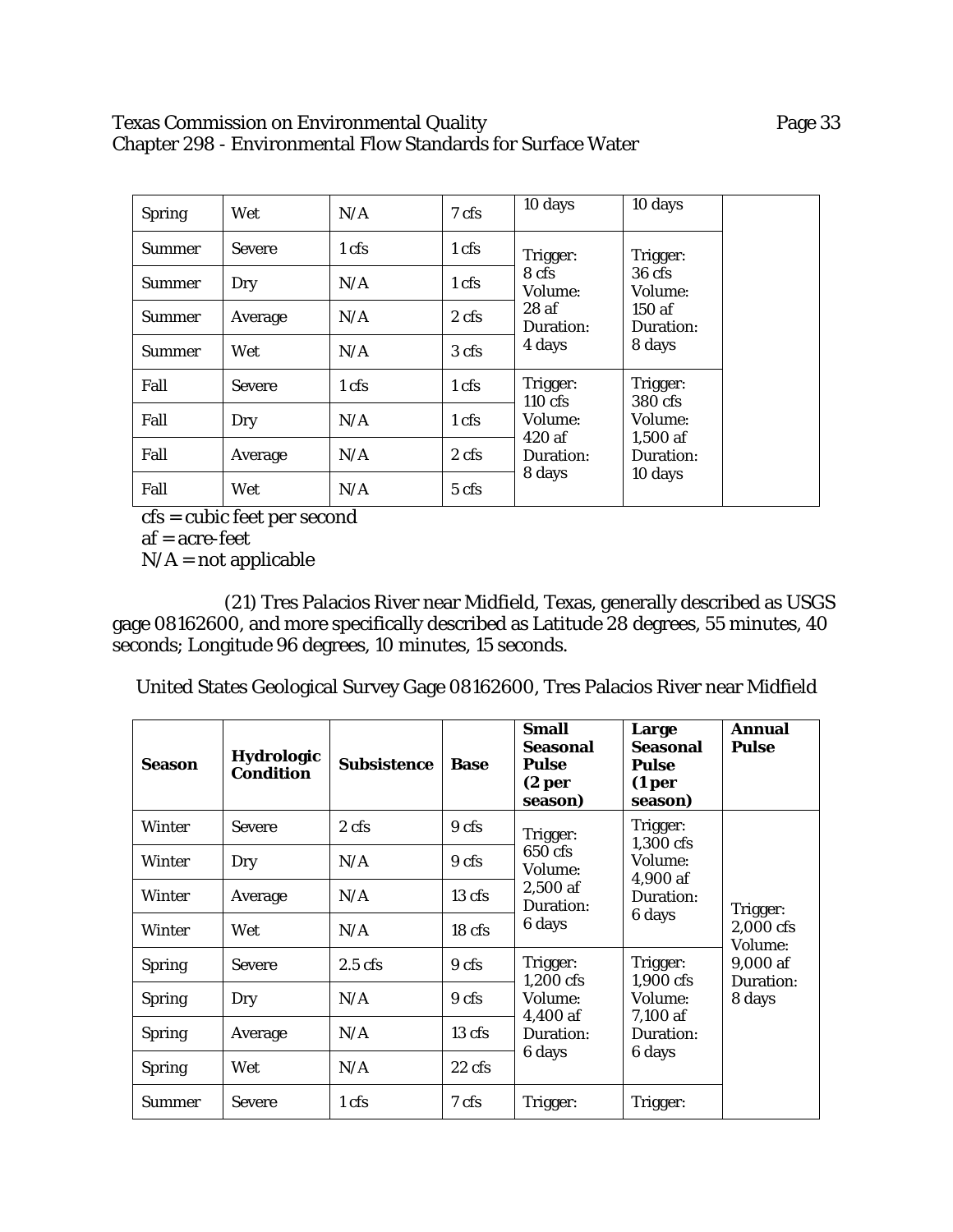#### Texas Commission on Environmental Quality Page 34 Chapter 298 - Environmental Flow Standards for Surface Water

| <b>Summer</b> | Dry           | N/A             | 7 cfs                      | $75 \text{ cfs}$<br>Volume: | 280 cfs<br>Volume:<br>1,300 af<br>Duration:<br>6 days |
|---------------|---------------|-----------------|----------------------------|-----------------------------|-------------------------------------------------------|
| <b>Summer</b> | Average       | N/A             | $13 \text{ cfs}$           | 360 af<br>Duration:         |                                                       |
| <b>Summer</b> | Wet           | N/A             | 5 days<br>$22 \text{ cfs}$ |                             |                                                       |
| Fall          | <b>Severe</b> | 1 <sub>cf</sub> | 7 cfs                      | Trigger:<br>800 cfs         | Trigger:<br>1,900 cfs                                 |
| Fall          | Dry           | N/A             | 7 cfs                      | Volume:                     | Volume:                                               |
| Fall          | Average       | N/A             | $13 \text{ cfs}$           | $3,200$ af<br>Duration:     | 7,700 af<br>Duration: 7                               |
| Fall          | Wet           | N/A             | 18 <sub>cf</sub>           | 6 days                      | days                                                  |

cfs = cubic feet per second  $af = acre-free$ 

 $N/A$  = not applicable

Adopted August 8, 2012 Effective August 30, 2012

# **§298.335. Water Right Permit Conditions.**

(a) For water right permits with an authorization to store or divert water from the Colorado River above Lake Travis, tributaries of the Colorado River, the Lavaca River Basin, and the Colorado-Lavaca and Lavaca-Guadalupe Coastal Basins, except for water right permits located below Lake Travis on the Colorado River, and to which the environmental flow standards apply, that are issued after the effective date of this subchapter, the water right permit or amendment shall contain flow restriction special conditions that are adequate to protect the environmental flow standards of this subchapter.

(b) For water right permits with an authorization to divert at a rate greater than 500 cubic feet per second (cfs) or to store more than 2,500 acre-feet in an on-channel reservoir, on the Colorado River below Lake Travis, and to which the environmental flow standards apply, that are issued after the effective date of this subchapter, the water right permit or amendment shall contain flow restriction special conditions that are adequate to protect all pulse flow requirements up to the one year pulse flow requirement except as specified in subsections (c) and (d) of this section.

(c) For water right permits with an authorization to divert at a rate greater than 800 cfs or to store more than 2,500 acre-feet in an on-channel reservoir, on the Colorado River below Lake Travis, and to which the environmental flow standards apply, that are issued after the effective date of this subchapter, the water right permit or amendment shall contain flow restriction special conditions that are adequate to prevent impairment of the one per 18-month pulse flow requirement. Impairment of the one per 18 month pulse flow requirement would occur if the permit, in combination with other